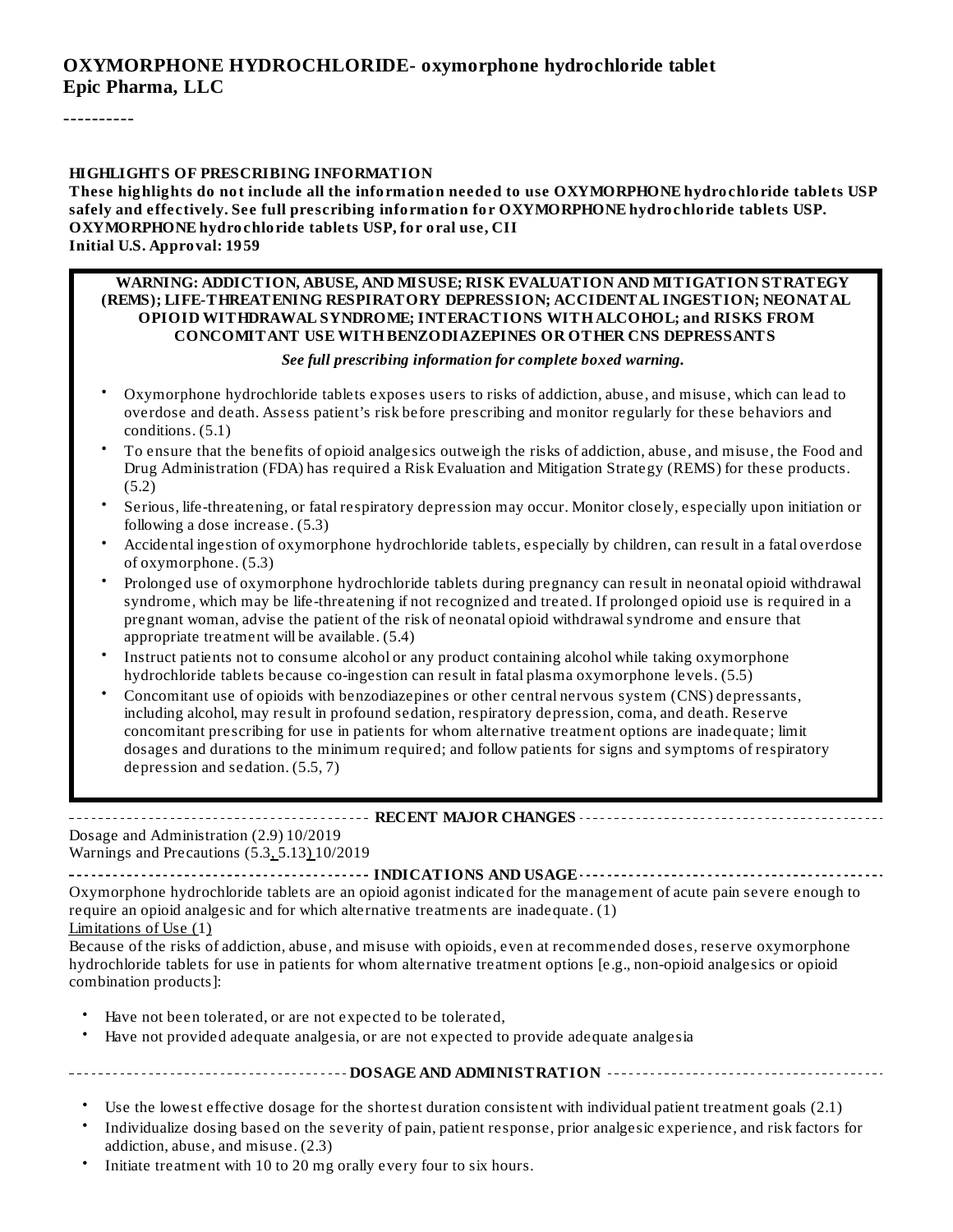- Oxymorphone hydrochloride tablets should be taken on an empty stomach, at least one hour prior to or two hours after eating. (2.1)
- Discuss availability of naloxone with the patient and caregiver and assess each patient's need for access to naloxone, both when initiating and renewing treatment with oxymorphone hydrochloride tablets. Consider prescribing naloxone based on the patient's risk factors for overdose (2.2, 5.1, 5.3, 5.5).
- Conversion to Oxymorphone Hydrochloride Tablets: Follow recommendations for conversion from other opioids or parenteral oxymorphone. (2.3)
- Do not abruptly discontinue oxymorphone hydrochloride tablets in a physically dependent patient because rapid discontinuation of opioid analgesics has resulted in serious withdrawalsymptoms, uncontrolled pain, and suicide. (2.9)
- Mild Hepatic Impairment: Initiate treatment with 5 mg and titrate slowly. Monitor for signs of respiratory and central nervous system depression. (2.4)
- Renal Impairment: Initiate treatment with 5 mg and titrate slowly. Monitor for signs of respiratory and central nervous system depression. (2.5)
- Geriatric Patients: Initiate dosing with 5 mg, titrate slowly, and monitor for signs of respiratory and central nervous system depression. (2.6)
- CNS Depressants: Initiate treatment with 1/3 to 1/2 the recommended starting dose, consider using a lower dosage of the concomitant CNS depressant, and monitor closely. (2.7, 5.6, 7)

| Tablets: $5 \text{ mg}$ and $10 \text{ mg}$ . $(3)$ |
|-----------------------------------------------------|
|                                                     |

- Significant respiratory depression (4)
- Acute or severe bronchial asthma in an unmonitored setting or in the absence of resuscitative equipment (4)
- Known or suspected gastrointestinal obstruction, including paralytic ileus (4)
- Known hypersensitivity to oxymorphone, any other ingredients in oxymorphone hydrochloride tablets (4)
- Moderate or severe hepatic impairment (4)

#### **WARNINGS AND PRECAUTIONS**

- Life-Threatening Respiratory Depression in Patients with Chronic Pulmonary Disease or in Elderly, Cachectic, or Debilitated Patients: Monitor closely, particularly during initiation and titration. (5.3)
- Anaphylaxis, Angioedema, and Other Hypersensitivity Reactions: If symptoms occur, stop administration immediately, discontinue permanently, and do not rechallenge with any oxymorphone formulation. (5.7)
- Adrenal Insufficiency: If diagnosed, treat with physiologic replacement of corticosteroids, and wean patient off of the opioid. (5.8)
- Severe Hypotension: Monitor during dosage initiation and titration. Avoid use of oxymorphone hydrochloride tablets in patients with circulatory shock. (5.9)
- Risks of Use in Patients with Increased Intracranial Pressure, Brain Tumors, Head Injury, or Impaired Consciousness: Monitor for sedation and respiratory depression.
	- Avoid use of oxymorphone hydrochloride tablets in patients with impaired consciousness or coma. (5.10)

**ADVERSE REACTIONS** Adverse reactions ( 2% of patients): Nausea, pyrexia, somnolence, vomiting, pruritus, headache, dizziness, constipation, and confusion. (6.1)

To report SUSPECTED ADVERSE REACTIONS, contact Epic Pharma, LLC at 1-888-374-2791 or FDA at 1-800-FDA-1088 or www.fda.gov/medwatch.

- **DRUG INTERACTIONS**
	- Serotonergic Drugs: Concomitant use may result in serotonin syndrome. Discontinue oxymorphone hydrochloride tablets if serotonin syndrome is suspected. (7)
	- Mixed Agonist/Antagonist and Partial Agonist Opioid Analgesics: Avoid use with oxymorphone hydrochloride tablets because they may reduce analgesic effect of oxymorphone hydrochloride tablets or precipitate withdrawal symptoms. (7)
	- Monoamine oxidase inhibitors (MAOIs): Can potentiate the effects of oxymorphone. Avoid concomitant use in patients receiving MAOIs or within 14 days of stopping such treatment with an MAOI. (7)

**USE IN SPECIFIC POPULATIONS**

• Pregnancy: May cause fetal harm. (8.1)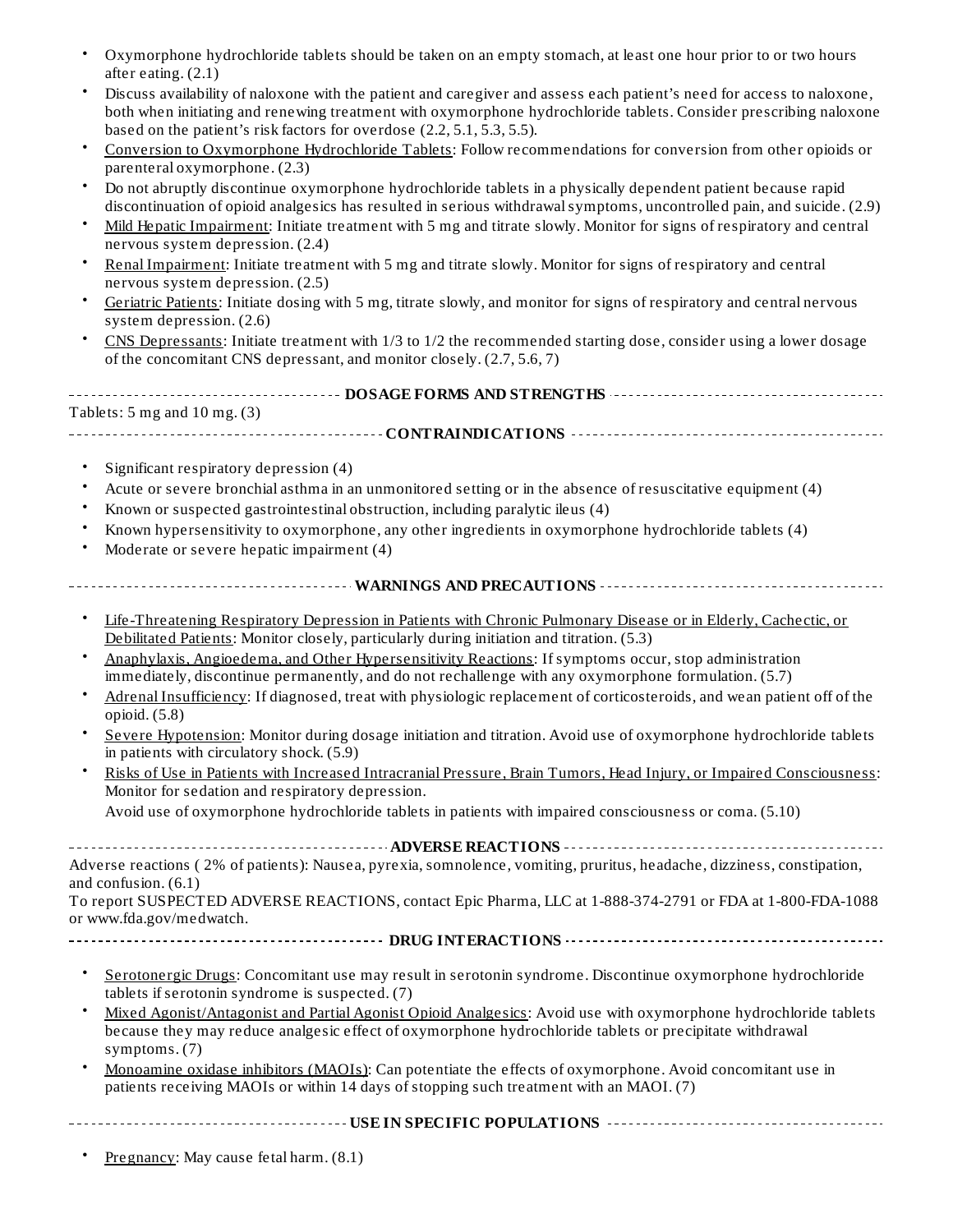#### **FULL PRESCRIBING INFORMATION: CONTENTS\***

#### **WARNING: ADDICTION, ABUSE, AND MISUSE; RISK EVALUATION AND MITIGATION STRATEGY (REMS); LIFE-THREATENING RESPIRATORY DEPRESSION; ACCIDENTAL INGESTION; LIFE-THREATENING QT PROLONGATION; NEONATAL OPIOID WITHDRAWAL SYNDROME;INTERACTIONS WITH DRUGS AFFECTING CYTOCHROME P450 ISOENZYMES; RISKS FROM CONCOMITANT USE WITH BENZODIAZEPINES OR OTHER CNS DEPRESSANTS; and TREATMENT FOR OPIOID ADDICTION**

#### **1 INDICATIONS AND USAGE**

#### **2 DOSAGE AND ADMINISTRATION**

- 2.1 Important Dosage and Administration Instructions
- 2.2 Patient Access to Naloxone for the Emergency Treatment of Opioid Overdose
- 2.3 Initial Dosage
- 2.4 Dosage Modifications in Patients with Mild Hepatic Impairment
- 2.5 Dosage Modifications in Patients with Renal Impairment
- 2.6 Dosage Modifications in Geriatric Patients
- 2.7 Dosage Modifications with Concomitant Use with Central Nervous System Depressants
- 2.8 Titration and Maintenance of Therapy
- 2.9 Safe Reduction or Discontinuation of Oxymorphone Hydrochloride Tablets

#### **3 DOSAGE FORMS AND STRENGTHS**

#### **4 CONTRAINDICATIONS**

#### **5 WARNINGS AND PRECAUTIONS**

- 5.1 Addiction, Abuse and Misuse
- 5.2 Opioid Analgesic Risk Evaluation and Mitigation Strategy (REMS)
- 5.3 Life-Threatening Respiratory Depression
- 5.4 Neonatal Opioid Withdrawal Syndrome
- 5.5 Risks from Concomitant Use with Benzodiazepines or Other CNS Depressants
- 5.6 Life-Threatening Respiratory Depression in Patients with Chronic Pulmonary Disease or in
- Elderly, Cachectic, or Debilitated Patients
- 5.7 Anaphylaxis, Angioedema, and Other Hypersensitivity Reactions
- 5.8 Adrenal Insufficiency
- 5.9 Severe Hypotension

5.10 Risks of Use in Patients with Increased Intracranial Pressure, Brain Tumors, Head Injury, or Impaired Consciousness

- 5.11 Risks of Use in Patients with Gastrointestinal Conditions
- 5.12 Increased Risk of Seizures in Patients with Seizure Disorders
- 5.13 Withdrawal
- 5.14 Risks of Driving and Operating Machinery
- 5.15 Hepatic Impairment

#### **6 ADVERSE REACTIONS**

- 6.1 Clinical Trials Experience
- 6.2 Post-marketing Experience

#### **7 DRUG INTERACTIONS**

#### **8 USE IN SPECIFIC POPULATIONS**

- 8.1 Pregnancy
- 8.2 Lactation
- 8.3 Females and Males of Reproductive Potential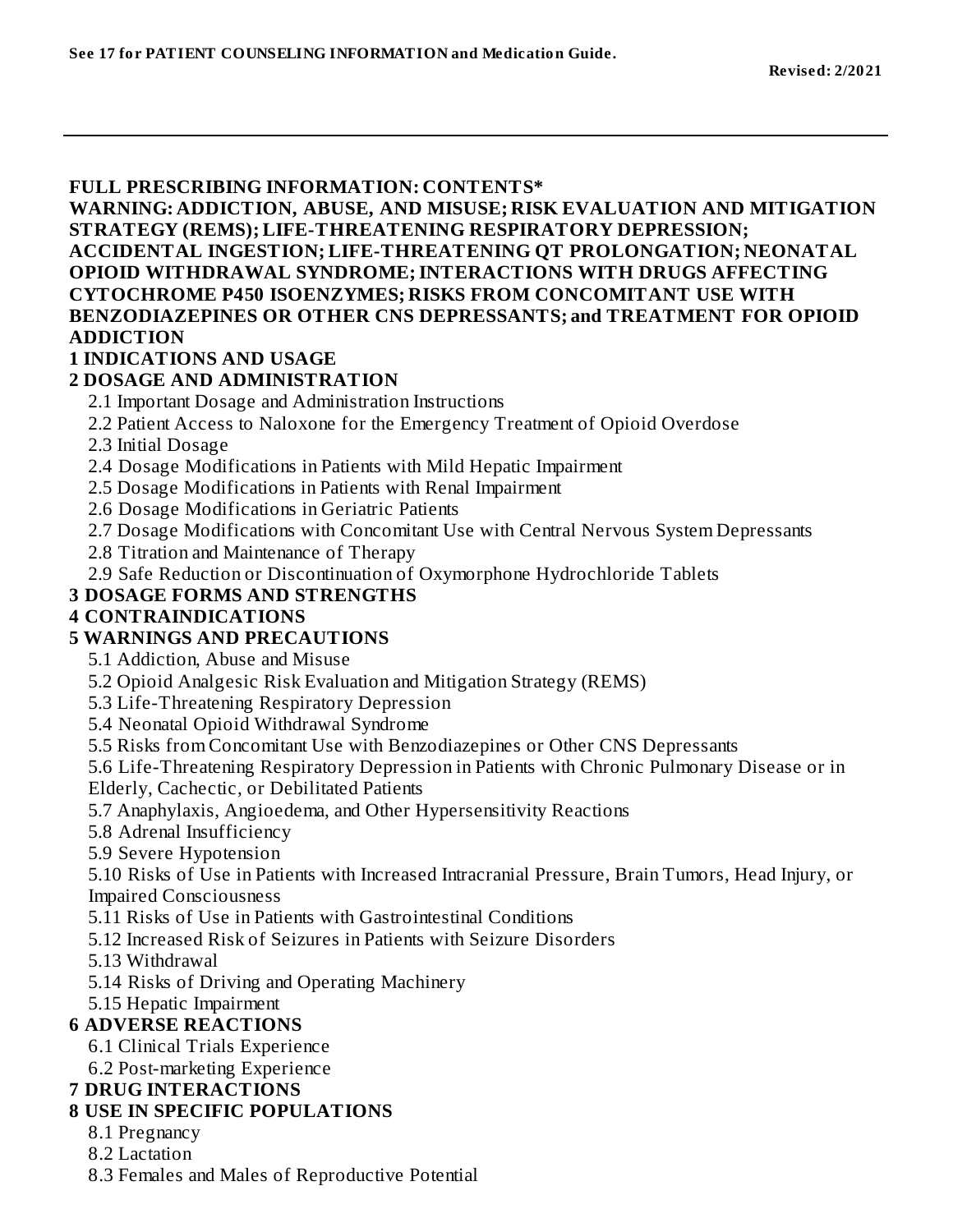- 8.4 Pediatric Use
- 8.5 Geriatric Use
- 8.6 Hepatic Impairment
- 8.7 Renal Impairment

# **9 DRUG ABUSE AND DEPENDENCE**

- 9.1 Controlled Substance
- 9.2 Abuse
- 9.3 Dependence
- **10 OVERDOSAGE**
	- Clinical Presentation
	- Treatment of Overdose

# **11 DESCRIPTION**

# **12 CLINICAL PHARMACOLOGY**

- 12.1 Mechanism of Action
- 12.2 Pharmacodynamics
- 12.3 Pharmacokinetics

# **13 NONCLINICAL TOXICOLOGY**

13.1 Carcinogenesis, Mutagenesis, Impairment of Fertility

# **14 CLINICAL STUDIES**

- 14.1 Orthopedic Surgery
- 14.2 Abdominal Surgery

# **16 HOW SUPPLIED/STORAGE AND HANDLING**

# **17 PATIENT COUNSELING INFORMATION**

Storage and Disposal:

Addiction, Abuse, and Misuse

Life-Threatening Respiratory Depression

Patient Access to Naloxone for the Emergency Treatment of Opioid Overdose

Accidental Ingestion

Interactions with Benzodiazepines and Other CNS Depressants

- Anaphylaxis, Angioedema, and Other Hypersensitivity Reactions
- Serotonin Syndrome
- MAOI Interaction
- Adrenal Insufficiency
- Important Administration Instructions
- Important Discontinuation Instructions
- Hypotension
- **Pregnancy**
- Lactation

Infertility

Driving or Operating Heavy Machinery

# Constipation

\* Sections or subsections omitted from the full prescribing information are not listed.

# **FULL PRESCRIBING INFORMATION**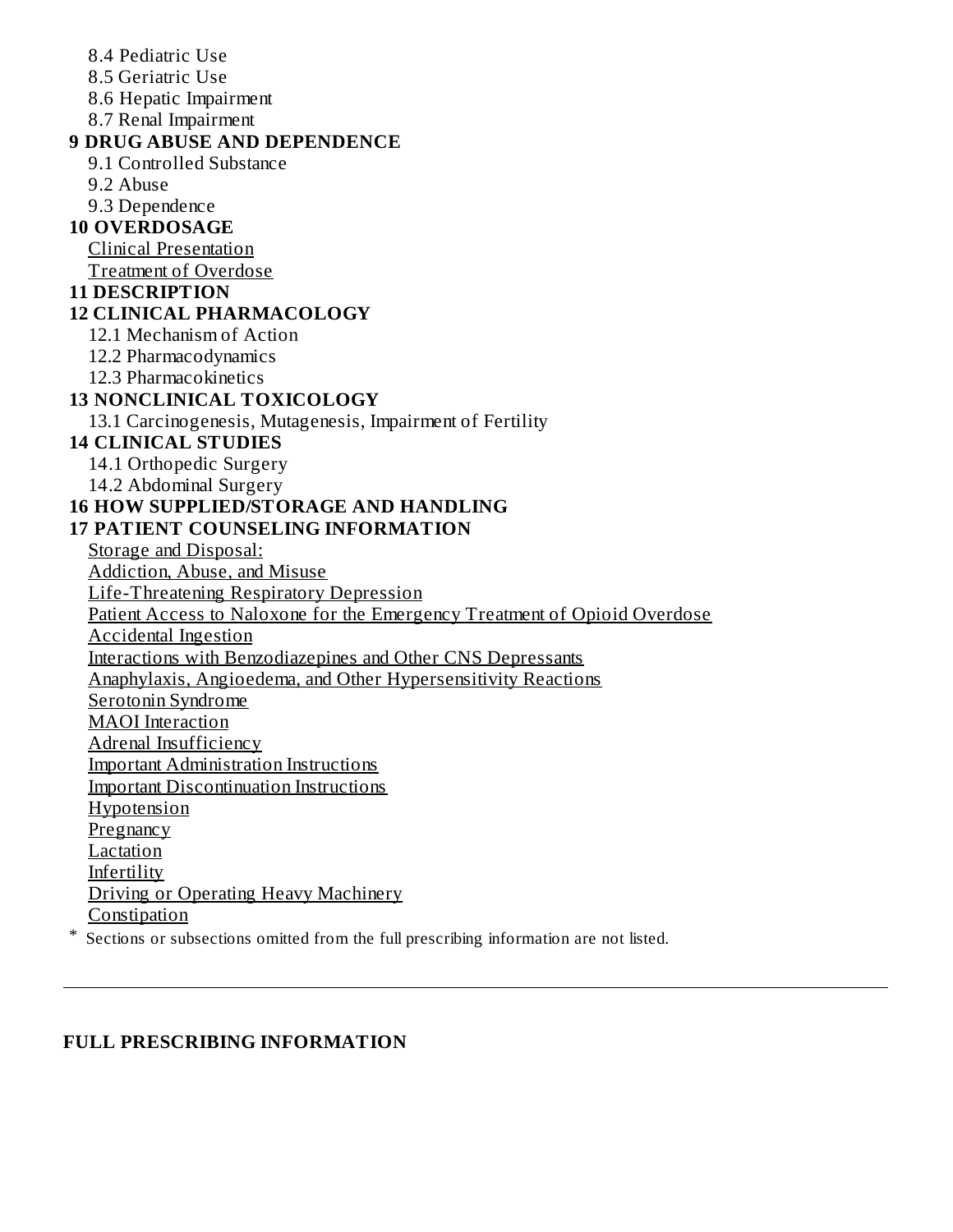#### **WARNING: ADDICTION, ABUSE, AND MISUSE; RISK EVALUATION AND MITIGATION STRATEGY (REMS); LIFE-THREATENING RESPIRATORY DEPRESSION; ACCIDENTAL INGESTION; LIFE-THREATENING QT PROLONGATION; NEONATAL OPIOID WITHDRAWAL SYNDROME; INTERACTIONS WITH DRUGS AFFECTING CYTOCHROME P450 ISOENZYMES; RISKS FROM CONCOMITANT USE WITH BENZODIAZEPINES OR OTHER CNS DEPRESSANTS; and TREATMENT FOR OPIOID ADDICTION**

#### **Addiction, Abus e, and Misus e**

**Oxymorphone hydrochloride tablets expos es patients and other us ers to the risks of opioid addiction, abus e, and misus e, which can lead to overdos e and death. Ass ess each patient's risk prior to pres cribing oxymorphone hydrochloride tablets and monitor all patients regularly for the development of thes e behaviors and conditions [s ee Warnings and Precautions (5.1)].**

#### **Opioid Analgesic Risk Evaluation and Mitigation Strategy (REMS)**

**To ensure that the benefits of opioid analgesics outweigh the risks of addiction, abus e, and misus e, the Food and Drug Administration (FDA) has required a REMS for thes e products [s ee Warnings and Precautions (5.2)]. Under the requirements of the REMS, drug companies with approved opioid analgesic products must make REMS-compliant education programs available to healthcare providers. Healthcare providers are strongly encouraged to**

- **complete a REMS-compliant education program,**
- **couns el patients and/or their caregivers, with every pres cription, on safe us e, s erious risks, storage, and disposal of thes e products,**
- **emphasize to patients and their caregivers the importance of reading the Medication Guide every time it is provided by their pharmacist, and**
- **consider other tools to improve patient, hous ehold, and community safety.**

#### **Life-Threatening Respiratory Depression**

**Serious, life-threatening, or fatal respiratory depression may occur with us e of oxymorphone hydrochloride tablets. Monitor for respiratory depression, especially during initiation of oxymorphone hydrochloride tablets or following a dos e increas e [s ee Warnings and Precautions (5.3)].**

#### **Accidental Ingestion**

**Accidental ingestion of even one dos e of oxymorphone hydrochloride tablets, especially by children, can result in a fatal overdos e of oxymorphone [s ee Warnings and Precautions (5.3)].**

#### **Neonatal Opioid Withdrawal Syndrome**

**Prolonged us e of oxymorphone hydrochloride tablets during pregnancy can result in neonatal opioid withdrawal syndrome, which may be life-threatening if not recognized and treated, and requires management according to protocols developed by neonatology experts. If opioid us e is required for a prolonged period in a pregnant woman, advis e the patient of the risk of neonatal opioid withdrawal syndrome and ensure that appropriate treatment will be available [s ee Warnings and Precautions (5.4)].**

#### **Interaction with Alcohol**

**Instruct patients not to consume alcoholic beverages or us e pres cription or nonpres cription products that contain alcohol while taking oxymorphone hydrochloride tablets.**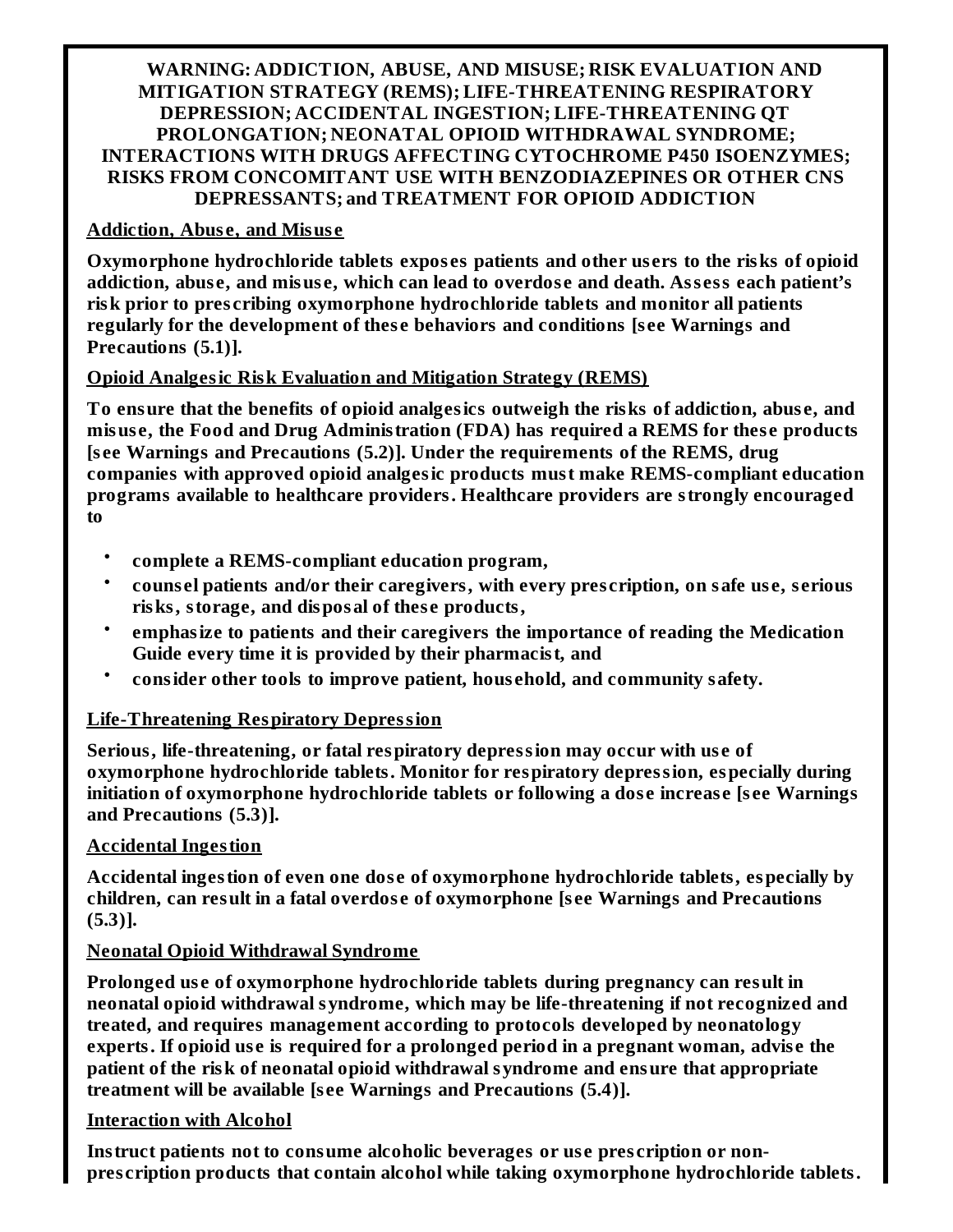**The co-ingestion of alcohol with oxymorphone hydrochloride tablets may result in increas ed plasma levels and a potentially fatal overdos e of oxymorphone [s ee Warnings and Precautions (5.5)].**

**Risks From Concomitant Us e With Benzodiazepines Or Other CNS Depressants**

**Concomitant us e of opioids with benzodiazepines or other central nervous system (CNS) depressants, including alcohol, may result in profound s edation, respiratory depression, coma, and death [s ee Warnings and Precautions (5.5), Drug Interactions (7)].**

- **Res erve concomitant pres cribing of oxymorphone hydrochloride tablets and benzodiazepines or other CNS depressants for us e in patients for whom alternative treatment options are inadequate.**
- **Limit dosages and durations to the minimum required.**
- **Follow patients for signs and symptoms of respiratory depression and s edation.**

# **1 INDICATIONS AND USAGE**

Oxymorphone hydrochloride tablets are indicated for the management of acute pain severe enough to require an opioid analgesic and for which alternative treatments are inadequate.

# Limitations of Use

Because of the risks of addiction, abuse, and misuse with opioids, even at recommended doses [see Warnings and Precautions (5.1)], reserve oxymorphone hydrochloride tablets for use in patients for whom alternative treatment options [e.g., non-opioid analgesics or opioid combination products]:

- Have not been tolerated, or are not expected to be tolerated,
- Have not provided adequate analgesia, or are not expected to provide adequate analgesia

# **2 DOSAGE AND ADMINISTRATION**

# **2.1 Important Dosage and Administration Instructions**

Use the lowest effective dosage for the shortest duration consistent with individual patient treatment goals [see Warnings and Precautions (5)].

Initiate the dosing regimen for each patient individually, taking into account the patient's severity of pain, patient response, prior analgesic treatment experience, and risk factors for addiction, abuse, and misuse [see Warnings and Precautions (5.1)].

Monitor patients closely for respiratory depression, especially within the first 24 to 72 hours of initiating therapy and following dosage increases with oxymorphone hydrochloride tablets and adjust the dosage accordingly [see Warnings and Precautions (5.3)].

Oxymorphone hydrochloride tablets should be administered on an empty stomach, at least one hour prior to or two hours after eating [see Clinical Pharmacology (12.3)].

To avoid medication errors, prescribers and pharmacists must be aware that oxymorphone is available as both immediate-release 5 mg and 10 mg tablets and extended-release 5 mg and 10 mg tablets [see Dosage Forms and Strengths (3)].

# **2.2 Patient Access to Naloxone for the Emergency Treatment of Opioid Overdos e**

Discuss the availability of naloxone for the emergency treatment of opioid overdose with the patient and caregiver and assess the potential need for access to naloxone, both when initiating and renewing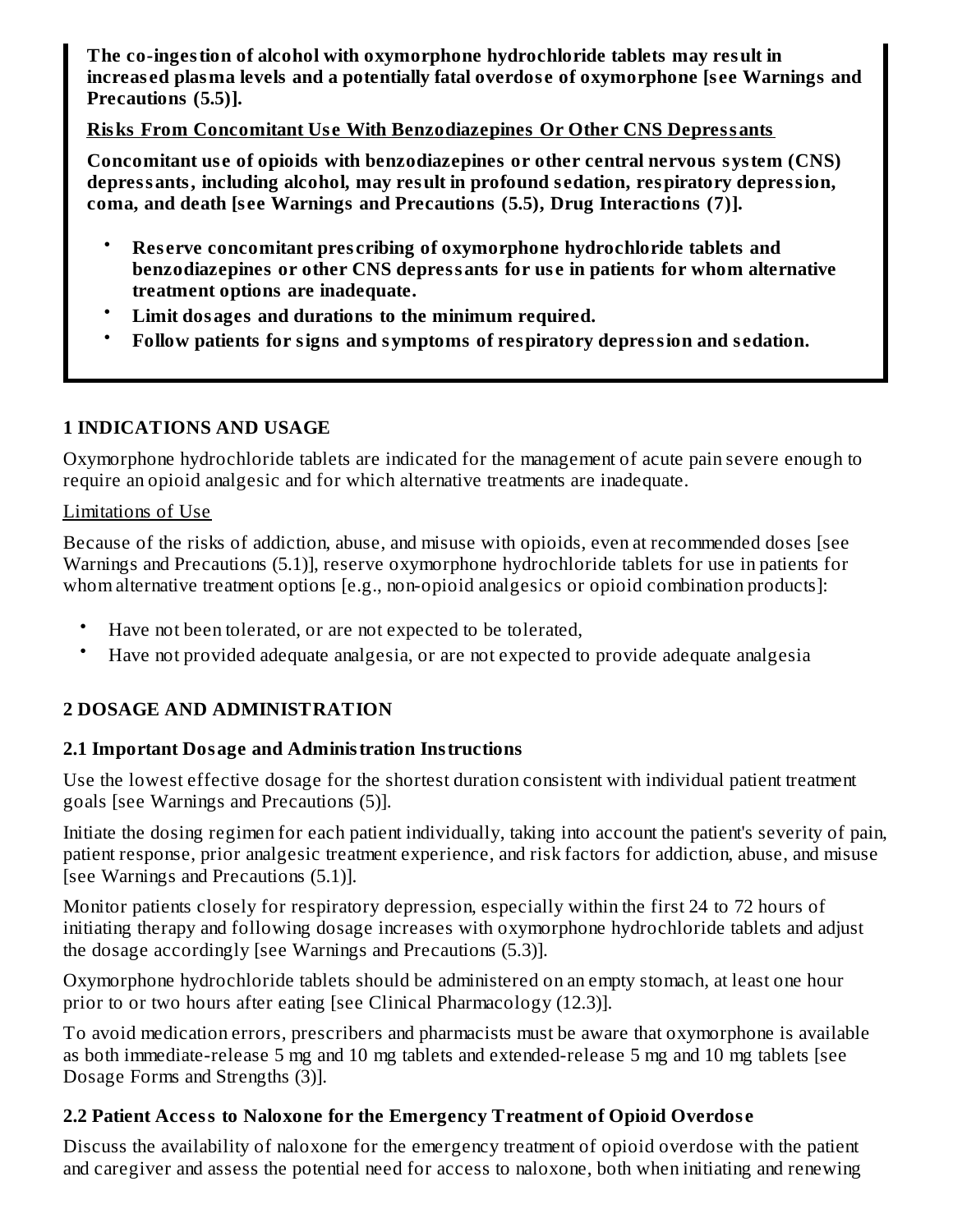treatment with oxymorphone hydrochloride tablets [see Warnings and Precautions (5.3), Patient Counseling Information (17)].

Inform patients and caregivers about the various ways to obtain naloxone as permitted by individual state naloxone dispensing and prescribing requirements or guidelines (e.g., by prescription, directly from a pharmacist, or as part of a community-based program).

Consider prescribing naloxone, based on the patient's risk factors for overdose, such as concomitant use of CNS depressants, a history of opioid use disorder, or prior opioid overdose. The presence of risk factors for overdose should not prevent the proper management of pain in any given patient [see Warnings and Precautions (5.1, 5.3, 5.5)].

Consider prescribing naloxone if the patient has household members (including children) or other close contacts at risk for accidental ingestion or overdose.

# **2.3 Initial Dosage**

# Use of Oxymorphone Hydrochloride Tablets as the first Opioid Analgesic

Initiate treatment with oxymorphone hydrochloride tablets in a dosing range of 10 to 20 mg every 4 to 6 hours as needed for pain.

Do not initiate treatment with doses higher than 20 mg because of the potential serious adverse reactions [see Clinical Studies (14.1)].

# Conversion from Other Opioids to Oxymorphone hydrochloride tablets

There is inter-patient variability in the potency of opioid drugs and opioid formulations. Therefore, a conservative approach is advised when determining the total daily dosage of oxymorphone hydrochloride tablets. It is safer to underestimate a patient's 24-hour oxymorphone hydrochloride tablets dosage than to overestimate the 24-hour oxymorphone hydrochloride tablets dosage and manage an adverse reaction due to overdose.

For conversion from other opioids to oxymorphone hydrochloride tablets, physicians and other healthcare professionals are advised to refer to published relative potency information, keeping in mind that conversion ratios are only approximate. In general, it is safest to start oxymorphone hydrochloride tablets therapy by administering half of the calculated total daily dose of oxymorphone hydrochloride tablets in 4 to 6 equally divided doses, every 4 to 6 hours. The initial dose of oxymorphone hydrochloride tablets can be gradually adjusted until adequate pain relief and acceptable side effects have been achieved.

# Conversion from Parenteral Oxymorphone to Oxymorphone Hydrochloride Tablets

Given oxymorphone hydrochloride tablets absolute oral bioavailability of approximately 10%, patients receiving parenteral oxymorphone may be converted to oxymorphone hydrochloride tablets by administering 10 times the patient's total daily parenteral oxymorphone dose as oxymorphone hydrochloride tablets, in four or six equally divided doses (e.g., [IV dose x 10] divided by 4 or 6). For example, approximately 10 mg of oxymorphone hydrochloride tablets four times daily may be required to provide pain relief equivalent to a total daily IM dose of 4 mg oxymorphone. Due to patient variability with regard to opioid analgesic response, upon conversion patients should be closely monitored to ensure adequate analgesia and to minimize side effects.

# Conversion from Oxymorphone Hydrochloride Tablets to Extended-Release Oxymorphone

The relative bioavailability of oxymorphone hydrochloride tablets compared to extended-release oxymorphone is unknown, so conversion to extended-release tablets must be accompanied by close observation for signs of excessive sedation and respiratory depression.

# **2.4 Dosage Modifications in Patients with Mild Hepatic Impairment**

Oxymorphone hydrochloride tablets are contraindicated in patients with moderate or severe hepatic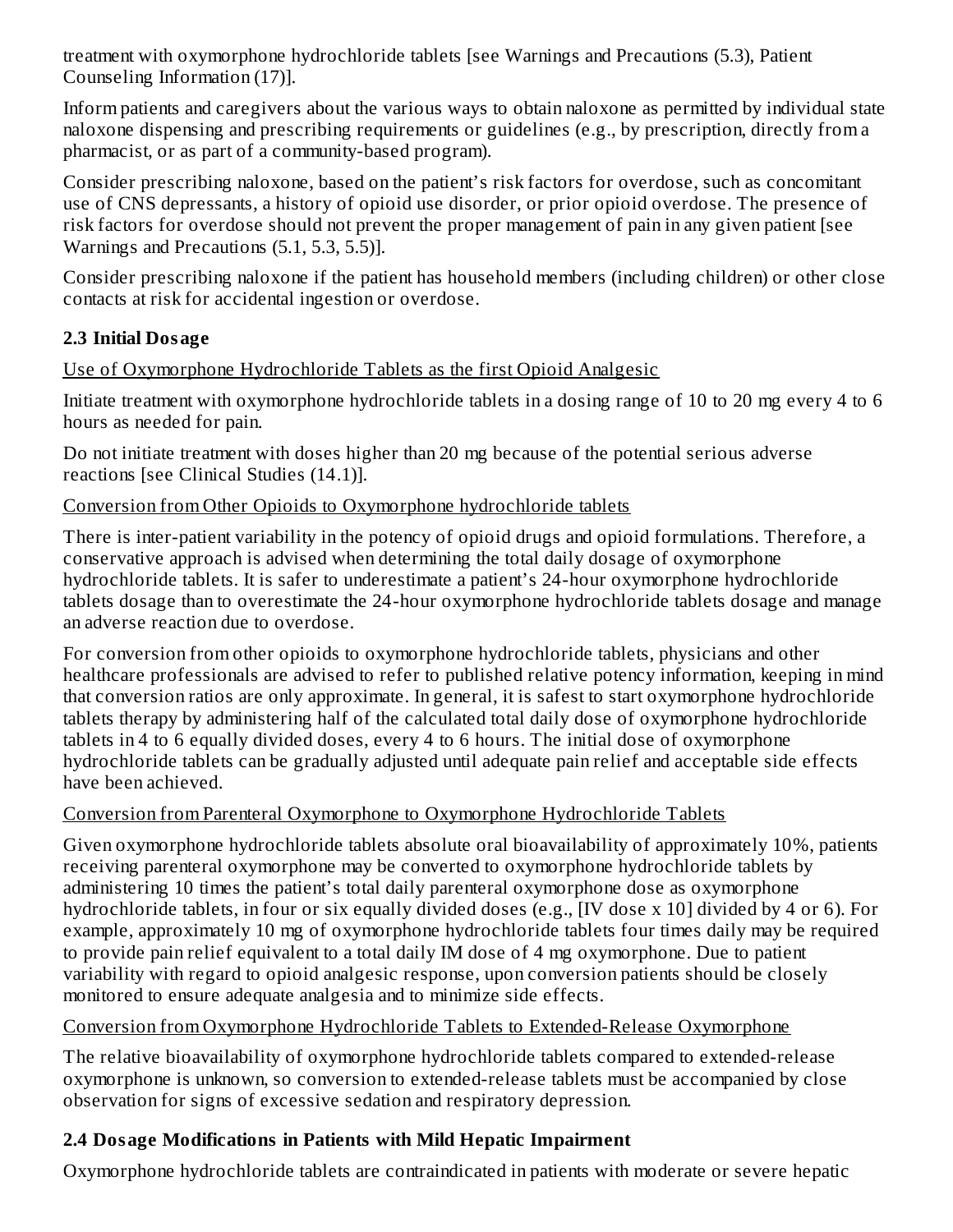impairment.

Use oxymorphone hydrochloride tablets with caution in patients with mild hepatic impairment, starting with the lowest dose (e.g., 5 mg) and titrating slowly while carefully monitoring for signs of respiratory and central nervous system depression [see Warnings and Precautions (5.3) and Clinical Pharmacology (12.3)].

# **2.5 Dosage Modifications in Patients with Renal Impairment**

Use oxymorphone hydrochloride tablets with caution in patients with creatinine clearance rates less than 50 mL/min., starting with the lowest dose (e.g., 5 mg) and titrating slowly while carefully monitoring for signs of respiratory and central nervous system depression [see Warnings and Precautions (5.3) and Clinical Pharmacology (12.3)].

# **2.6 Dosage Modifications in Geriatric Patients**

Exercise caution in the selection of the starting dose of oxymorphone hydrochloride tablets for an elderly patient by starting with the lowest dose (e.g., 5 mg) and titrate slowly while carefully monitoring for signs of respiratory and central nervous system depression [see Use in Specific Populations (8.5)].

# **2.7 Dosage Modifications with Concomitant Us e with Central Nervous System Depressants**

Oxymorphone hydrochloride tablets, like all opioid analgesics, should be started at one-third to onehalf of the usual dose in patients who are concurrently receiving other central nervous system (CNS) depressants including sedatives or hypnotics, general anesthetics, phenothiazines, tranquilizers, and alcohol, because respiratory depression, hypotension and profound sedation, coma or death may result [see Warnings and Precautions (5.5) and Drug Interactions (7)]. When combined therapy with any of the above medications is considered, the dose of one or both agents should be reduced.

# **2.8 Titration and Maintenance of Therapy**

Individually titrate oxymorphone hydrochloride tablets to a dose that provides adequate analgesia and minimizes adverse reactions. Continually reevaluate patients receiving oxymorphone hydrochloride tablets to assess the maintenance of pain control and the relative incidence of adverse reactions, as well as monitoring for the development of addiction, abuse, or misuse [see Warnings and Precautions (5.1)]. Frequent communication is important among the prescriber, other members of the healthcare team, the patient, and the caregiver/family during periods of changing analgesic requirements, including initial titration.

If the level of pain increases after dosage stabilization, attempt to identify the source of increased pain before increasing the oxymorphone hydrochloride tablets dosage. If unacceptable opioid-related adverse reactions are observed, consider reducing the dosage. Adjust the dosage to obtain an appropriate balance between management of pain and opioid-related adverse reactions.

# **2.9 Safe Reduction or Dis continuation of Oxymorphone Hydrochloride Tablets**

Do not abruptly discontinue oxymorphone hydrochloride tablets in patients who may be physically dependent on opioids. Rapid discontinuation of opioid analgesics in patients who are physically dependent on opioids has resulted in serious withdrawal symptoms, uncontrolled pain, and suicide. Rapid discontinuation has also been associated with attempts to find other sources of opioid analgesics, which may be confused with drug-seeking for abuse. Patients may also attempt to treat their pain or withdrawal symptoms with illicit opioids, such as heroin, and other substances.

When a decision has been made to decrease the dose or discontinue therapy in an opioid-dependent patient taking oxymorphone hydrochloride tablets, there are a variety of factors that should be considered, including the dose of oxymorphone hydrochloride tablets the patient has been taking, the duration of treatment, the type of pain being treated, and the physical and psychological attributes of the patient. It is important to ensure ongoing care of the patient and to agree on an appropriate tapering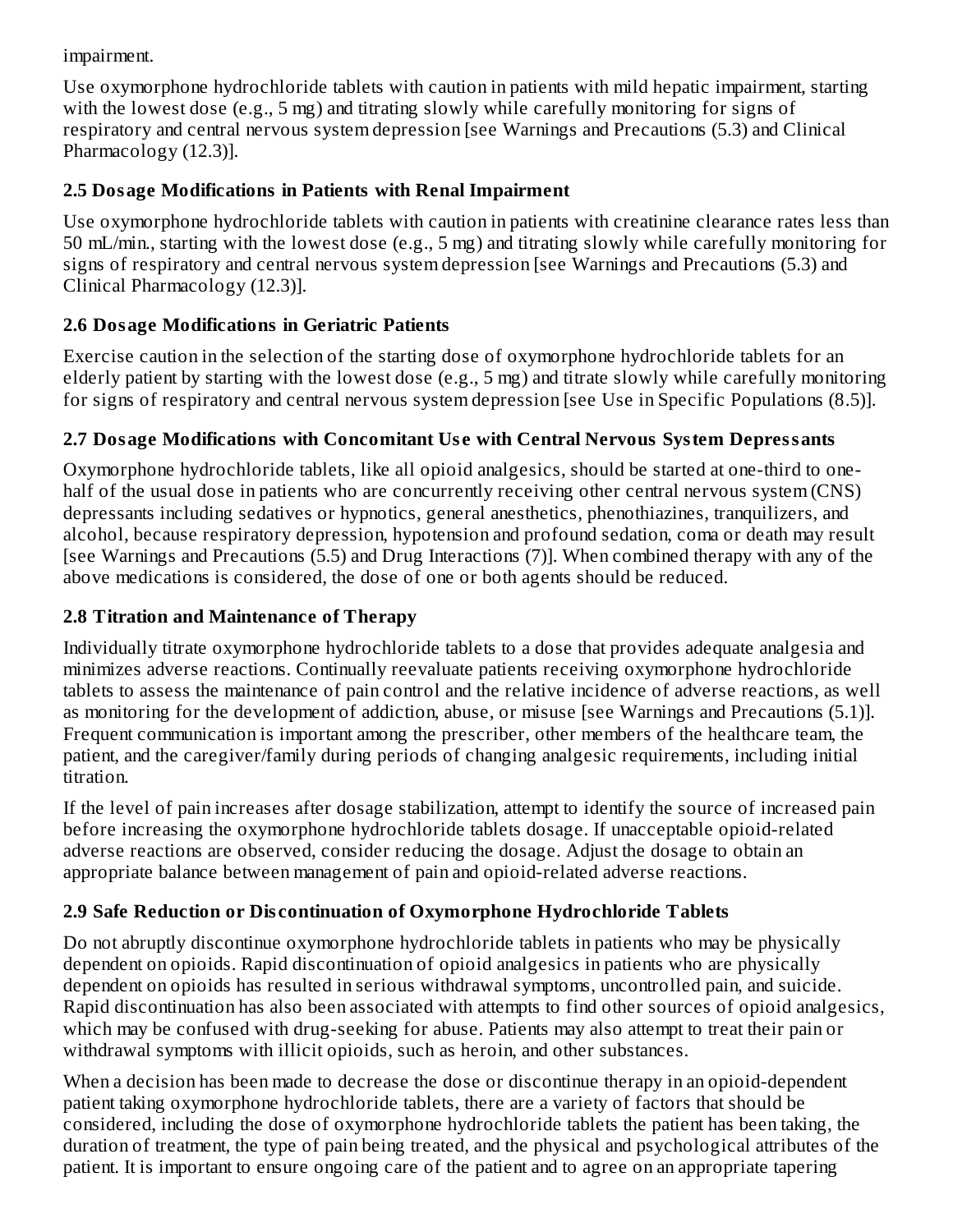schedule and follow-up plan so that patient and provider goals and expectations are clear and realistic. When opioid analgesics are being discontinued due to a suspected substance use disorder, evaluate and treat the patient, or refer for evaluation and treatment of the substance use disorder. Treatment should include evidence-based approaches, such as medication assisted treatment of opioid use disorder. Complex patients with comorbid pain and substance use disorders may benefit from referral to a specialist.

There are no standard opioid tapering schedules that are suitable for all patients. Good clinical practice dictates a patient-specific plan to taper the dose of the opioid gradually. For patients on oxymorphone hydrochloride tablets who are physically opioid-dependent, initiate the taper by a small enough increment (e.g., no greater than 10% to 25% of thetotal daily dose) to avoid withdrawal symptoms, and proceed with dose-lowering at an interval of every 2 to 4 weeks. Patients who have been taking opioids for briefer periods of time may tolerate a more rapid taper.

It may be necessary to provide the patient with lower dosage strengths to accomplish a successful taper. Reassess the patient frequently to manage pain and withdrawal symptoms, should they emerge. Common withdrawal symptoms include restlessness, lacrimation, rhinorrhea, yawning, perspiration, chills, myalgia, and mydriasis. Other signs and symptoms also may develop, including irritability, anxiety, backache, joint pain, weakness, abdominal cramps, insomnia, nausea, anorexia, vomiting, diarrhea, or increased blood pressure, respiratory rate, or heart rate. If withdrawal symptoms arise, it may be necessary to pause the taper for a period of time or raise the dose of the opioid analgesic to the previous dose, and then proceed with a slower taper. In addition, monitor patients for any changes in mood, emergence of suicidal thoughts, or use of other substances.

When managing patients taking opioid analgesics, particularly those who have been treated for a long duration and/or with high doses for chronic pain, ensure that a multimodal approach to pain management, including mental health support (if needed), is in place prior to initiating an opioid analgesic taper. A multimodal approach to pain management may optimize the treatment of chronic pain, as well as assist with the successful tapering of the opioid analgesic [see Warnings and Precautions (5.13), Drug Abuse and Dependence (9.3)].

# **3 DOSAGE FORMS AND STRENGTHS**

Tablets 5 mg: peach, round biconvex tablet debossed "Є" above "330" on one side and plain on the other.

Tablets 10 mg: light yellow to yellow, round biconvex tablet debossed "Є" above "331" on one side and plain on the other.

# **4 CONTRAINDICATIONS**

Oxymorphone hydrochloride tablets are contraindicated in patients with:

- Significant respiratory depression [see Warnings and Precautions (5.3)]
- Acute or severe bronchial asthma in an unmonitored setting or in the absence of resuscitative equipment [see Warnings and Precautions (5.6)]
- Known or suspected gastrointestinal obstruction, including paralytic ileus [see Warnings and Precautions (5.11)]
- Hypersensitivity to oxymorphone (e.g., anaphylaxis, angioedema) or [see Warnings and Precautions (5.7), Adverse Reactions (6)]
- Moderate or severe hepatic impairment [see Warnings and Precautions (5.15)].

# **5 WARNINGS AND PRECAUTIONS**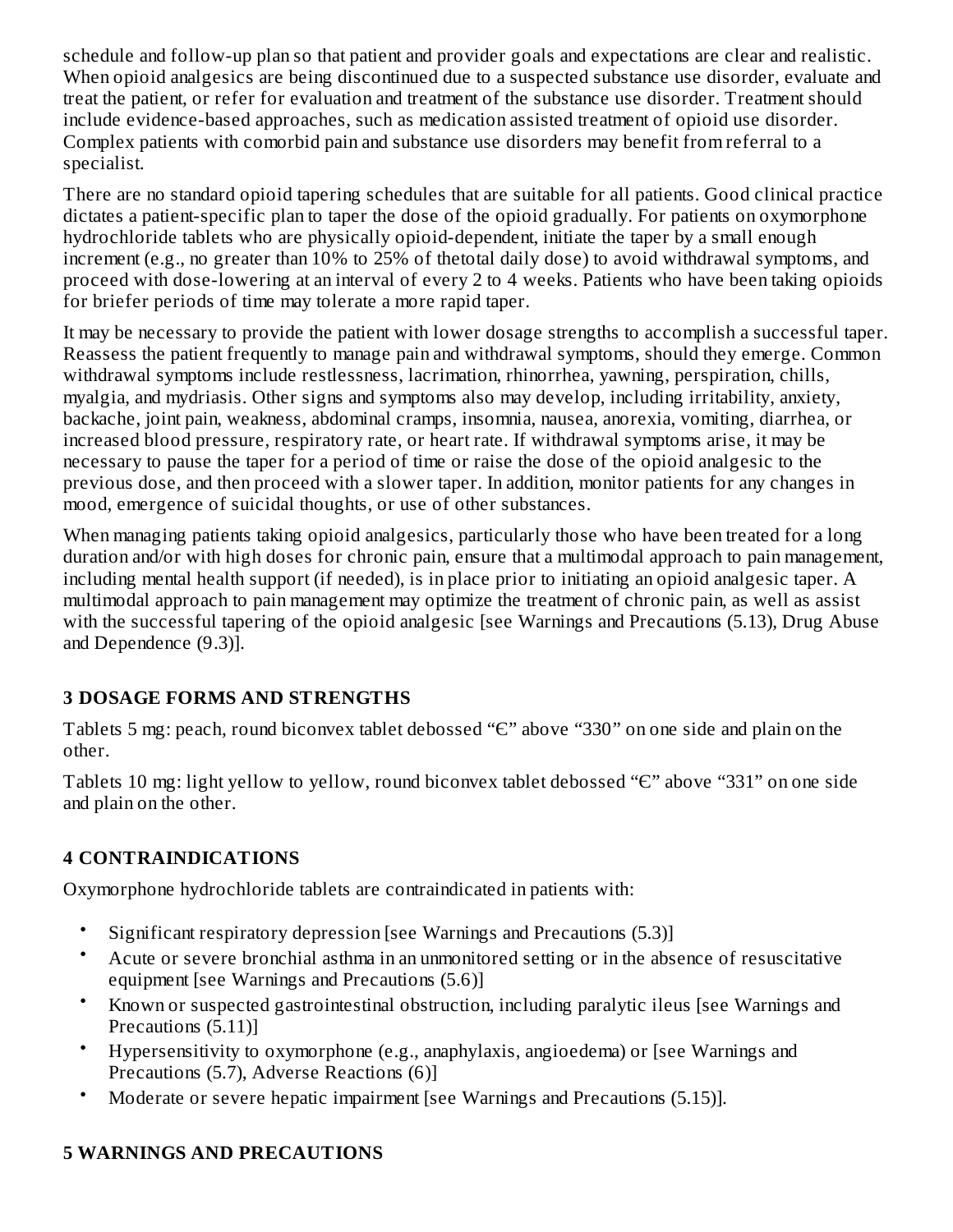#### **5.1 Addiction, Abus e and Misus e**

Oxymorphone hydrochloride tablets contains oxymorphone, a Schedule II controlled substance. As an opioid, oxymorphone hydrochloride tablets exposes users to the risks of addiction, abuse, and misuse [see Drug Abuse and Dependence (9)].

Although the risk of addiction in any individual is unknown, it can occur in patients appropriately prescribed oxymorphone hydrochloride tablets. Addiction can occur at recommended dosages and if the drug is misused or abused.

Assess each patient's risk for opioid addiction, abuse, or misuse prior to prescribing oxymorphone hydrochloride tablets, and monitor all patients receiving oxymorphone hydrochloride tablets for the development of these behaviors and conditions. Risks are increased in patients with a personal or family history of substance abuse (including drug or alcohol abuse or addiction) or mental illness (e.g., major depression). The potential for these risks should not, however, prevent the proper management of pain in any given patient. Patients at increased risk may be prescribed opioids such as oxymorphone hydrochloride tablets but use in such patients necessitates intensive counseling about the risks and proper use of oxymorphone hydrochloride tablets along with intensive monitoring for signs of addiction, abuse, and misuse. Consider prescribing naloxone for the emergency treatment of opioid overdose [see Dosage and Administration (2.2), Warnings and Precautions (5.3)].

Opioids are sought by drug abusers and people with addiction disorders and are subject to criminal diversion. Consider these risks when prescribing or dispensing oxymorphone hydrochloride tablets. Strategies to reduce these risks include prescribing the drug in the smallest appropriate quantity and advising the patient on the proper disposal of unused drug [see Patient Counseling Information (17)]. Contact local state professional licensing board or state controlled substances authority for information on how to prevent and detect abuse or diversion of this product.

# **5.2 Opioid Analgesic Risk Evaluation and Mitigation Strategy (REMS)**

To ensure that the benefits of opioid analgesics outweigh the risks of addiction, abuse, and misuse, the Food and Drug Administration (FDA) has required a Risk Evaluation and Mitigation Strategy (REMS) for these products. Under the requirements of the REMS, drug companies with approved opioid analgesic products must make REMS-compliant education programs available to healthcare providers. Healthcare providers are strongly encouraged to do all of the following:

- Complete a REMS-compliant education program offered by an accredited provider of continuing education (CE) or another education program that includes all the elements of the FDA Education Blueprint for Health Care Providers Involved in the Management or Support of Patients with Pain.
- Discuss the safe use, serious risks, and proper storage and disposal of opioid analgesics with patients and/or their caregivers every time these medicines are prescribed. The Patient Counseling Guide (PCG) can be obtained at this link: www.fda.gov/OpioidAnalgesicREMSPCG.
- Emphasize to patients and their caregivers the importance of reading the Medication Guide that they will receive from their pharmacist every time an opioid analgesic is dispensed to them.
- Consider using other tools to improve patient, household, and community safety, such as patientprescriber agreements that reinforce patient-prescriber responsibilities.

To obtain further information on the opioid analgesic REMS and for a list of accredited REMS CME/CE, call 1-800-503-0784, or log on to www.opioidanalgesicrems.com. The FDA Blueprint can be found at www.fda.gov/OpioidAnalgesicREMSBlueprint.

# **5.3 Life-Threatening Respiratory Depression**

Serious, life-threatening, or fatal respiratory depression has been reported with the use of opioids, even when used as recommended. Respiratory depression, if not immediately recognized and treated, may lead to respiratory arrest and death. Management of respiratory depression may include close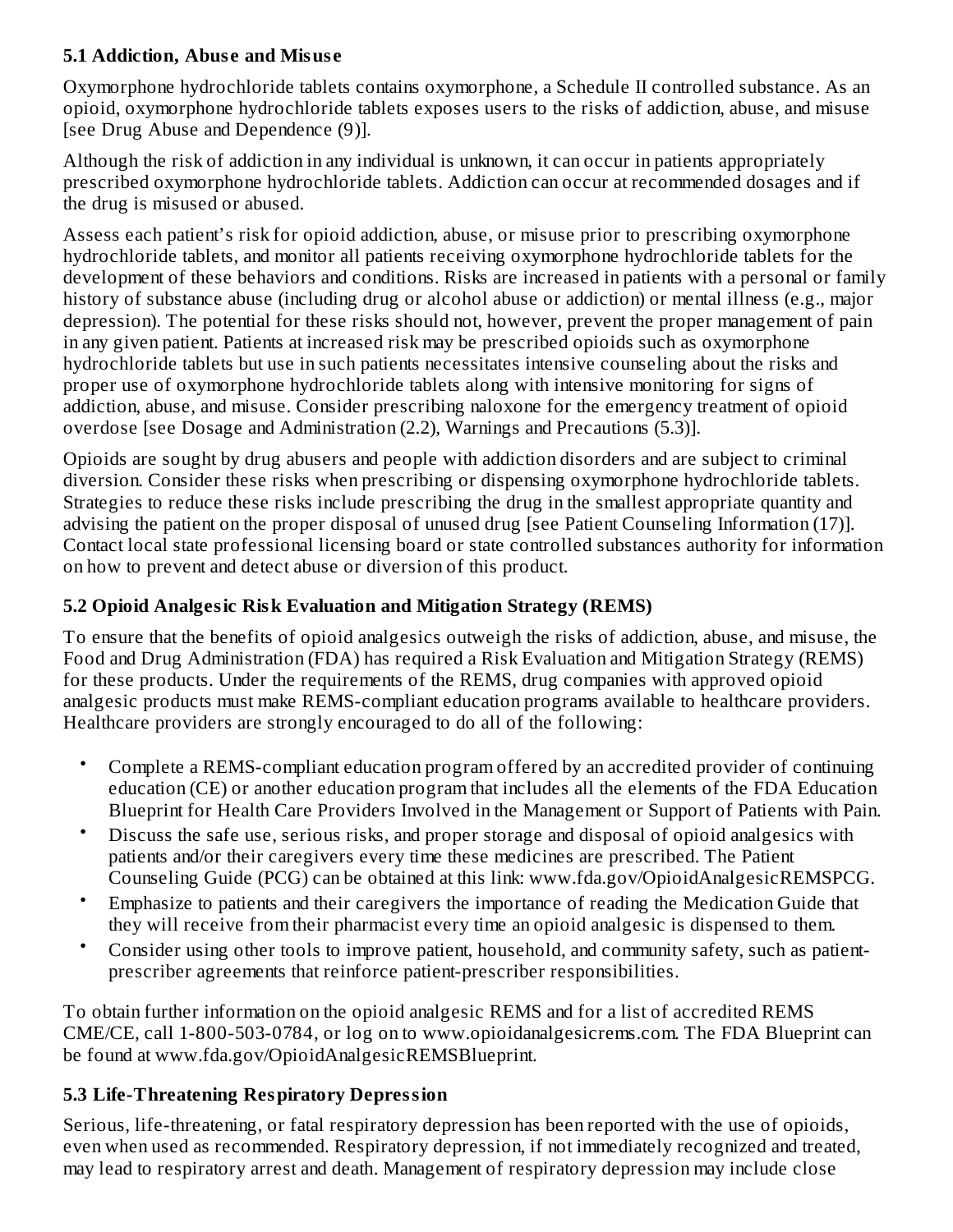observation, supportive measures, and use of opioid antagonists, depending on the patient's clinical status [see Overdosage (10)]. Carbon dioxide (CO $_2$ ) retention from opioid-induced respiratory depression can exacerbate the sedating effects of opioids.

While serious, life-threatening, or fatal respiratory depression can occur at any time during the use of oxymorphone hydrochloride tablets, the risk is greatest during the initiation of therapy or following a dosage increase. Monitor patients closely for respiratory depression, especially within the first 24-72 hours of initiating therapy with and following dosage increases of oxymorphone hydrochloride tablets.

To reduce the risk of respiratory depression, proper dosing and titration of oxymorphone hydrochloride tablets are essential [see Dosage and Administration (2)]. Overestimating the oxymorphone hydrochloride tablets dosage when converting patients from another opioid product can result in a fatal overdose with the first dose.

Accidental ingestion of even one dose of oxymorphone hydrochloride tablets, especially by children, can result in respiratory depression and death due to an overdose of oxymorphone.

Educate patients and caregivers on how to recognize respiratory depression and emphasize the importance of calling 911 or getting emergency medical help right away in the event of a known or suspected overdose [see Patient Counseling Information (17)].

Opioids can cause sleep-related breathing disorders including central sleep apnea (CSA) and sleeprelated hypoxemia. Opioid use increases the risk of CSA in a dose-dependent fashion. In patients who present with CSA, consider decreasing the opioid dosage using best practices for opioid taper [see Dosage and Administration (2.9)].

# Patient Access to Naloxone for the Emergency Treatment of Opioid Overdose

Discuss the availability of naloxone for the emergency treatment of opioid overdose with the patient and caregiver and assess the potential need for access to naloxone, both when initiating and renewing treatment with oxymorphone hydrochloride tablets. Inform patients and caregivers about the various ways to obtain naloxone as permitted by individual state naloxone dispensing and prescribing requirements or guidelines (e.g., by prescription, directly from a pharmacist, or as part of a communitybased program). Educate patients and caregivers on how to recognize respiratory depression and emphasize the importance of calling 911 or getting emergency medical help, even if naloxone is administered [see Patient Counseling Information (17)].

Consider prescribing naloxone, based on the patient's risk factors for overdose, such as concomitant use of CNS depressants, a history of opioid use disorder, or prior opioid overdose. The presence of risk factors for overdose should not prevent the proper management of pain in any given patient. Also consider prescribing naloxone if the patient has household members (including children) or other close contacts at risk for accidental ingestion or overdose. If naloxone is prescribed, educate patients and caregivers on how to treat with naloxone. [see Warnings and Precautions (5.3, 5.5), Patient Counseling Information (17)].

# **5.4 Neonatal Opioid Withdrawal Syndrome**

Prolonged use of oxymorphone hydrochloride tablets during pregnancy can result in withdrawal in the neonate. Neonatal opioid withdrawal syndrome, unlike opioid withdrawal syndrome in adults, may be life-threatening if not recognized and treated, and requires management according to protocols developed by neonatology experts. Observe newborns for signs of neonatal opioid withdrawal syndrome and manage accordingly. Advise pregnant women using opioids for a prolonged period of the risk of neonatal opioid withdrawal syndrome and ensure that appropriate treatment will be available [see Use in Specific Populations (8.1), Patient Counseling Information (17)].

# **5.5 Risks from Concomitant Us e with Benzodiazepines or Other CNS Depressants**

Patients must not consume alcoholic beverages or prescription or non-prescription products containing alcohol while on oxymorphone hydrochloride tablets therapy. The co-ingestion of alcohol with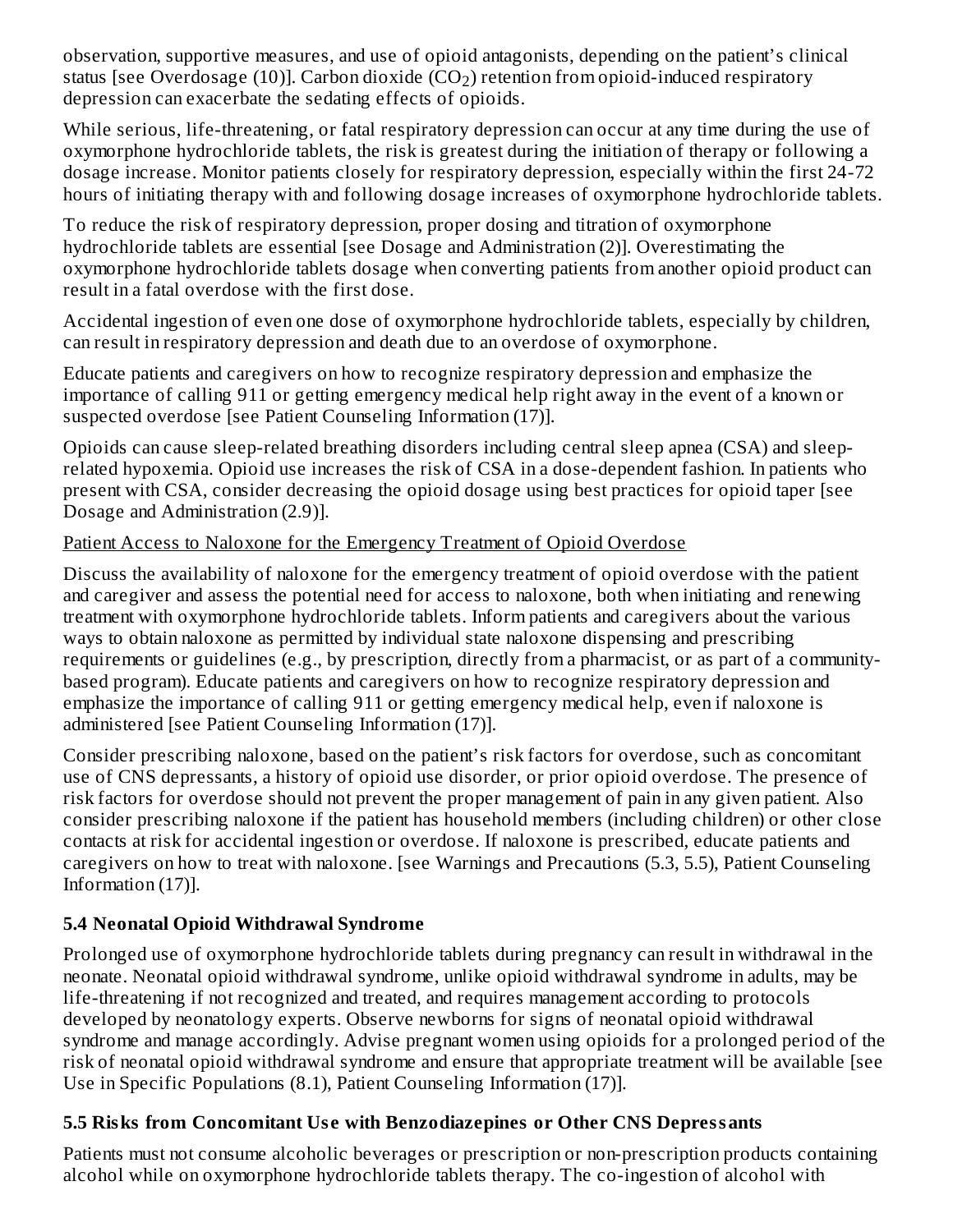oxymorphone hydrochloride tablets may result in increased plasma levels and a potentially fatal overdose of oxymorphone [see Clinical Pharmacology (12.3)].

Profound sedation, respiratory depression, coma, and death may result from the concomitant use of oxymorphone hydrochloride tablets with benzodiazepines or other CNS depressants (e.g., nonbenzodiazepine sedatives/hypnotics, anxiolytics, tranquilizers, muscle relaxants, general anesthetics, antipsychotics, other opioids, alcohol). Because of these risks, reserve concomitant prescribing of these drugs for use in patients for whom alternative treatment options are inadequate.

Observational studies have demonstrated that concomitant use of opioid analgesics and benzodiazepines increases the risk of drug-related mortality compared to use of opioid analgesics alone. Because of similar pharmacological properties, it is reasonable to expect similar risk with the concomitant use of other CNS depressant drugs with opioid analgesics [see Drug Interactions (7)].

If the decision is made to prescribe a benzodiazepine or other CNS depressant concomitantly with an opioid analgesic, prescribe the lowest effective dosages and minimum durations of concomitant use. In patients already receiving an opioid analgesic, prescribe a lower initial dose of the benzodiazepine or other CNS depressant than indicated in the absence of an opioid, and titrate based on clinical response. If an opioid analgesic is initiated in a patient already taking a benzodiazepine or other CNS depressant, prescribe a lower initial dose of the opioid analgesic, and titrate based on clinical response. Follow patients closely for signs and symptoms of respiratory depression and sedation.

If concomitant use is warranted, consider prescribing naloxone for the emergency treatment of opioid overdose [see Dosage and Administration (2.2), Warnings and Precautions (5.3)].

Advise both patients and caregivers about the risks of respiratory depression and sedation when oxymorphone hydrochloride tablets is used with benzodiazepines or other CNS depressants (including alcohol and illicit drugs). Advise patients not to drive or operate heavy machinery until the effects of concomitant use of the benzodiazepine or other CNS depressant have been determined. Screen patients for risk of substance use disorders, including opioid abuse and misuse, and warn them of the risk for overdose and death associated with the use of additional CNS depressants including alcohol and illicit drugs [see Drug Interactions (7), Patient Counseling Information (17)].

#### **5.6 Life-Threatening Respiratory Depression in Patients with Chronic Pulmonary Dis eas e or in Elderly, Cachectic, or Debilitated Patients**

The use of oxymorphone hydrochloride tablets in patients with acute or severe bronchial asthma in an unmonitored setting or in the absence of resuscitative equipment is contraindicated.

Patients with Chronic Pulmonary Disease: Oxymorphone hydrochloride tablets-treated patients with significant chronic obstructive pulmonary disease or cor pulmonale, and those with a substantially decreased respiratory reserve, hypoxia, hypercapnia, or pre-existing respiratory depression are at increased risk of decreased respiratory drive including apnea, even at recommended dosages of oxymorphone hydrochloride tablets [see Warnings and Precautions (5.3)].

Elderly, Cachectic, or Debilitated Patients: Life-threatening respiratory depression is more likely to occur in elderly, cachectic, or debilitated patients because they may have altered pharmacokinetics or altered clearance compared to younger, healthier patients [see USE IN SPECIFIC POPULATIONS (8.5)].

Monitor such patients closely, particularly when initiating and titrating oxymorphone hydrochloride tablets and when oxymorphone hydrochloride tablets is given concomitantly with other drugs that depress respiration [see Warnings and Precautions (5.3)]. Alternatively, consider the use of non-opioid analgesics in these patients.

# **5.7 Anaphylaxis, Angioedema, and Other Hypers ensitivity Reactions**

Potentially life-threatening hypersensitivity reactions, including anaphylaxis and angioedema, have occurred in patients treated with oxymorphone hydrochloride tablets in the postmarket setting. The most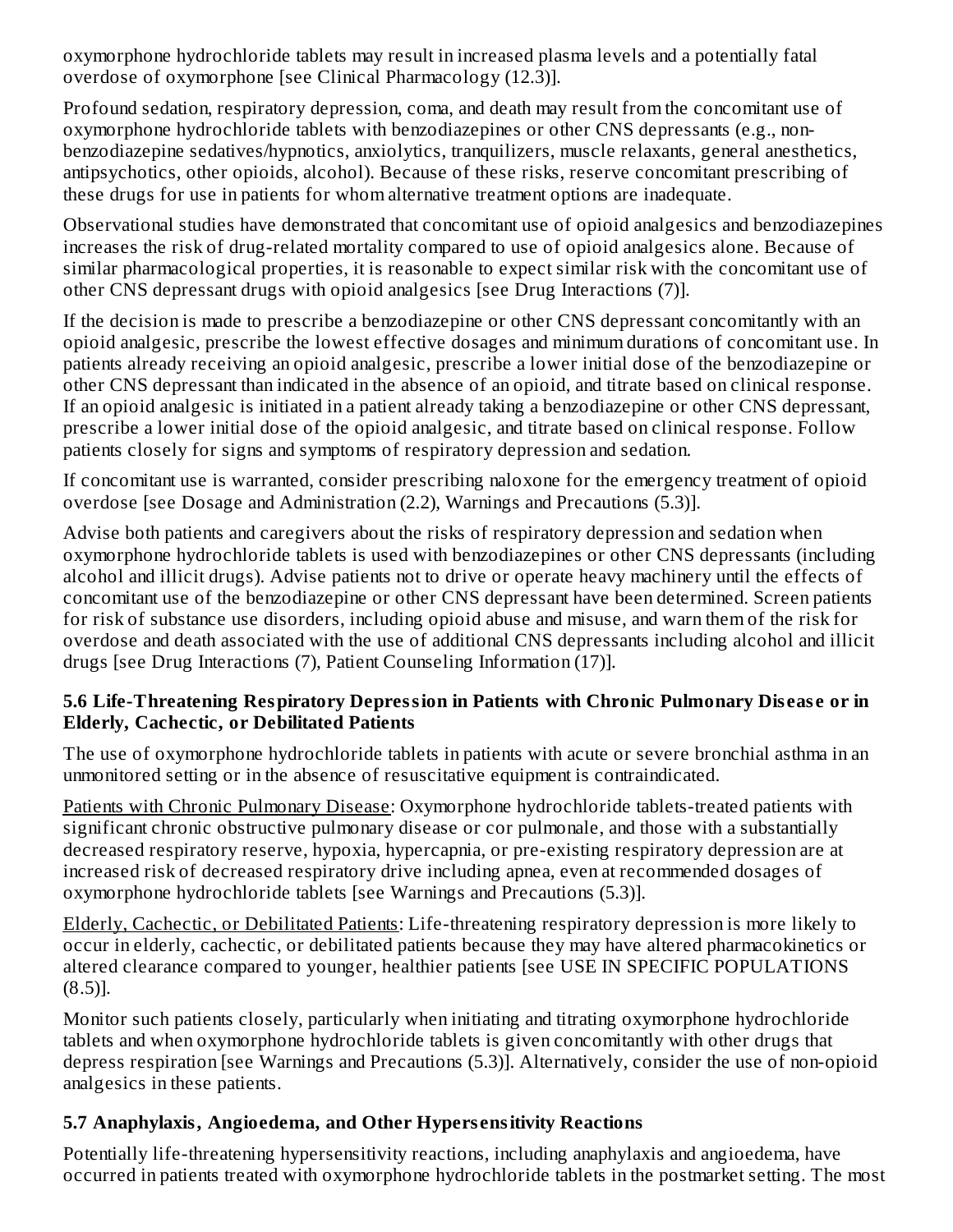commonly described clinical features in these reports were swelling of the face, eyes, mouth, lips, tongue, hands, and/or throat; dyspnea; hives, pruritus, and/or rash; and nausea/vomiting. If anaphylaxis or other hypersensitivity occurs, stop administration of oxymorphone hydrochloride tablets immediately, discontinue oxymorphone hydrochloride tablets permanently, and do not rechallenge with any formulation of oxymorphone. Advise patients to seek immediate medical attention if they experience any symptoms of a hypersensitivity reaction [see Patient Counseling Information (17)].

# **5.8 Adrenal Insufficiency**

Cases of adrenal insufficiency have been reported with opioid use, more often following greater than one month of use. Presentation of adrenal insufficiency may include non-specific symptoms and signs including nausea, vomiting, anorexia, fatigue, weakness, dizziness, and low blood pressure. If adrenal insufficiency is suspected, confirm the diagnosis with diagnostic testing as soon as possible. If adrenal insufficiency is diagnosed, treat with physiologic replacement doses of corticosteroids. Wean the patient off of the opioid to allow adrenal function to recover and continue corticosteroid treatment until adrenal function recovers. Other opioids may be tried as some cases reported use of a different opioid without recurrence of adrenal insufficiency. The information available does not identify any particular opioids as being more likely to be associated with adrenal insufficiency.

# **5.9 Severe Hypotension**

Oxymorphone hydrochloride tablets may cause severe hypotension including orthostatic hypotension and syncope in ambulatory patients. There is increased risk in patients whose ability to maintain blood pressure has already been compromised by a reduced blood volume or concurrent administration of certain CNS depressant drugs (e.g., phenothiazines or general anesthetics) [see Warnings and Precautions (5.5) and Drug Interactions (7)]. Monitor these patients for signs of hypotension after initiating or titrating the dosage of oxymorphone hydrochloride tablets. In patients with circulatory shock, oxymorphone hydrochloride tablets may cause vasodilation that can further reduce cardiac output and blood pressure. Avoid the use of oxymorphone hydrochloride tablets in patients with circulatory shock.

#### **5.10 Risks of Us e in Patients with Increas ed Intracranial Pressure, Brain Tumors, Head Injury, or Impaired Cons ciousness**

In patients who may be susceptible to the intracranial effects of  $\mathrm{CO}_2$  retention (e.g., those with evidence of increased intracranial pressure or brain tumors), oxymorphone hydrochloride tablets may reduce respiratory drive, and the resultant  $\mathrm{CO}_2$  retention can further increase intracranial pressure. Monitor such patients for signs of sedation and respiratory depression, particularly when initiating therapy with oxymorphone hydrochloride tablets.

Opioids may also obscure the clinical course in a patient with a head injury. Avoid the use of oxymorphone hydrochloride tablets in patients with impaired consciousness or coma.

# **5.11 Risks of Us e in Patients with Gastrointestinal Conditions**

Oxymorphone hydrochloride tablets are contraindicated in patients with known or suspected gastrointestinal obstruction, including paralytic ileus.

The oxymorphone in oxymorphone hydrochloride tablets may cause spasm of the sphincter of Oddi. Opioids may cause increases in serum amylase. Monitor patients with biliary tract disease, including acute pancreatitis for worsening symptoms.

# **5.12 Increas ed Risk of Seizures in Patients with Seizure Disorders**

The oxymorphone in oxymorphone hydrochloride tablets may increase the frequency of seizures in patients with seizure disorders, and may increase the risk of seizures occurring in other clinical settings associated with seizures. Monitor patients with a history of seizure disorders for worsened seizure control during oxymorphone hydrochloride tablets therapy.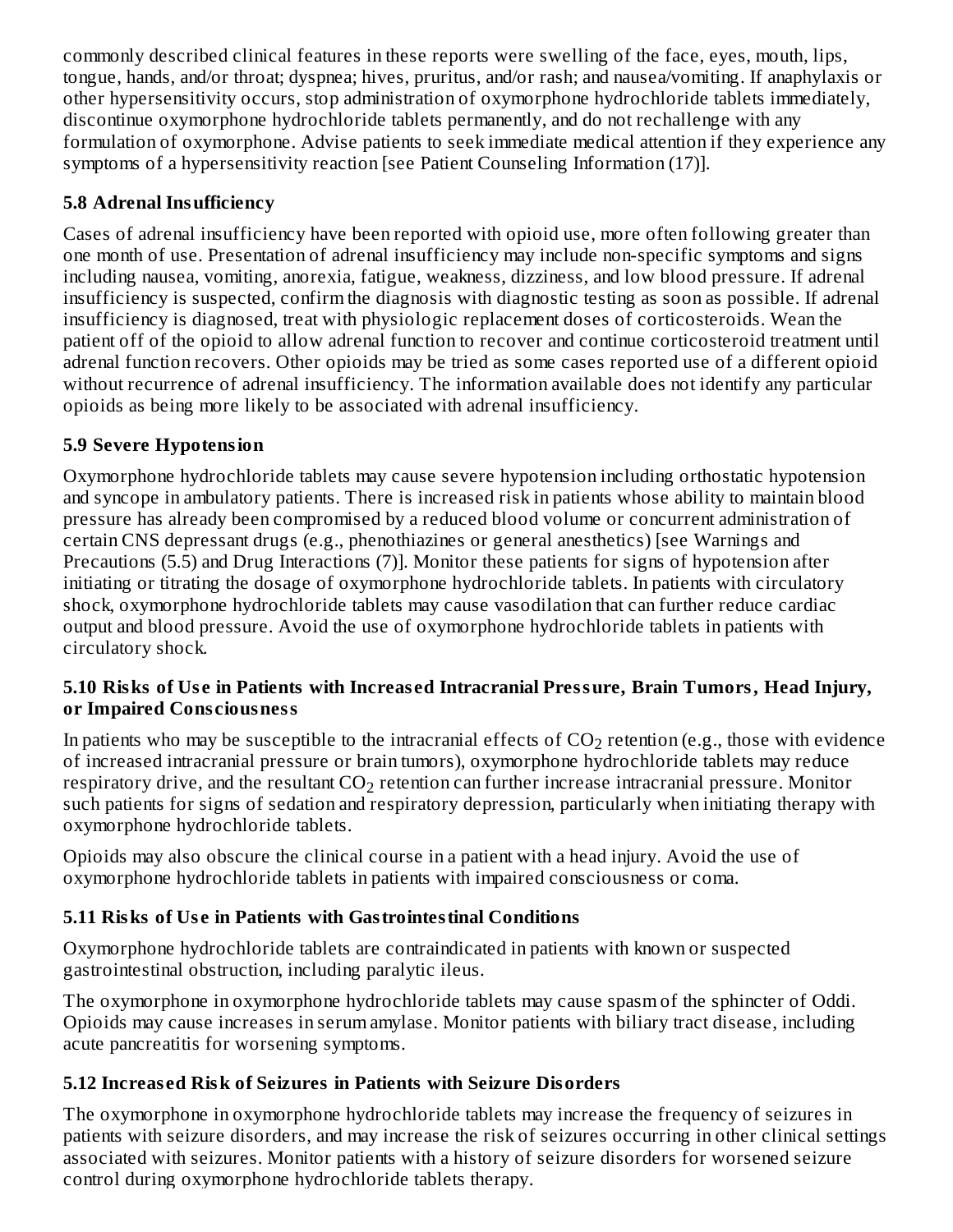#### **5.13 Withdrawal**

Do not abruptly discontinue oxymorphone hydrochloride tablets in a patient physically dependent on opioids. When discontinuing oxymorphone hydrochloride tablets in a physically dependent patient, gradually taper the dosage. Rapid tapering of oxymorphone in a patient physically dependent on opioids may lead to a withdrawal syndrome and return of pain [see Dosage and Administration (2.8), Drug Abuse and Dependence (9.3)].

Additionally, avoid the use of mixed agonist/antagonist (e.g., pentazocine, nalbuphine, and butorphanol) or partial agonist (e.g., buprenorphine) analgesics in patients who are receiving a full opioid agonist analgesic, including oxymorphone hydrochloride tablets. In these patients, mixed agonist/antagonist and partial agonist analgesics may reduce the analgesic effect and/or may precipitate withdrawal symptoms [see Drug Interactions (7)].

#### **5.14 Risks of Driving and Operating Machinery**

control during oxymorphone hydrochloride tablets therapy.

Oxymorphone hydrochloride tablets may impair the mental or physical abilities needed to perform potentially hazardous activities such as driving a car or operating machinery. Warn patients not to drive or operate dangerous machinery unless they are tolerant to the effects of oxymorphone hydrochloride tablets and know how they will react to the medication.

#### **5.15 Hepatic Impairment**

A study of extended-release oxymorphone tablets in patients with hepatic disease indicated greater plasma concentrations than in those with normal hepatic function [see Clinical Pharmacology (12.3)].

Use oxymorphone hydrochloride tablets with caution in patients with mild impairment, starting with the lowest dose and titrating slowly while carefully monitoring for side effects [see Dosage and Administration (2.2, 2.3)]. oxymorphone hydrochloride tablets is contraindicated in patients with moderate or severe hepatic impairment.

#### **6 ADVERSE REACTIONS**

The following serious adverse reactions are described, or described in greater detail, in other sections:

- Addiction, Abuse, and Misuse [see Warnings and Precautions (5.1)]
- Life-Threatening Respiratory Depression [see Warnings and Precautions (5.3)]
- Neonatal Opioid Withdrawal Syndrome [see Warnings and Precautions (5.4)]
- Interactions with Benzodiazepines and Other CNS Depressants [see Warnings and Precautions (5.5)]
- Anaphylaxis, Angioedema, and Other Hypersensitivity Reactions [see Warnings and Precautions (5.7)]
- Adrenal Insufficiency [see Warnings and Precautions (5.8)]
- Severe Hypotension [see Warnings and Precautions (5.9)]
- Gastrointestinal Adverse Reactions [see Warnings and Precautions (5.11)]
- Seizures [see Warnings and Precautions (5.12)]
- Withdrawal [see Warnings and Precautions (5.13)]

# **6.1 Clinical Trials Experience**

Because clinical trials are conducted under widely varying conditions, adverse reaction rates observed in the clinical trials of a drug cannot be directly compared to rates in the clinical trials of another drug and may not reflect the rates observed in practice.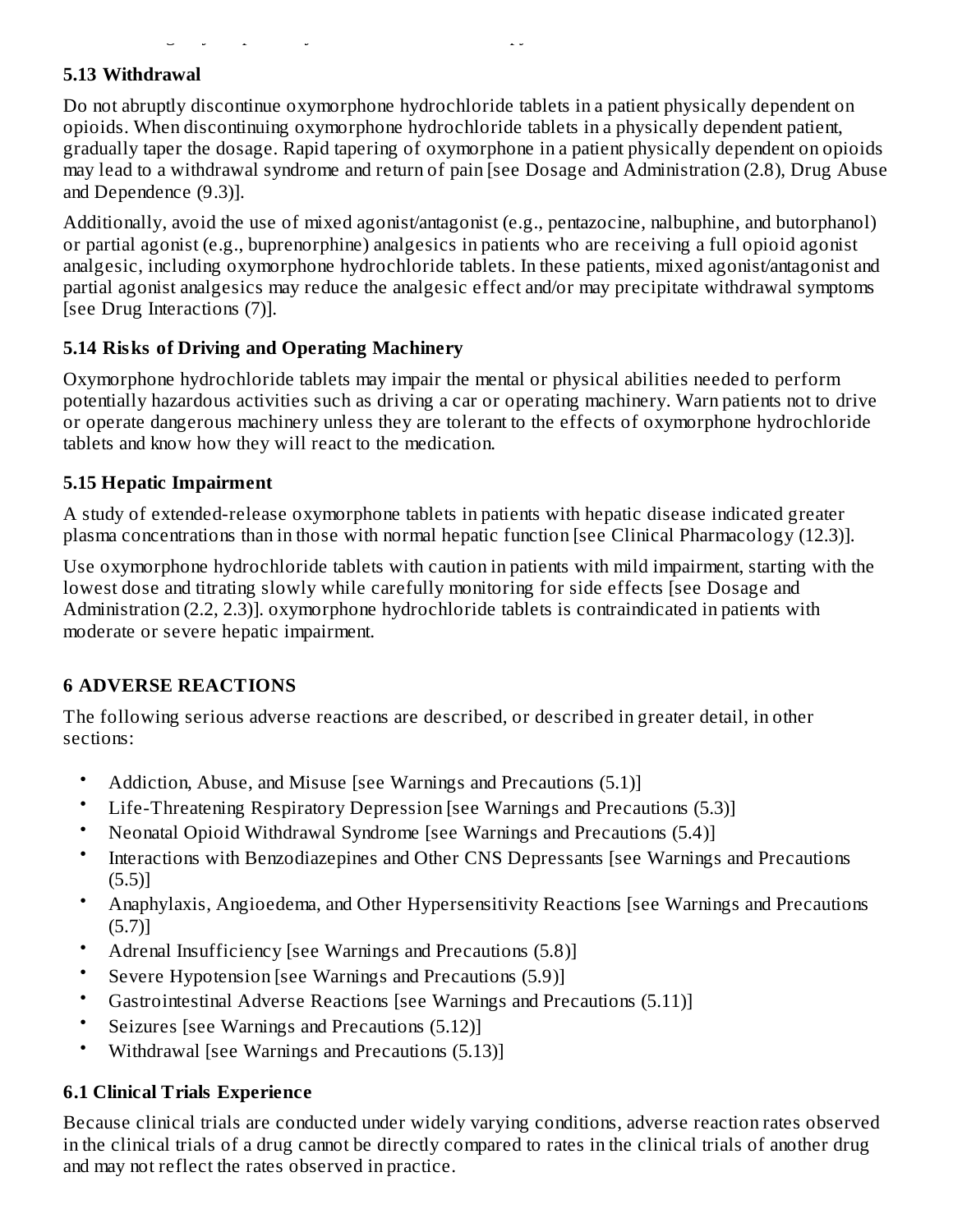A total of 591 patients were treated with oxymorphone hydrochloride tablets in controlled clinical trials. The clinical trials consisted of patients with acute post-operative pain (n=557) and cancer pain  $(n=34)$  trials.

The following table lists adverse reactions that were reported in at least 2% of patients receiving oxymorphone hydrochloride tablets in placebo-controlled trials (acute post-operative pain (N=557).

| <b>Table 1: Adverse Reactions Reported in Placebo-Controlled Trials</b> |                              |                |  |  |  |  |  |
|-------------------------------------------------------------------------|------------------------------|----------------|--|--|--|--|--|
| <b>MedDRA</b> Preferred                                                 | Oxymorphone                  | <b>Placebo</b> |  |  |  |  |  |
| Term                                                                    | <b>Hydrochloride Tablets</b> | $(N=270)$      |  |  |  |  |  |
|                                                                         | $(N=557)$                    |                |  |  |  |  |  |
| Nausea                                                                  | 19%                          | 12%            |  |  |  |  |  |
| Pyrexia                                                                 | 14%                          | 8%             |  |  |  |  |  |
| Somnolence                                                              | 9%                           | 2%             |  |  |  |  |  |
| Vomiting                                                                | 9%                           | 7%             |  |  |  |  |  |
| Pruritus                                                                | 8%                           | 4%             |  |  |  |  |  |
| Headache                                                                | 7%                           | 4%             |  |  |  |  |  |
| Dizziness (Excluding Vertigo)                                           | 7%                           | 2%             |  |  |  |  |  |
| Constipation                                                            | 4%                           | 1%             |  |  |  |  |  |
| Confusion                                                               | 3%                           | $< 1\%$        |  |  |  |  |  |

The **common** ( $\geq 1\%$  to  $\leq 10\%$ ) adverse drug reactions reported at least once by patients treated with oxymorphone hydrochloride tablets in the clinical trials organized by MedDRA's (Medical Dictionary for Regulatory Activities) System Organ Class were and not represented in Table 1:

Cardiac disorders: tachycardia

Gastrointestinal disorders: dry mouth, abdominal distention, and flatulence

General disorders and administration site conditions: sweating increased

Nervous system disorders: anxiety and sedation

Respiratory, thoracic and mediastinal disorders: hypoxia

Vascular disorders: hypotension

Other less common adverse reactions known with opioid treatment that were seen <1% in the oxymorphone hydrochloride tablets trials includes the following:

Abdominal pain, ileus, diarrhea, agitation, disorientation, restlessness, feeling jittery, hypersensitivity, allergic reactions, bradycardia, central nervous system depression, depressed level of consciousness, lethargy, mental impairment, mental status changes, fatigue, depression, clamminess, flushing, hot flashes, dehydration, dermatitis, dyspepsia, dysphoria, edema, euphoric mood, hallucination, hypertension, insomnia, miosis, nervousness, palpitation, postural hypotension, syncope, dyspnea, respiratory depression, respiratory distress, respiratory rate decreased, oxygen saturation decreased, difficult micturition, urinary retention, urticaria, vision blurred, visual disturbances, weakness, appetite decreased, and weight decreased.

# **6.2 Post-marketing Experience**

The following adverse reactions have been identified during post approval use of opioids. Because these reactions are reported voluntarily from a population of uncertain size, it is not always possible to reliably estimate their frequency or establish a causal relationship to drug exposure.

*Nervous system disorder*: amnesia, convulsion, memory impairment

Serotonin syndrome: Cases of serotonin syndrome, a potentially life-threatening condition, have been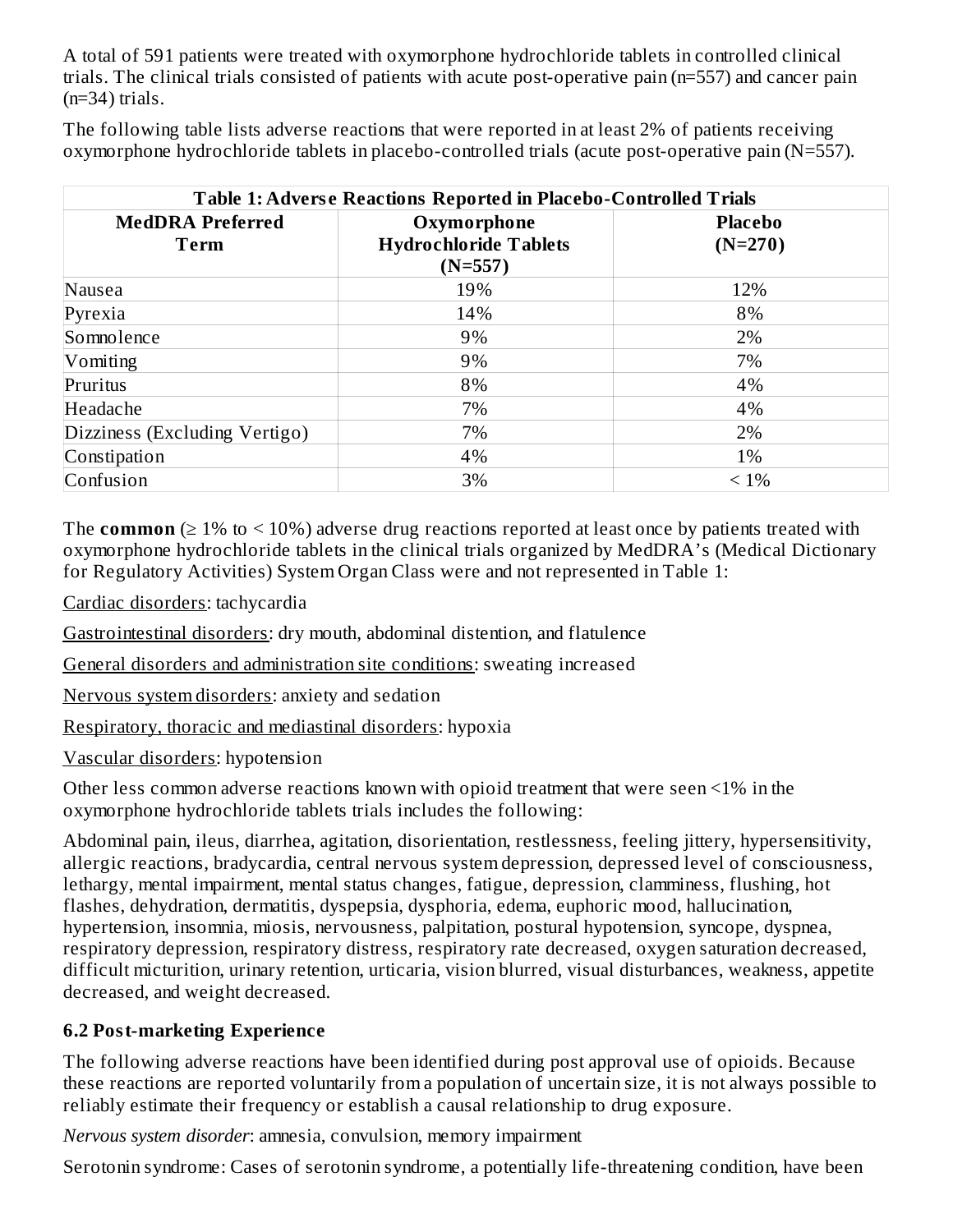reported during concomitant use of opioids with serotonergic drugs.

Adrenal insufficiency: Cases of adrenal insufficiency have been reported with opioid use, more often following greater than one month of use.

Anaphylaxis: Anaphylaxis has been reported with ingredients contained in oxymorphone hydrochloride tablets

Immune System Disorders: Angioedema, and other hypersensitivity reactions:

Androgen deficiency: Cases of androgen deficiency have occurred with chronic use of opioids [see Clinical Pharmacology (12.2)].

# **7 DRUG INTERACTIONS**

Table 2 includes clinically significant drug interactions with oxymorphone hydrochloride tablets.

#### **Table 2: Clinically Significant Drug Interactions with Oxymorphone Hydrochloride Tablets**

| <b>Alcohol</b>            |                                                                                                                                                                                                                                                                                                                                                                                                                                                                                                                         |  |  |  |  |
|---------------------------|-------------------------------------------------------------------------------------------------------------------------------------------------------------------------------------------------------------------------------------------------------------------------------------------------------------------------------------------------------------------------------------------------------------------------------------------------------------------------------------------------------------------------|--|--|--|--|
| Clinical Impact:          | The concomitant use of alcohol with oxymorphone hydrochloride tablets can result in<br>an increase of oxymorphone plasma levels and potentially fatal overdose of<br>oxymorphone.                                                                                                                                                                                                                                                                                                                                       |  |  |  |  |
| Intervention:             | Instruct patients not to consume alcoholic beverages or use prescription or non-<br>prescription products containing alcohol while on oxymorphone hydrochloride<br>tablets therapy [see Clinical Pharmacology 12.3)].                                                                                                                                                                                                                                                                                                   |  |  |  |  |
|                           | Benzodiazepines and Other Central Nervous System (CNS) Depressants                                                                                                                                                                                                                                                                                                                                                                                                                                                      |  |  |  |  |
| Clinical Impact:          | Due to additive pharmacologic effect, the concomitant use of benzodiazepines and<br>other CNS depressants, including alcohol, can increase the risk of hypotension,<br>respiratory depression, profound sedation, coma, and death.                                                                                                                                                                                                                                                                                      |  |  |  |  |
| Intervention:             | Reserve concomitant prescribing of these drugs for use in patients for whom<br>alternative treatment options are inadequate. Limit dosages and durations to the<br>minimum required. Follow patients closely for signs of respiratory depression and<br>sedation. If concomitant use is warranted, consider prescribing naloxone for the<br>emergency treatment of opioid overdose [see Dosage and Administration (2.2, 2.7),<br>Warnings and Precautions (5.1, 5.3, 5.5)].                                             |  |  |  |  |
| Examples:                 | Benzodiazepines and other sedatives/hypnotics, anxiolytics tranquilizers, muscle<br>relaxants, general anesthetics, antipsychotics, other opioids, alcohol.                                                                                                                                                                                                                                                                                                                                                             |  |  |  |  |
| <b>Serotonergic Drugs</b> |                                                                                                                                                                                                                                                                                                                                                                                                                                                                                                                         |  |  |  |  |
| Clinical Impact:          | The concomitant use of opioids with other drugs that affect the serotonergic<br>neurotransmitter system has resulted in serotonin syndrome.                                                                                                                                                                                                                                                                                                                                                                             |  |  |  |  |
| Intervention:             | If concomitant use is warranted, carefully observe the patient, particularly during<br>treatment initiation and dose adjustment. Discontinue oxymorphone hydrochloride<br>tablets if serotonin syndrome is suspected.                                                                                                                                                                                                                                                                                                   |  |  |  |  |
| Examples:                 | Selective serotonin reuptake inhibitors (SSRIs), serotonin and norepinephrine<br>reuptake inhibitors (SNRIs), tricyclic antidepressants (TCAs), triptans, 5-HT3<br>receptor antagonists, drugs that affect the serotonin neurotransmitter system (e.g.,<br>mirtazapine, trazodone, tramadol), certain muscle relaxants (i.e., cyclobenzaprine,<br>metaxalone), monoamine oxidase (MAO) inhibitors (those intended to treat psychiatric<br>disorders and also others, such as linezolid and intravenous methylene blue). |  |  |  |  |
|                           | <b>Monoamine Oxidase Inhibitors (MAOIs)</b>                                                                                                                                                                                                                                                                                                                                                                                                                                                                             |  |  |  |  |
| Clinical Impact:          | MAOI interactions with opioids may manifest as serotonin syndrome or opioid<br>toxicity (e.g., respiratory depression, coma) [see Warnings and Precautions $(5.3)$ ].<br>If urgent use of an opioid is necessary, use test doses and frequent titration of small                                                                                                                                                                                                                                                        |  |  |  |  |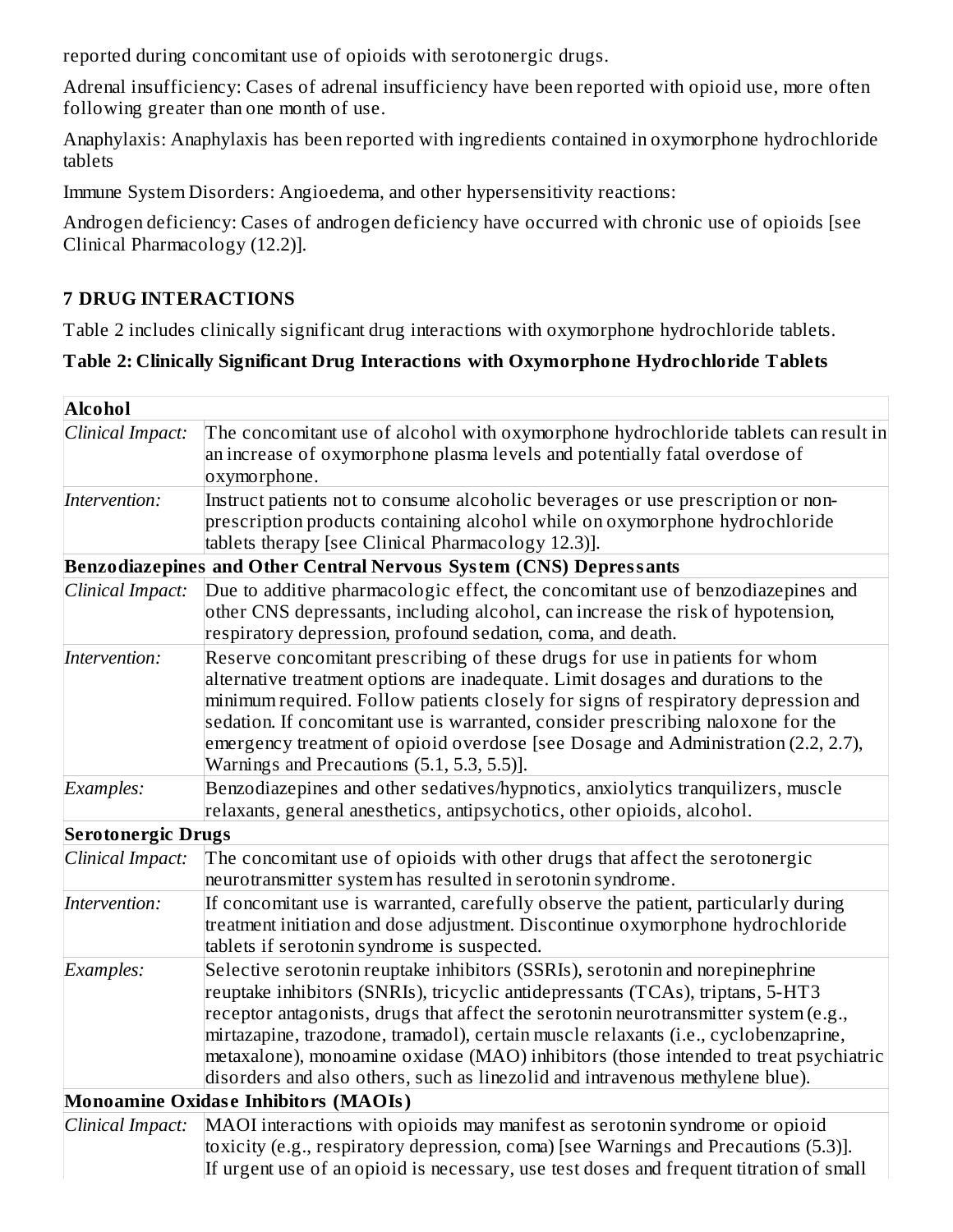|                              | doses to treat pain while closely monitoring blood pressure and signs and symptoms<br>of CNS and respiratory depression.                                                                                                                                                                                                                                                                                                                                                                |  |  |  |
|------------------------------|-----------------------------------------------------------------------------------------------------------------------------------------------------------------------------------------------------------------------------------------------------------------------------------------------------------------------------------------------------------------------------------------------------------------------------------------------------------------------------------------|--|--|--|
| Intervention:                | The use of oxymorphone hydrochloride tablets are not recommended for patients<br>taking MAOIs or within 14 days of stopping such treatment.                                                                                                                                                                                                                                                                                                                                             |  |  |  |
| Examples:                    | phenelzine, tranylcypromine, linezolid                                                                                                                                                                                                                                                                                                                                                                                                                                                  |  |  |  |
|                              | Mixed Agonist/Antagonist and Partial Agonist Opioid Analgesics                                                                                                                                                                                                                                                                                                                                                                                                                          |  |  |  |
| Clinical Impact:             | May reduce the analgesic effect of Oxymorphone Hydrochloride Tablets and/or<br>precipitate withdrawal symptoms.                                                                                                                                                                                                                                                                                                                                                                         |  |  |  |
| Intervention:                | Avoid concomitant use.                                                                                                                                                                                                                                                                                                                                                                                                                                                                  |  |  |  |
| Examples:                    | butorphanol, nalbuphine, pentazocine, buprenorphine,                                                                                                                                                                                                                                                                                                                                                                                                                                    |  |  |  |
| <b>Muscle Relaxants</b>      |                                                                                                                                                                                                                                                                                                                                                                                                                                                                                         |  |  |  |
| Clinical Impact:             | Oxymorphone may enhance the neuromuscular blocking action of skeletal muscle<br>relaxants and produce an increased degree of respiratory depression.                                                                                                                                                                                                                                                                                                                                    |  |  |  |
| Intervention:                | Monitor patients for signs of respiratory depression that may be greater than<br>otherwise expected and decrease the dosage of oxymorphone hydrochloride tablets<br>and/or the muscle relaxant as necessary. Due to the risk of respiratory depression<br>with concomitant use of skeletal muscle relaxants and opioids, consider prescribing<br>naloxone for the emergency treatment of opioid overdose [see Dosage and<br>Administration (2.2), Warnings and Precautions (5.3, 5.5)]. |  |  |  |
| <b>Diuretics</b>             |                                                                                                                                                                                                                                                                                                                                                                                                                                                                                         |  |  |  |
| Clinical Impact:             | Opioids can reduce the efficacy of diuretics by inducing the release of antidiuretic<br>hormone.                                                                                                                                                                                                                                                                                                                                                                                        |  |  |  |
| Intervention:                | Monitor patients for signs of urinary retention or reduced gastric motility when<br>oxymorphone hydrochloride tablets are used concomitantly with anticholinergic<br>drugs.                                                                                                                                                                                                                                                                                                             |  |  |  |
| <b>Anticholinergic Drugs</b> |                                                                                                                                                                                                                                                                                                                                                                                                                                                                                         |  |  |  |
| Clinical Impact:             | The concomitant use of anticholinergic drugs may increase risk of urinary retention<br>and/or severe constipation, which may lead to paralytic ileus.                                                                                                                                                                                                                                                                                                                                   |  |  |  |
| Intervention:                | Monitor patients for signs of urinary retention or reduced gastric motility when<br>oxymorphone hydrochloride tablets are used concomitantly with anticholinergic<br>drugs.                                                                                                                                                                                                                                                                                                             |  |  |  |
| <b>Cimetidine</b>            |                                                                                                                                                                                                                                                                                                                                                                                                                                                                                         |  |  |  |
| Clinical Impact:             | Cimetidine can potentiate opioid-induced respiratory depression.                                                                                                                                                                                                                                                                                                                                                                                                                        |  |  |  |
| Intervention:                | Monitor patients for respiratory depression when oxymorphone hydrochloride tablets<br>and cimetidine are used concurrently.                                                                                                                                                                                                                                                                                                                                                             |  |  |  |

#### **8 USE IN SPECIFIC POPULATIONS**

#### **8.1 Pregnancy**

#### Risk Summary

Prolonged use of opioid analgesics during pregnancy may cause neonatal opioid withdrawal syndrome. Available data with oxymorphone hydrochloride tablets in pregnant women are insufficient to inform a drug-associated risk for major birth defects and miscarriage. In animal reproduction studies, reduced postnatal survival of pups and an increased incidence of stillborn pups were observed following oral treatment of pregnant rats with oxymorphone during gestation and through lactation at doses 2.4 and 12 times the human daily dose of 20 mg/day (HDD), respectively. Reduced fetal weights were observed with oral administration of oxymorphone to pregnant rats and rabbits during organogenesis at exposures up to 4.9 and 48.8 times the HDD, respectively [see Data]. Based on animal data, advise pregnant women of the potential risk to a fetus.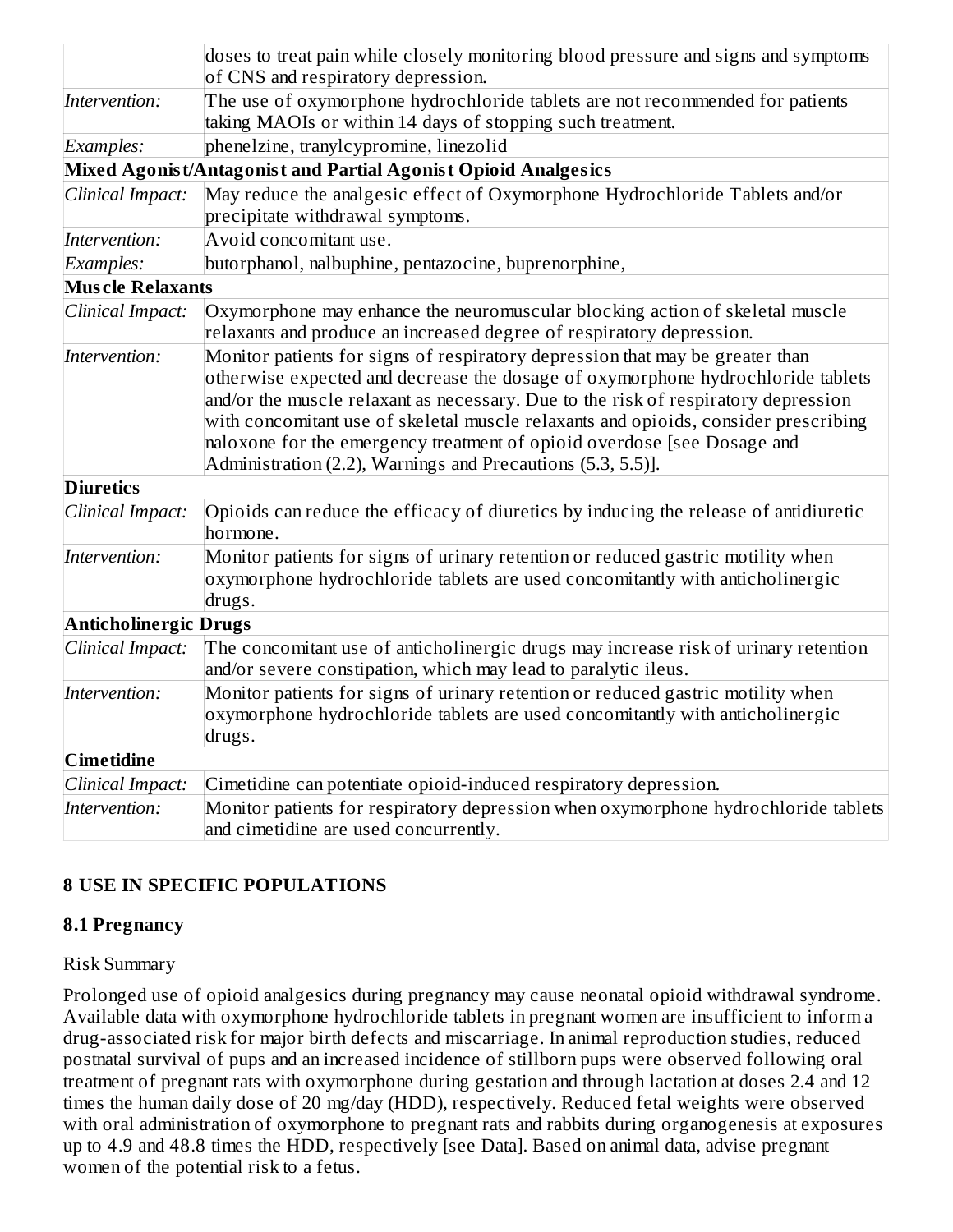The estimated background risk of major birth defects and miscarriage for the indicated population is unknown. All pregnancies have a background risk of birth defect, loss, or other adverse outcomes. In the U.S. general population, the estimated background risk of major birth defects and miscarriage in clinically recognized pregnancies is 2 to 4% and 15 to 20%, respectively.

#### Clinical Considerations

# *Fetal/Neonatal Adverse Reactions*

Prolonged use of opioid analgesics during pregnancy for medical or nonmedical purposes can result in physical dependence in the neonate and neonatal opioid withdrawal syndrome shortly after birth.

Neonatal opioid withdrawal syndrome presents as irritability, hyperactivity and abnormal sleep pattern, high pitched cry, tremor, vomiting, diarrhea and failure to gain weight. The onset, duration, and severity of neonatal opioid withdrawal syndrome vary based on the specific opioid used, duration of use, timing and amount of last maternal use, and rate of elimination of the drug by the newborn. Observe newborns for symptoms of neonatal opioid withdrawal syndrome and manage accordingly [see Warnings and Precautions (5.4)].

# *Labor or Delivery*

Opioids cross the placenta and may produce respiratory depression and psycho-physiologic effects in neonates. An opioid antagonist, such as naloxone, must be available for reversal of opioid-induced respiratory depression in the neonate. Oxymorphone hydrochloride tablets are not recommended for use in pregnant women during or immediately prior to labor, when other analgesic techniques are more appropriate. Opioid analgesics, including oxymorphone hydrochloride tablets, can prolong labor through actions which temporarily reduce the strength, duration, and frequency of uterine contractions. However, this effect is not consistent and may be offset by an increased rate of cervical dilation, which tends to shorten labor. Monitor neonates exposed to opioid analgesics during labor for signs of excess sedation and respiratory depression.

# Data

# *Animal Data*

Pregnant rats were treated with oxymorphone hydrochloride from Gestation Day 6 to 17 via oral gavage doses of 5, 10, or 25 mg/kg/day (2.4, 4.9, or 12.2 times the HDD based on body surface area, respectively). Reduced mean fetal weights were observed at 4.9 times the HDD. Maternal toxicity was noted in all treatment groups (reduced food consumption and body weights in all groups and mortality in the high dose group).

Pregnant rabbits were treated with oxymorphone hydrochloride from Gestation Day 7 to 20 via oral gavage doses of 10, 25, or 50 mg/kg/day (9.8, 24.4, or 48.8 times the HDD based on body surface area, respectively). Decreased mean fetal weights were noted at 48.8 times the HDD. Maternal toxicity was noted in all treatment groups (reduced food consumption and body weights).

Pregnant rats were treated with oxymorphone hydrochloride from Gestation Day 6 to Lactation Day 20 via oral gavage doses of 1, 5, 10, or 25 mg/kg/day (0.5, 2.4, 4.9, or 12.2 times the HDD based on body surface area, respectively). Increased neonatal death (postnatal day 0-1) was noted at 2.4 times the HDD. Decreased pup survival over the first week of life, reduced pup birth weight, and reduced postnatal weight gain were noted at 4.9 times the HDD. Maternal toxicity was noted in all treatment groups (reduced food consumption and body weights in all groups and mortality in the 10 and 25 mg/kg/day groups).

In a published study, neural tube defects (exencephaly and cranioschisis) were noted following subcutaneous administration of 153 mg/kg oxymorphone hydrochloride (62.2 times the HDD) on Gestation Day 8 to pregnant hamsters. This dose also produced significant maternal toxicity (20% maternal deaths).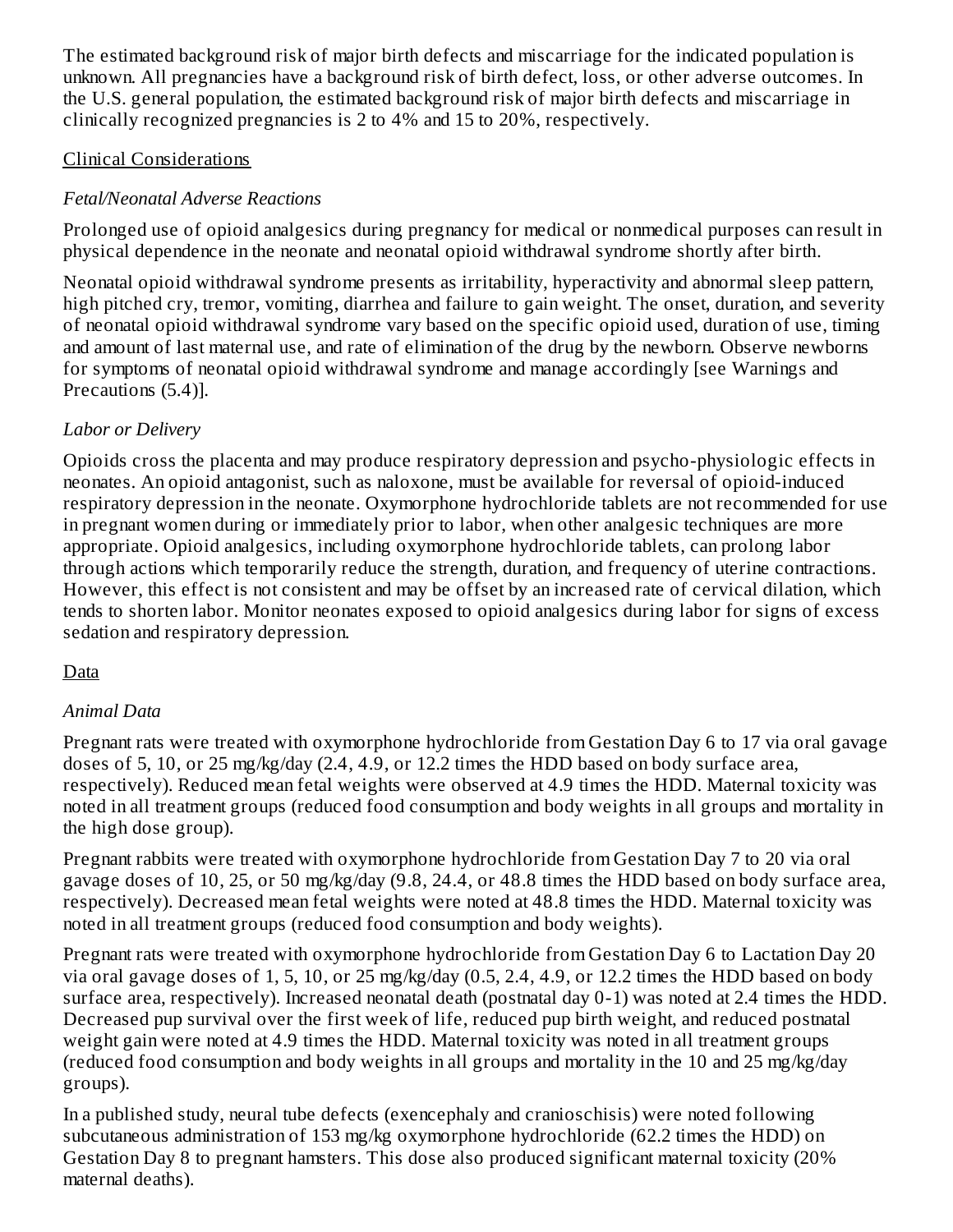#### **8.2 Lactation**

maternal deaths).

#### Risk Summary

There is no information regarding the presence of oxymorphone in human milk, the effects on the breastfed infant, or the effects on milk production. The developmental and health benefits of breastfeeding should be considered along with the mother's clinical need for oxymorphone hydrochloride tablets and any potential adverse effects on the breastfed child from oxymorphone hydrochloride tablets or from the underlying maternal condition.

#### Clinical Considerations

Monitor infants exposed to oxymorphone hydrochloride through breast milk for excess sedation and respiratory depression. Withdrawal symptoms can occur in breast-fed infants when maternal administration of an opioid analgesic is stopped, or when breast-feeding is stopped.

The developmental and health benefits of breastfeeding should be considered along with the mother's clinical need for oxymorphone hydrochloride tablets and any potential adverse effects on the breastfed infant from oxymorphone hydrochloride tablets or from the underlying maternal condition.

#### **8.3 Females and Males of Reproductive Potential**

#### **Infertility**

Chronic use of opioids may cause reduced fertility in females and males of reproductive potential. It is not known whether these effects on fertility are reversible [see Clinical Pharmacology (12.2), Nonclinical Toxicology (13.1)]

#### **8.4 Pediatric Us e**

Safety and effectiveness of oxymorphone hydrochloride tablets in pediatric patients below the age of 18 years have not been established.

#### **8.5 Geriatric Us e**

Oxymorphone hydrochloride tablets should be used with caution in elderly patients [see Clinical Pharmacology (12.3)].

Of the total number of subjects in clinical studies of oxymorphone hydrochloride tablets, 31% were 65 and over, while 7% were 75 and over. No overall differences in effectiveness were observed between these subjects and younger subjects. There were several adverse events that were more frequently observed in subjects 65 and over compared to younger subjects. These adverse events included dizziness, somnolence, confusion, and nausea. In general, dose selection for elderly patients should be cautious, usually starting at the low end of the dosing range, reflecting the greater frequency of decreased hepatic, renal or cardiac function, and of concomitant disease or other drug therapy.

Respiratory depression is the chief risk for elderly patients treated with opioids, and has occurred after large initial doses were administered to patients who were not opioid-tolerant or when opioids were coadministered with other agents that depress respiration. Titrate the dosage of oxymorphone hydrochloride tablets slowly in geriatric patients and monitor closely for signs of central nervous system and respiratory depression [see Warnings and Precautions (5.6)].

Oxymorphone is known to be substantially excreted by the kidney and the risk of adverse reactions to this drug may be greater in patients with impaired renal function. Because the elderly patients are more likely to have decreased renal function, care should be taken in dose selection, and it may be useful to monitor renal function.

#### **8.6 Hepatic Impairment**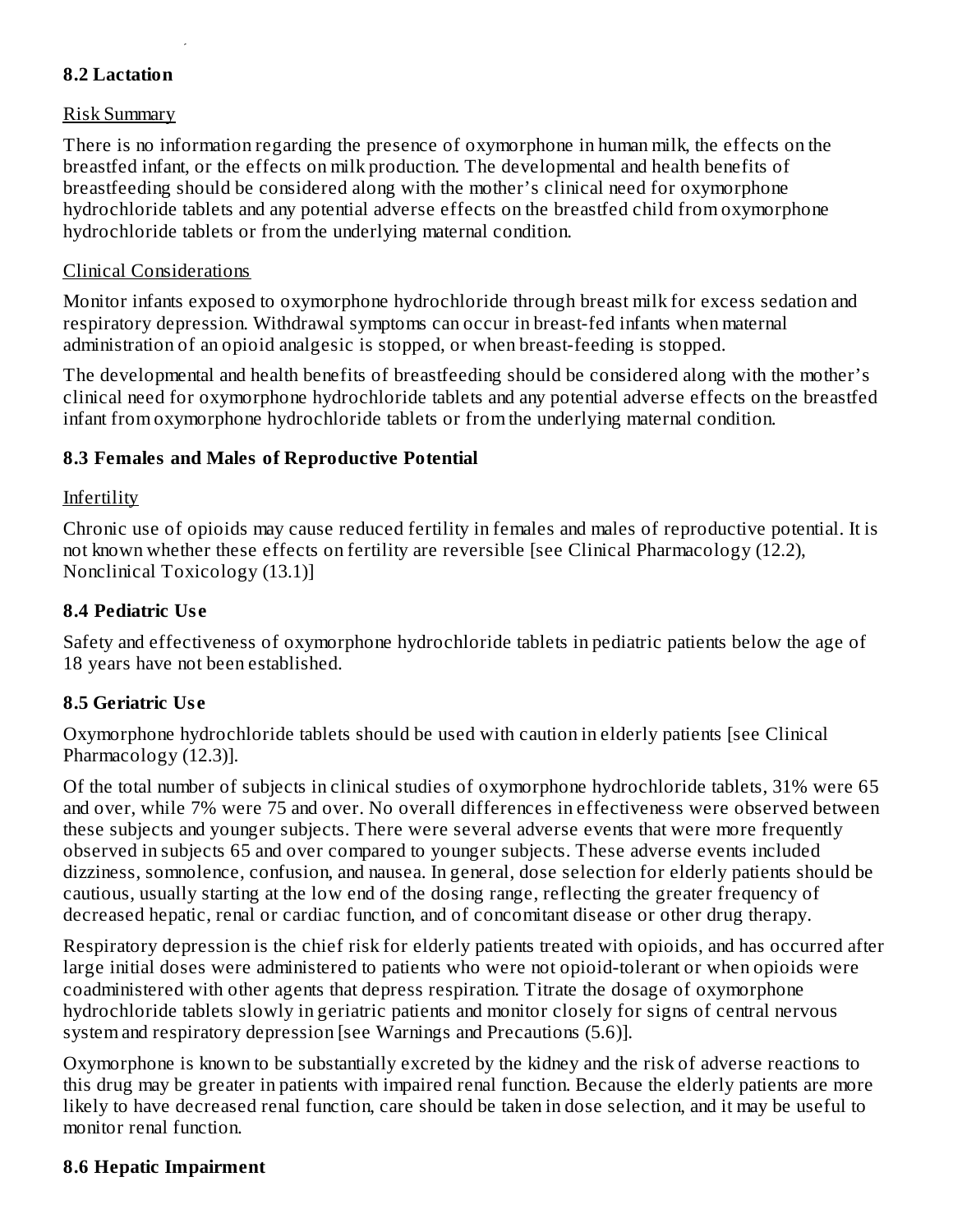In a study of extended-release oxymorphone tablets, patients with mild hepatic impairment were shown to have an increase in bioavailability compared to the subjects with normal hepatic function. Oxymorphone hydrochloride tablets should be used with caution in patients with mild impairment. These patients should be started with the lowest dose (5 mg) and titrated slowly while carefully monitoring for signs of respiratory and central nervous system depression. Oxymorphone hydrochloride tablets is contraindicated for patients with moderate and severe hepatic impairment [see Dosage and Administration (2.4), Contraindications (4), Warnings and Precautions (5.15), and Clinical Pharmacology (12.3)].

# **8.7 Renal Impairment**

In a study of extended-release oxymorphone tablets, patients with moderate to severe renal impairment were shown to have an increase in bioavailability compared to the subjects with normal renal function [see Clinical Pharmacology (12.3)]. Such patients should be started with the lowest dose (5 mg) and titrated slowly while monitoring for signs of respiratory and central nervous system depression [see Dosage and Administration (2.5), Clinical Pharmacology (12.3)].

# **9 DRUG ABUSE AND DEPENDENCE**

# **9.1 Controlled Substance**

Oxymorphone hydrochloride tablets contains oxymorphone, a Schedule II controlled substance

# **9.2 Abus e**

Oxymorphone hydrochloride tablets contains oxymorphone, a substance with a high potential for abuse similar to other opioids including fentanyl, hydrocodone, hydromorphone, Oxymorphone, morphine, oxycodone and tapentadol. Oxymorphone hydrochloride tablets can be abused and is subject to misuse, addiction, and criminal diversion [see Warnings and Precautions (5.1)].

All patients treated with opioids require careful monitoring for signs of abuse and addiction, because use of opioid analgesic products carries the risk of addiction even under appropriate medical use.

Prescription drug abuse is the intentional non-therapeutic use of a prescription drug, even once, for its rewarding psychological or physiological effects.

Drug addiction is a cluster of behavioral, cognitive, and physiological phenomena that develop after repeated substance use and includes: a strong desire to take the drug, difficulties in controlling its use, persisting in its use despite harmful consequences, a higher priority given to drug use than to other activities and obligations, increased tolerance, and sometimes a physical withdrawal.

"Drug-seeking" behavior is very common in persons with substance use disorders. Drug-seeking tactics include emergency calls or visits near the end of office hours, refusal to undergo appropriate examination, testing, or referral, repeated "loss" of prescriptions, tampering with prescriptions, and reluctance to provide prior medical records or contact information for other treating healthcare provider(s). "Doctor shopping" (visiting multiple prescribers to obtain additional prescriptions) is common among drug abusers and people suffering from untreated addiction. Preoccupation with achieving adequate pain relief can be appropriate behavior in a patient with poor pain control.

Abuse and addiction are separate and distinct from physical dependence and tolerance. Health care providers should be aware that addiction may not be accompanied by concurrent tolerance and symptoms of physical dependence in all addicts. In addition, abuse of opioids can occur in the absence of true addiction.

Oxymorphone hydrochloride tablets, like other opioids, can be diverted for non-medical use into illicit channels of distribution. Careful record-keeping of prescribing information, including quantity, frequency, and renewal requests, as required by state and federal law, is strongly advised.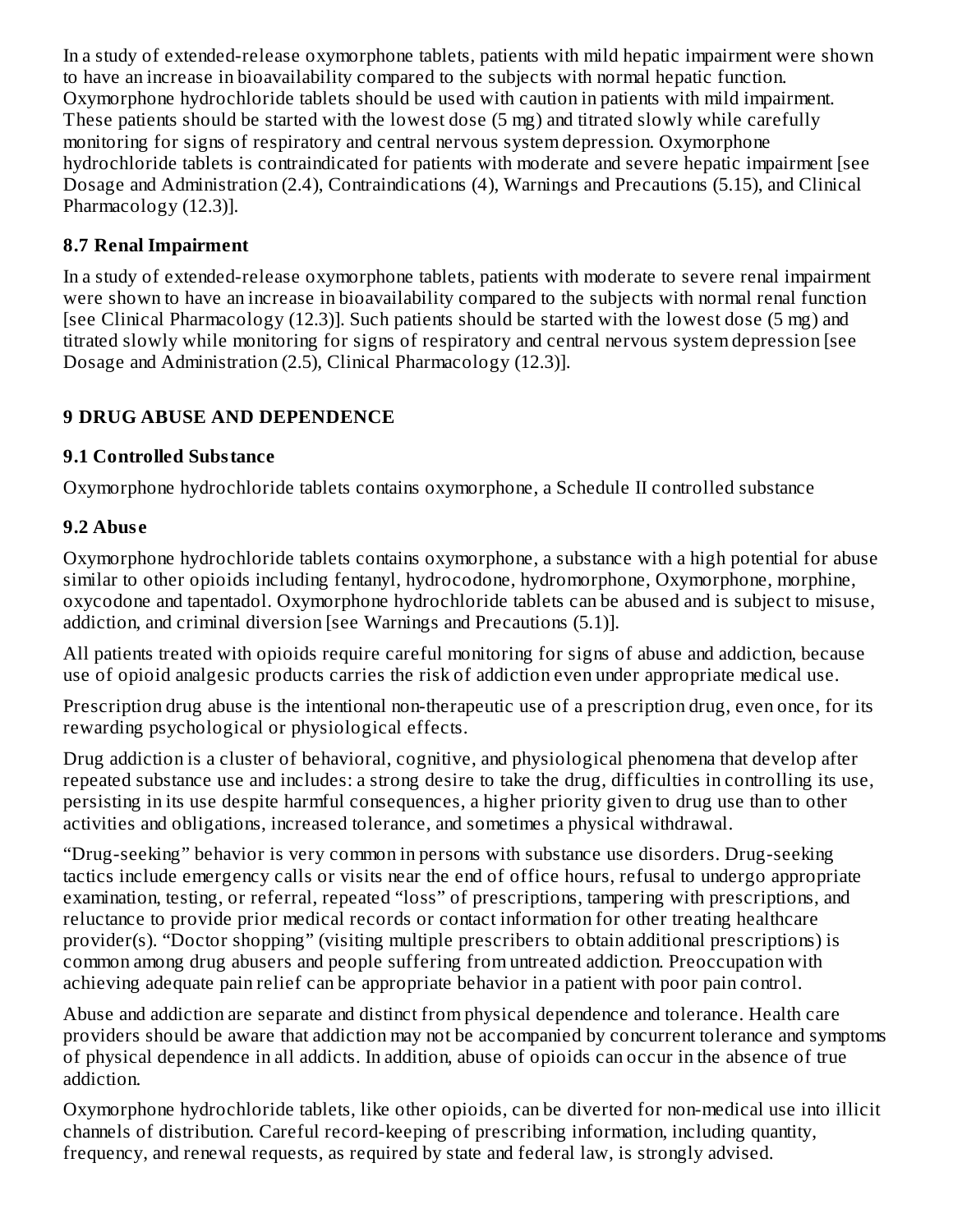Proper assessment of the patient, proper prescribing practices, periodic re-evaluation of therapy, and proper dispensing and storage are appropriate measures that help to limit abuse of opioid drugs.

Risks Specific to Abuse of Oxymorphone Hydrochloride Tablets

Oxymorphone hydrochloride tablets are for oral use only. Abuse of oxymorphone hydrochloride tablets poses a risk of overdose and death. This risk is increased with concurrent abuse of oxymorphone hydrochloride tablets with alcohol and other central nervous system depressants.

Parenteral drug abuse is commonly associated with transmission of infectious diseases such as hepatitis and HIV.

# **9.3 Dependence**

Both tolerance and physical dependence can develop during chronic opioid therapy. Tolerance is the need for increasing doses of opioids to maintain a defined effect such as analgesia (in the absence of disease progression or other external factors). Tolerance may occur to both the desired and undesired effects of drugs, and may develop at different rates for different effects.

Physical dependence is a physiological state in which the body adapts to the drug after a period of regular exposure, resulting in withdrawal symptoms after abrupt discontinuation or a significant dosage reduction of a drug. Withdrawal also may be precipitated through the administration of drugs with opioid antagonist activity (e.g., naloxone, nalmefene), mixed agonist/antagonist analgesics (e.g., pentazocine, butorphanol, nalbuphine), or partial agonists (e.g., buprenorphine). Physical dependence may not occur to a clinically significant degree until after several days to weeks of continued opioid usage.

Do not abruptly discontinue oxymorphone hydrochloride tablets in a patient physically dependent on opioids. Rapid tapering of oxymorphone hydrochloride tablets in a patient physically dependent on opioids may lead to serious withdrawal symptoms, uncontrolled pain, and suicide. Rapid discontinuation has also been associated with attempts to find other sources of opioid analgesics, which may be confused with drug-seeking for abuse.

When discontinuing oxymorphone hydrochloride tablets, gradually taper the dosage using a patientspecific plan that considers the following: the dose of oxymorphone hydrochloride tablets the patient has been taking, the duration of treatment, and the physical and psychological attributes of the patient. To improve the likelihood of a successful taper and minimize withdrawal symptoms, it is important that the opioid tapering schedule is agreed upon by the patient. In patients taking opioids for a long duration at high doses, ensure that a multimodal approach to pain management, including mental health support (if needed), is in place prior to initiating an opioid analgesic taper [see Dosage and Administration (2.9), Warnings and Precautions (5.13)].

Infants born to mothers physically dependent on opioids will also be physically dependent and may exhibit respiratory difficulties and withdrawal signs [see Warnings and Precautions (5.4), Use in Specific Populations (8.1)].

# **10 OVERDOSAGE**

# **Clinical Pres entation**

Acute overdose with oxymorphone hydrochloride tablets can be manifested by respiratory depression, somnolence progressing to stupor or coma, skeletal muscle flaccidity, cold and clammy skin, constricted pupils, and, in some cases, pulmonary edema, bradycardia, hypotension, partial or complete airway obstruction, atypical snoring, and death. Marked mydriasis rather than miosis may be seen with hypoxia in overdose situations [see Clinical Pharmacology (12.2)].

# **Treatment of Overdos e**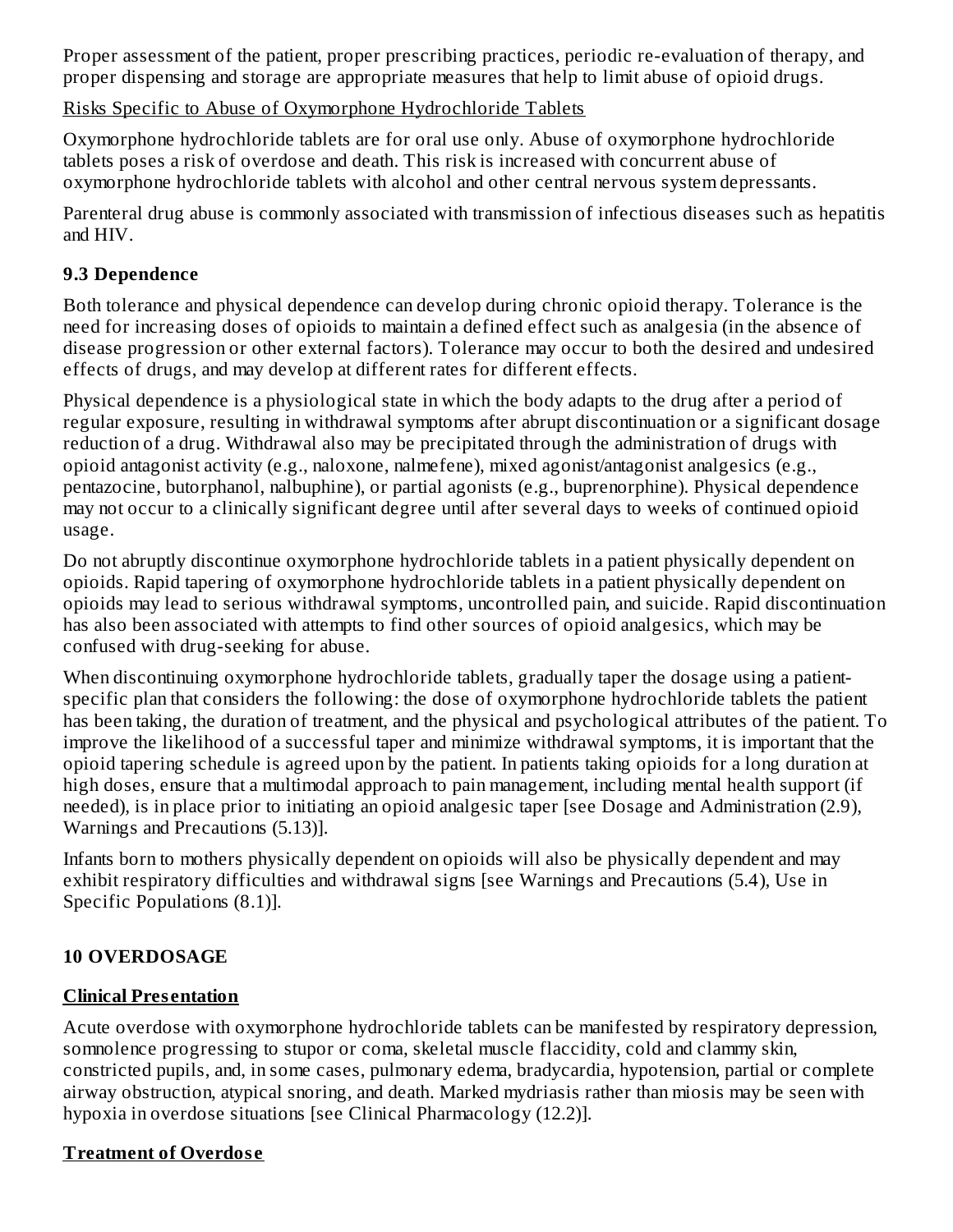In case of overdose, priorities are the reestablishment of a patent and protected airway and institution of assisted or controlled ventilation, if needed. Employ other supportive measures (including oxygen and vasopressors) in the management of circulatory shock and pulmonary edema as indicated. Cardiac arrest or arrhythmias will require advanced life-support techniques.

Opioid antagonists, such as naloxone, are specific antidotes to respiratory depression resulting from opioid overdose. For clinically significant respiratory or circulatory depression secondary to oxymorphone overdose, administer an opioid antagonist.

Because the duration of opioid reversal is expected to be less than the duration of action of oxymorphone in oxymorphone hydrochloride tablets, carefully monitor the patient until spontaneous respiration is reliably reestablished. If the response to an opioid antagonist is suboptimal or only brief in nature, administer additional antagonist as directed by the product's prescribing information.

In an individual physically dependent on opioids, administration of the recommended usual dosage of the antagonist will precipitate an acute withdrawal syndrome. The severity of the withdrawal symptoms experienced will depend on the degree of physical dependence and the dose of the antagonist administered. If a decision is made to treat serious respiratory depression in the physically dependent patient, administration of the antagonist should be initiated with care and by titration with smaller than usual doses of the antagonist.

# **11 DESCRIPTION**

Oxymorphone Hydrochloride Tablets are an opioid agonist available in 5 mg and 10 mg tablet strengths for oral administration. The chemical name for oxymorphone hydrochloride is 4, 5α-epoxy-3, 14 dihydroxy-17-methylmorphinan-6-one hydrochloride. The molecular weight is 337.80. The molecular formula is  $C_{17}H_{19}NO_4 \cdot HCl$  and it has the following chemical structure.



Oxymorphone hydrochloride is white to off white odorless powder, which is sparingly soluble in alcohol and ether, but freely soluble in water.

The inactive ingredients in oxymorphone hydrochloride tablets include: lactose monohydrate, magnesium stearate, pregelatinized starchland sodium lauryl sulfate. In addition, the 5 mg tablets contain iron oxide red #30. The 10 mg tablets contain D&C yellow #10 aluminum lake.

FDA approved dissolution test specifications differ from USP.

# **12 CLINICAL PHARMACOLOGY**

# **12.1 Mechanism of Action**

Oxymorphone is a full opioid agonist and is relatively selective for the mu-opioid receptor, although it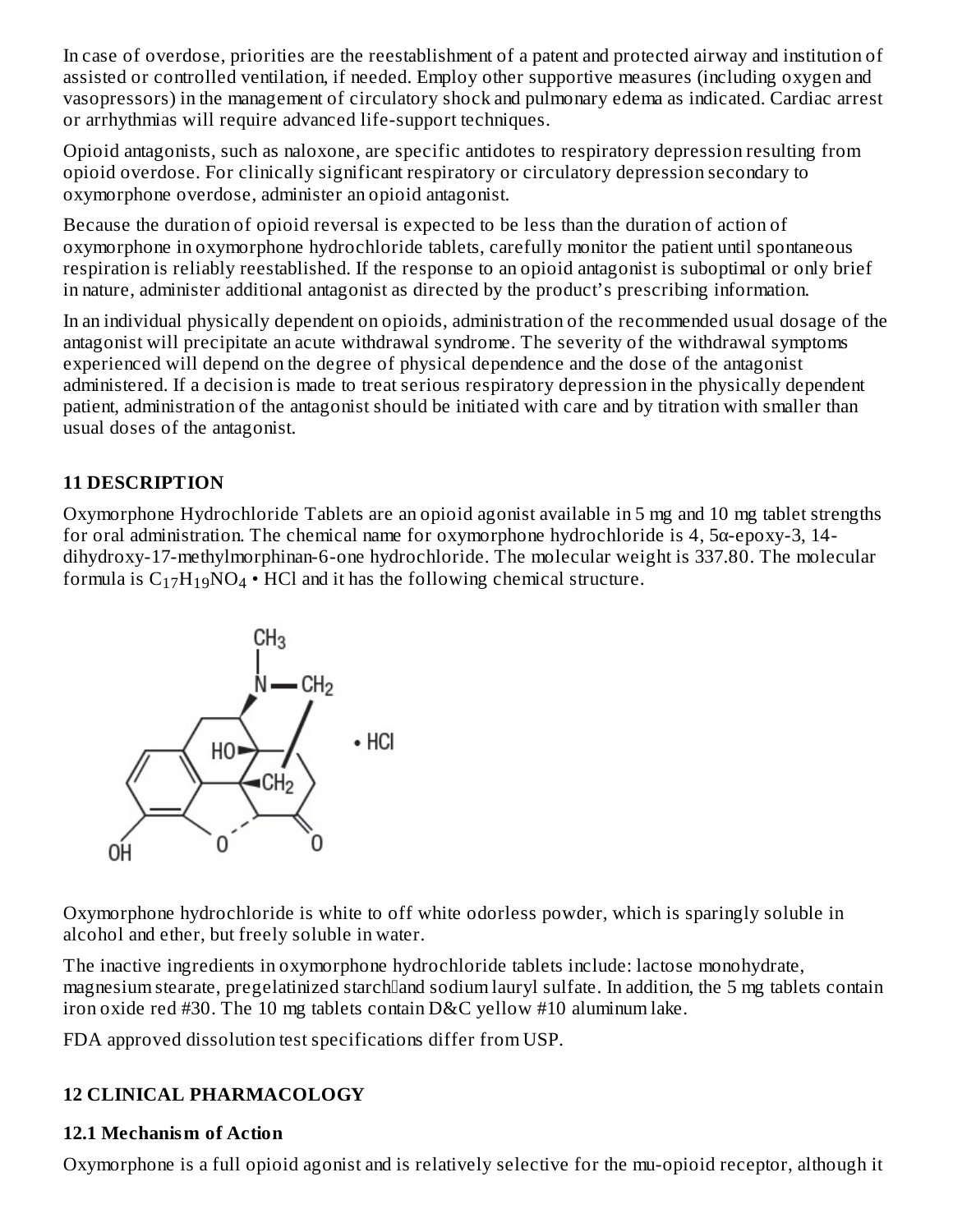can bind to other opioid receptors at higher doses. The principal therapeutic action of oxymorphone is analgesia. Like all full opioid agonists, there is no ceiling effect for analgesia with oxymorphone. Clinically, dosage is titrated to provide adequate analgesia and may be limited by adverse reactions, including respiratory and CNS depression.

The precise mechanism of the analgesic action is unknown. However, specific CNS opioid receptors for endogenous compounds with opioid-like activity have been identified throughout the brain and spinal cord and are thought to play a role in the analgesic

# **12.2 Pharmacodynamics**

#### Effects on the Central Nervous System

Oxymorphone produces respiratory depression by direct action on brain stem respiratory centers. The respiratory depression involves a reduction in the responsiveness of the brain stem respiratory centers to both increases in carbon dioxide tension and electrical stimulation.

Oxymorphone causes miosis, even in total darkness. Pinpoint pupils are a sign of opioid overdose but are not pathognomonic (e.g., pontine lesions of hemorrhagic or ischemic origins may produce similar findings). Marked mydriasis rather than miosis may be seen due to hypoxia in overdose situations.

#### Effects on the Gastrointestinal Tract and Other Smooth Muscle

Oxymorphone causes a reduction in motility associated with an increase in smooth muscle tone in the antrum of the stomach and duodenum. Digestion of food in the small intestine is delayed and propulsive contractions are decreased. Propulsive peristaltic waves in the colon are decreased, while tone may be increased to the point of spasm, resulting in constipation. Other opioid-induced effects may include a reduction in biliary and pancreatic secretions, spasm of sphincter of Oddi, and transient elevations in serum amylase.

# Effects on the Cardiovascular System

Oxymorphone produces peripheral vasodilation which may result in orthostatic hypotension or syncope. Manifestations of histamine release and/or peripheral vasodilation may include pruritus, flushing, red eyes and sweating and/or orthostatic hypotension.

# Effects on the Endocrine System

Opioids inhibit the secretion of adrenocorticotropic hormone (ACTH), cortisol, and luteinizing hormone (LH) in humans [see Adverse Reactions (6.2)]. They also stimulate prolactin, growth hormone (GH) secretion, and pancreatic secretion of insulin and glucagon.

Chronic use of opioids may influence the hypothalamic-pituitary-gonadal axis, leading to androgen deficiency that may manifest as low libido, impotence, erectile dysfunction, amenorrhea, or infertility. The causal role of opioids in the clinical syndrome of hypogonadism is unknown because the various medical, physical, lifestyle, and psychological stressors that may influence gonadal hormone levels have not been adequately controlled for in studies conducted to date [see Adverse Reactions (6.2)].

# Effects on the Immune System

Opioids have been shown to have a variety of effects on components of the immune system in *in vitro* and animal models. The clinical significance of these findings is unknown. Overall, the effects of opioids appear to be modestly immunosuppressive.

#### Concentration–Efficacy Relationships

The minimum effective analgesic concentration varies widely among patients, especially among patients who have been previously treated with potent agonist opioids The minimum effective analgesic concentration of oxymorphone for any individual patient may increase over time due to an increase in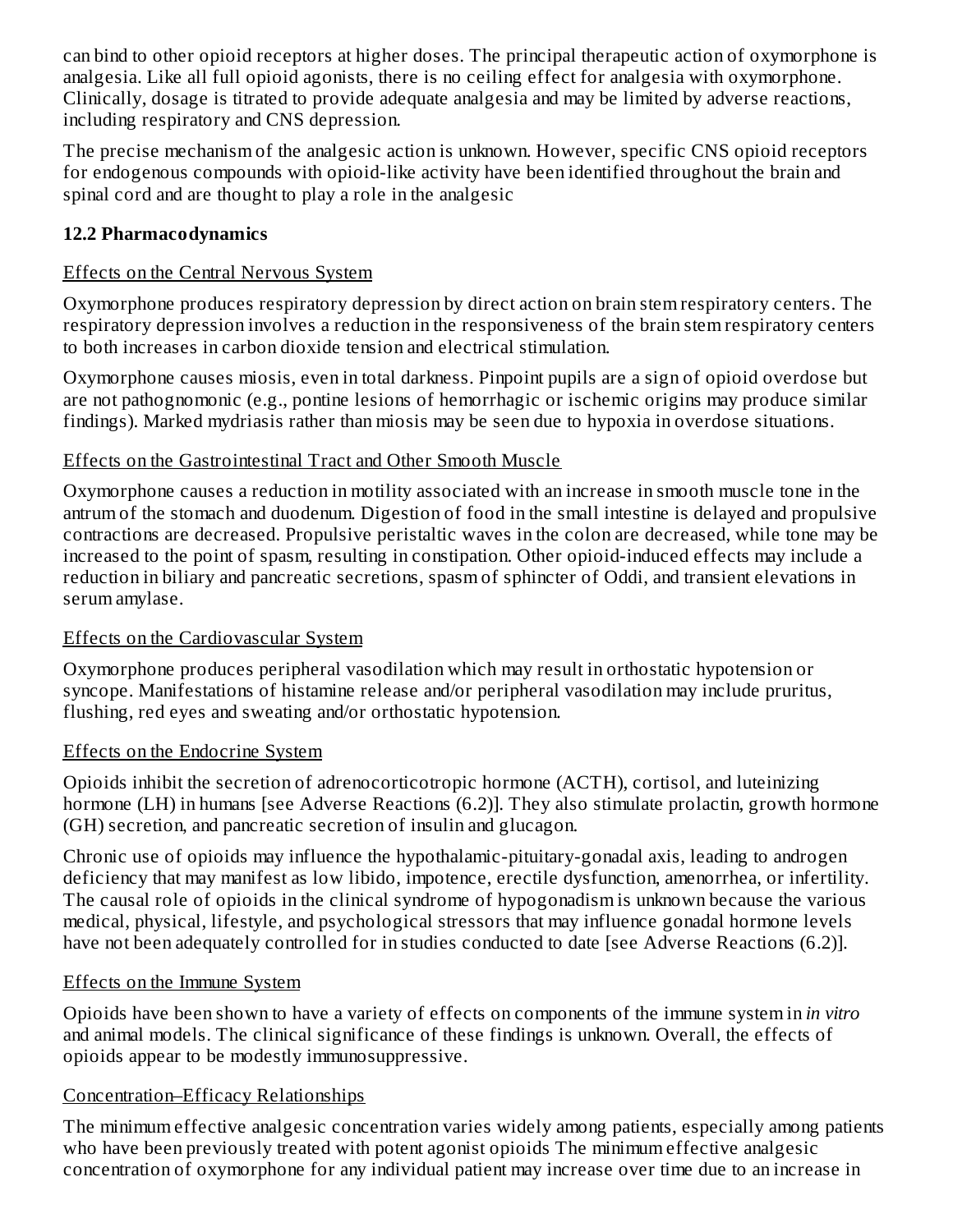pain, the development of a new pain syndrome and/or the development of analgesic tolerance [see Dosage and Administration (2.1, 2.3)].

#### Concentration–Adverse Reaction Relationships

There is a relationship between increasing oxymorphone plasma concentration and increasing frequency of dose-related opioid adverse reactions such as nausea, vomiting, CNS effects, and respiratory depression. In opioid-tolerant patients, the situation may be altered by the development of tolerance to opioid-related adverse reactions [see Dosage and Administration (2.1, 2.3, 2.7)].

#### **12.3 Pharmacokinetics**

#### Absorption

The absolute oral bioavailability of oxymorphone is approximately 10%. Studies in healthy volunteers reveal predictable relationships between oxymorphone hydrochloride tablets dosage and plasma oxymorphone concentrations.

Steady-state levels were achieved after three days of multiple dose administration. Under both singledose and steady-state conditions, dose proportionality has been established for 5 mg, 10 mg and 20 mg doses of oxymorphone hydrochloride tablets, for both peak plasma levels  $(\mathsf{C}_{\max})$  and extent of absorption (AUC) (see Table 3).

| Table 3: Mean (±SD) Oxymorphone Hydrochloride Tablets Pharmacokinetic Parameters |                 |                             |                                 |                   |  |  |
|----------------------------------------------------------------------------------|-----------------|-----------------------------|---------------------------------|-------------------|--|--|
| Regimen                                                                          | Dosage          | $C_{\text{max}}$<br>(ng/mL) | <b>AUC</b><br>$(ng\cdot hr/mL)$ | $T_{1/2}$<br>(hr) |  |  |
| <b>Single Dose</b>                                                               | $5 \text{ mg}$  | $1.10\pm0.55$               | $4.48 \pm 2.07$                 | $7.25 \pm 4.40$   |  |  |
|                                                                                  | $10 \text{ mg}$ | $1.93 \pm 0.75$             | $9.10 \pm 3.40$                 | $7.78 \pm 3.58$   |  |  |
|                                                                                  | $20 \text{ mg}$ | $4.39 \pm 1.72$             | 20.07±5.80                      | $9.43 \pm 3.36$   |  |  |
| Multiple Dose <sup>a</sup>                                                       | 5 <sub>mg</sub> | $1.73 \pm 0.62$             | $4.63 \pm 1.49$                 | <b>NA</b>         |  |  |
|                                                                                  | $10 \text{ mg}$ | $3.51 \pm 0.91$             | $10.19 \pm 3.34$                | <b>NA</b>         |  |  |
|                                                                                  | $20 \text{ mg}$ | $7.33 \pm 2.93$             | $21.10 \pm 7.59$                | <b>NA</b>         |  |  |
| $NA = not applicable$                                                            |                 |                             |                                 |                   |  |  |
| <sup>a</sup> Results after 5 days of every 6 hours dosing.                       |                 |                             |                                 |                   |  |  |

After oral dosing with 40 mg of oxymorphone hydrochloride tablets in healthy volunteers under fasting conditions or with a high-fat meal, the  $\rm C_{max}$  and  $\rm AUC$  were increased by approximately 38% in fed subjects relative to fasted subjects. As a result, oxymorphone hydrochloride tablets should be dosed at least one hour prior to or two hours after eating [see Dosage and Administration (2.2)].

# Distribution

Formal studies on the distribution of oxymorphone in various tissues have not been conducted. Oxymorphone is not extensively bound to human plasma proteins; binding is in the range of 10% to 12%.

#### Elimination

Oxymorphone hydrochloride tablets half-life ranges from approximately 9 to 11 hours after a single oral dose (5 to 40 mg).

# *Metabolism*

Oxymorphone is highly metabolized, principally in the liver, and undergoes reduction or conjugation with glucuronic acid to form both active and inactive products. The two major metabolites of oxymorphone are oxymorphone-3-glucuronide and 6-OH-oxymorphone. The mean plasma AUC for oxymorphone-3-glucuronide is approximately 90-fold higher than the parent compound. The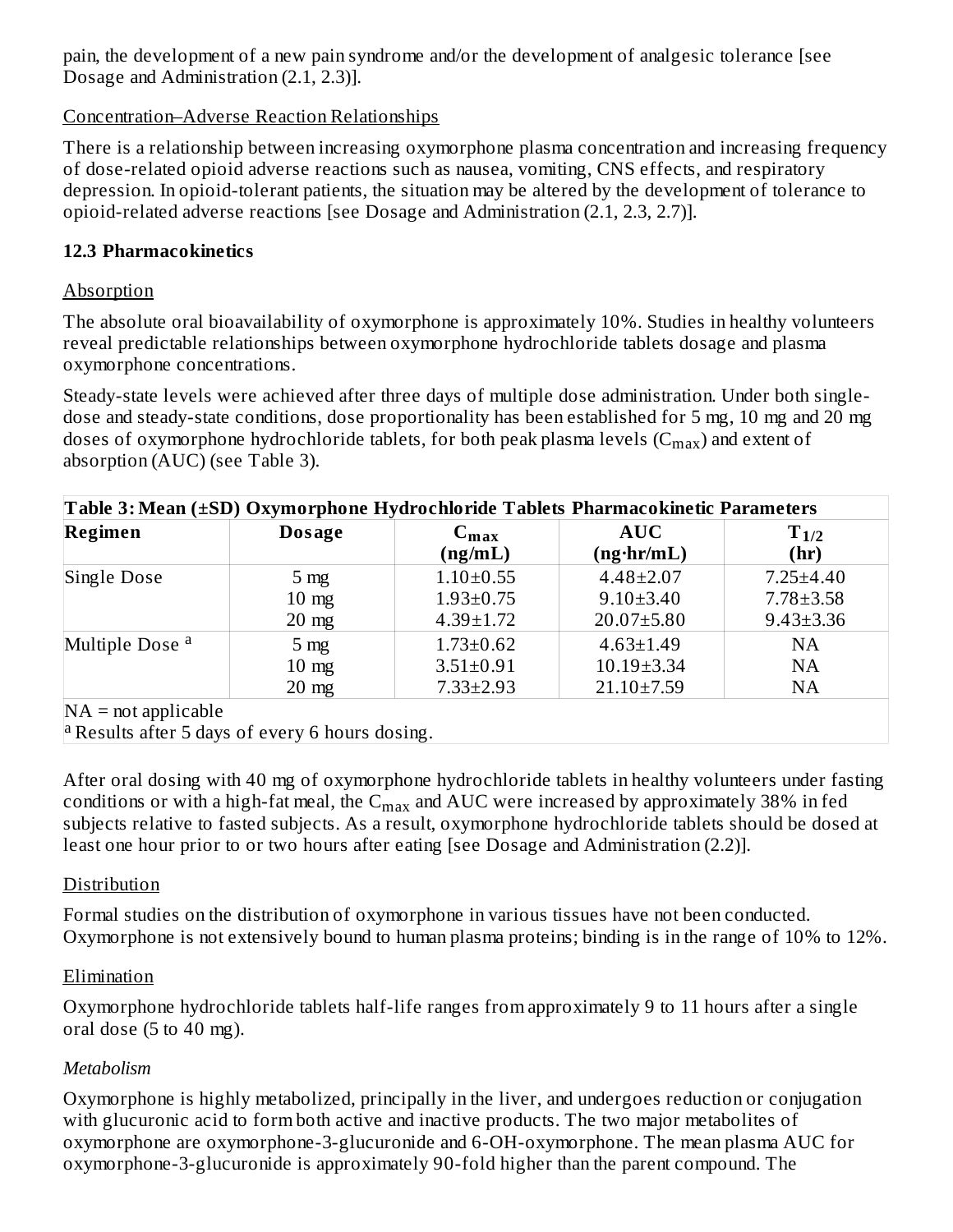pharmacologic activity of the glucuronide metabolite has not been evaluated. 6-OH-oxymorphone has been shown in animal studies to have analgesic bioactivity. The mean plasma 6-OH-oxymorphone AUC is approximately 70% of the oxymorphone AUC following single oral doses but is essentially equivalent to the parent compound at steady-state.

#### *Excretion*

Because oxymorphone is extensively metabolized, < 1% of the administered dose is excreted unchanged in the urine. On average, 33% to 38% of the administered dose is excreted in the urine as oxymorphone-3-glucuronide and 0.25% to 0.62% is excreted as 6-OH-oxymorphone in subjects with normal hepatic and renal function. In animals given radiolabeled oxymorphone, approximately 90% of the administered radioactivity was recovered within 5 days of dosing. The majority of oxymorphonederived radioactivity was found in the urine and feces.

# Specific Populations

# *Age: Geriatric Population*

The plasma levels of oxymorphone administered as an extended-release tablet were about 40% higher in elderly ( $\geq 65$  years of age) than in younger subjects [see Use in Specific Populations (8.5)].

# *Sex:*

The effect of sex on the pharmacokinetics of oxymorphone hydrochloride tablets have not been studied. In a study with an extended-release formulation of oxymorphone, there was a consistent tendency for female subjects to have slightly higher  $\mathsf{AUC}_{\mathsf{ss}}$  and  $\mathsf{C}_{\mathsf{max}}$  values than male subjects. However, sex differences were not observed when  $\mathrm{AUC_{ss}}$  and  $\mathrm{C_{max}}$  were adjusted by body weight.

# *Hepatic Impairment*

The liver plays an important role in the pre-systemic clearance of orally administered oxymorphone. Accordingly, the bioavailability of orally administered oxymorphone may be markedly increased in patients with moderate to severe liver disease. The effect of hepatic impairment on the pharmacokinetics of oxymorphone hydrochloride tablets have not been studied. However, in a study with an extended-release formulation of oxymorphone, the disposition of oxymorphone was compared in 6 patients with mild, 5 patients with moderate, and one patient with severe hepatic impairment, and 12 subjects with normal hepatic function. The bioavailability of oxymorphone was increased by 1.6-fold in patients with mild hepatic impairment and by 3.7-fold in patients with moderate hepatic impairment. In one patient with severe hepatic impairment, the bioavailability was increased by 12.2-fold. The half-life of oxymorphone was not significantly affected by hepatic impairment.

# *Renal Impairment*

The effect of renal impairment on the pharmacokinetics of oxymorphone hydrochloride tablets have not been studied. However, in a study with an extended-release formulation of oxymorphone, an increase of 26%, 57%, and 65% in oxymorphone bioavailability was observed in mild (creatinine clearance 51-80 mL/min; n=8), moderate (creatinine clearance 30 to 50 mL/min; n=8), and severe (creatinine clearance < 30 mL/min; n=8) patients, respectively, compared to healthy controls.

# Drug Interactions Studies

*In vitro* studies revealed little to no biotransformation of oxymorphone to 6-OH-oxymorphone by any of the major cytochrome P450 (CYP P450) isoforms at therapeutically relevant oxymorphone plasma concentrations.

No inhibition of any of the major CYP P450 isoforms was observed when oxymorphone was incubated with human liver microsomes at concentrations of ≤ 50 µM. An inhibition of CYP 3A4 activity occurred at oxymorphone concentrations  $\geq 150 \mu M$ . Therefore, it is not expected that oxymorphone, or its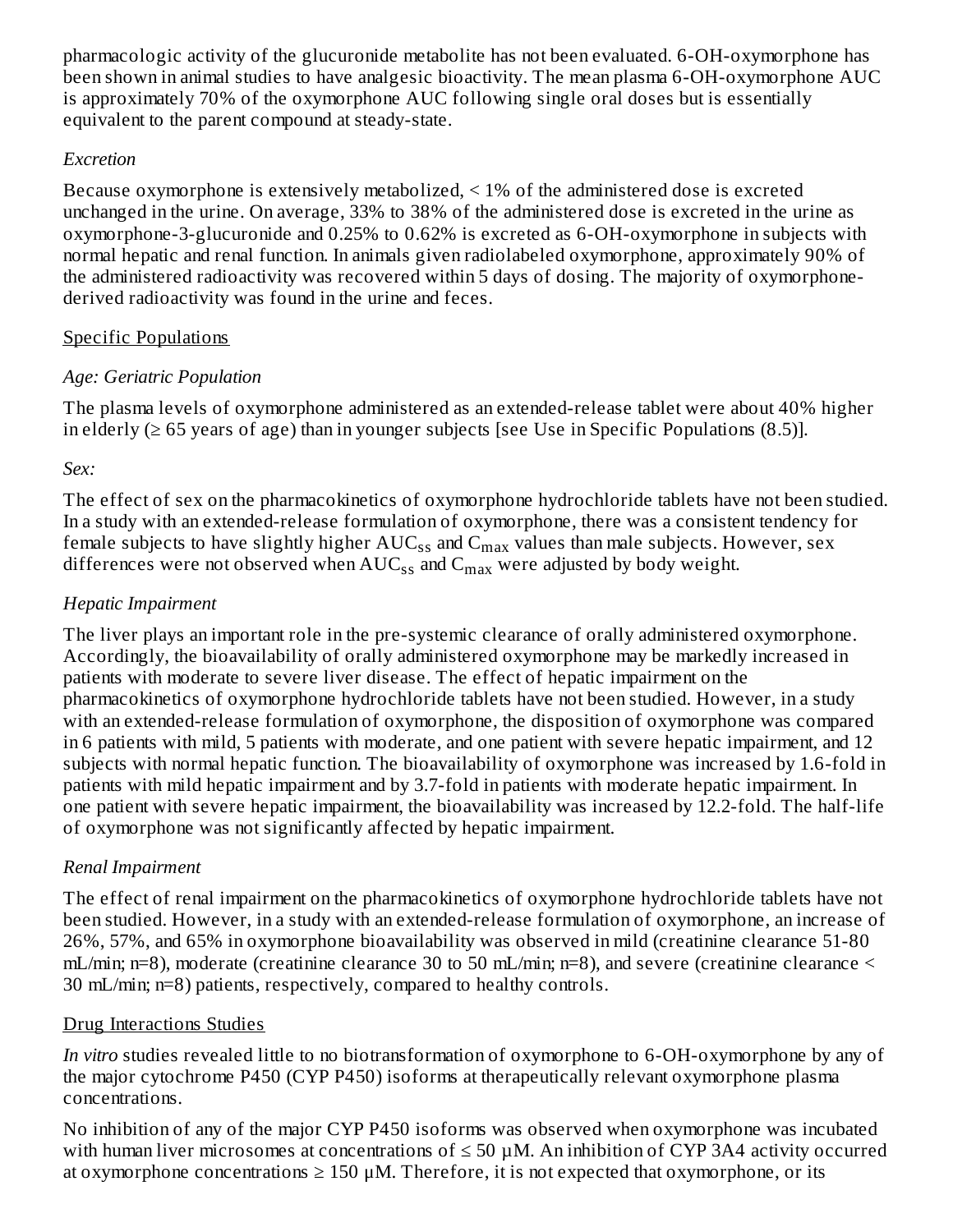metabolites will act as inhibitors of any of the major CYP P450 enzymes *in vivo*.

Increases in the activity of the CYP 2C9 and CYP 3A4 isoforms occurred when oxymorphone was incubated with human hepatocytes. However, clinical drug interaction studies with oxymorphone hydrochloride tablets ER showed no induction of CYP450 3A4 or 2C9 enzyme activity, indicating that no dose adjustment for CYP 3A4- or 2C9-mediated drug-drug interactions is required.

#### *Alcohol Interaction*

The effect of co-ingestion of alcohol with oxymorphone hydrochloride tablets have not been evaluated. However, an in vivo study was performed to evaluate the effect of alcohol (40%, 20%, 4% and 0%) on the bioavailability of a single dose of 40 mg of extended-release oxymorphone tablets in healthy, fasted volunteers. Following concomitant administration of 240 mL of 40% ethanol the  $\rm{C_{max}}$ increased on average by 70% and up to 270% in individual subjects. Following the concomitant administration of 240 mL of 20% ethanol, the  $\rm{C_{max}}$  increased on average by 31% and up to 260% in individual subjects. In some individuals there was also a decrease in oxymorphone peak plasma concentrations. No effect on the release of oxymorphone from the extended-release tablet was noted in an *in vitro* alcohol interaction study. The mechanism of the *in vivo* interaction is unknown. Therefore, avoid co-administration of oxymorphone and ethanol.

# **13 NONCLINICAL TOXICOLOGY**

# **13.1 Carcinogenesis, Mutagenesis, Impairment of Fertility**

#### **Carcinogenesis**

No evidence of carcinogenic potential was observed in long-term animal studies in mice and rats. Oxymorphone hydrochloride was administered to Sprague Dawley rats (2.5, 5, and 10 mg/kg/day in males and 5, 10, and 25 mg/kg/day in females) for 2 years by oral gavage. Systemic drug exposure (AUC) at the highest doses tested in male and female rats was 4.8 times and 21.2 times the human exposure at a dose of 20 mg/day, respectively. Oxymorphone hydrochloride was administered to male and female CD-1 mice (10, 25, 75 and 150 mg/kg/day) for 2 years by oral gavage. Systemic drug exposure (AUC) at 150 mg/kg/day in male and female mice was 205 times and 243 times the human exposure at a dose of 20 mg/day, respectively.

#### **Mutagenesis**

Oxymorphone hydrochloride was not mutagenic when tested in the *in vitro* bacterial reverse mutation assay (Ames test), or in an *in vitro* mammalian cell chromosome aberration assay performed with human peripheral blood lymphocytes. Oxymorphone hydrochloride tested positive in both the rat and mouse in vivo micronucleus assays. An increase in micronucleated polychromatic erythrocytes occurred in mice given doses of  $\geq$  250 mg/kg and in rats given doses of 20 and 40 mg/kg. A subsequent study demonstrated that oxymorphone hydrochloride was not aneugenic in mice following administration of up to 500 mg/kg. Additional studies indicate that the increased incidence of micronucleated polychromatic erythrocytes in rats may be secondary to increased body temperature following oxymorphone administration. Doses associated with increased micronucleated polychromatic erythrocytes also produce a marked, rapid increase in body temperature. Pretreatment of animals with sodium salicylate minimized the increase in body temperature and prevented the increase in micronucleated polychromatic erythrocytes after administration of 40 mg/kg oxymorphone.

#### Impairment of Fertility

Female rats were treated with oxymorphone hydrochloride beginning 14 days prior to mating through Gestation Day 7 via oral gavage doses of 5, 10, or 25 mg/kg/day (2.4, 4.9, or 12.2 times the human daily dose of 20 mg/day based on body surface area, respectively). Male rats were treated via oral gavage with the same oxymorphone hydrochloride doses beginning 28 days prior to and throughout mating. In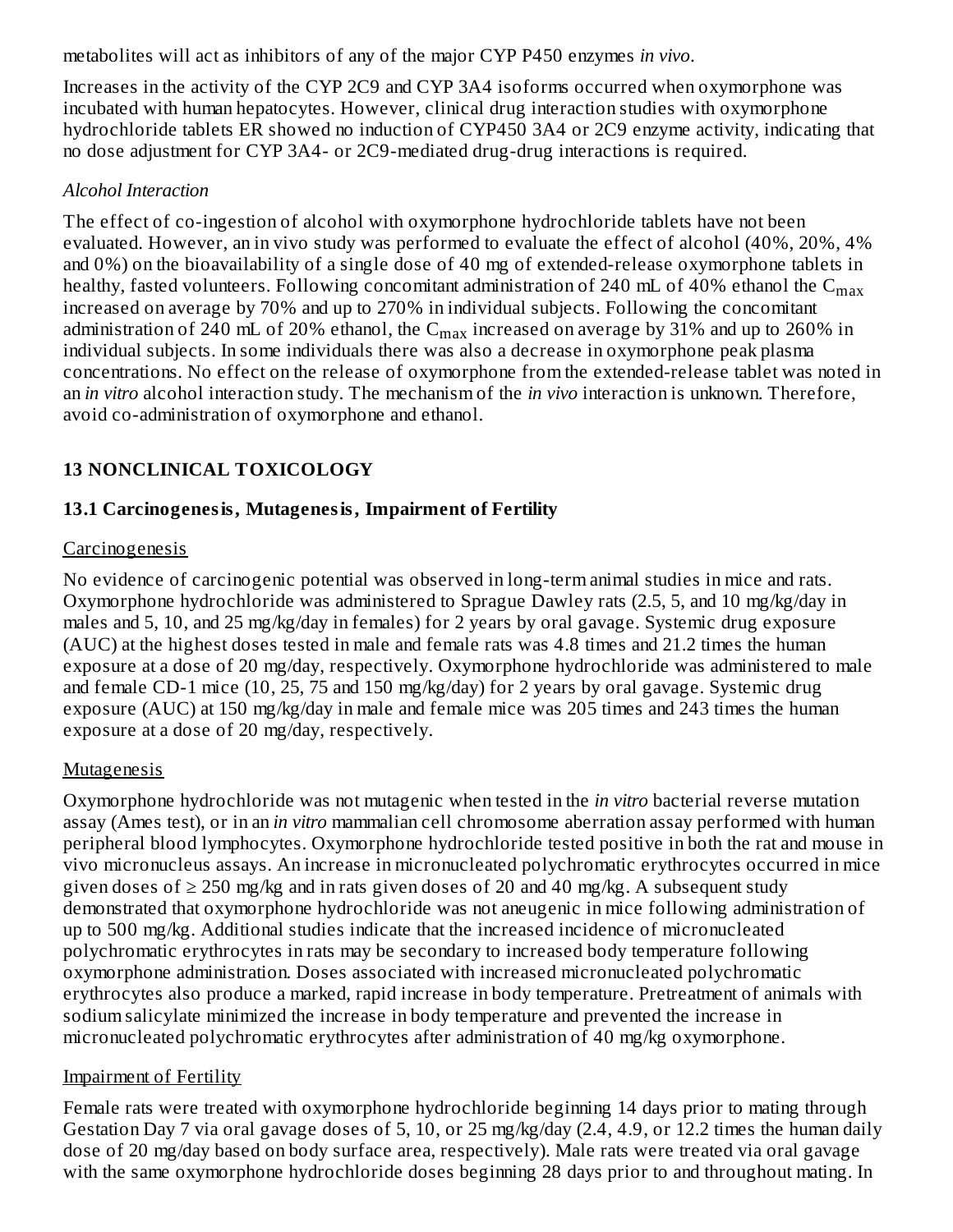female rats, an increase in the length of the estrus cycle and decrease in the mean number of viable embryos, implantation sites and corpora lutea were observed at 4.9 times the human dose of 20 mg/day. No adverse effects of oxymorphone on male reproductive function or sperm parameters were observed.

# **14 CLINICAL STUDIES**

The analgesic efficacy of oxymorphone hydrochloride tablets have been evaluated in acute pain following orthopedic and abdominal surgeries.

# **14.1 Orthopedic Surgery**

Two double-blind, placebo-controlled, dose-ranging studies in patients with acutemoderate to severe pain following orthopedic surgery evaluated the doses of oxymorphone hydrochloride tablets 10 mg and 20 mg, and 30 mg was included in one study. Both studies demonstrated that oxymorphone hydrochloride tablets 20 mg provided greater analgesia as measured by total pain relief based on a weighted analysis over 8 hours using a 0-4 categorical, compared to placebo. oxymorphone hydrochloride tablets 10 mg provided greater analgesia as compared to placebo in one of the two studies. There was no evidence of superiority of the 30 mg dose over the 20 mg dose. However, there was a high rate of naloxone use in patients receiving the oxymorphone hydrochloride tablets 30 mg dose in the post-operative period [see Dosage and Administration (2.3)].

#### **14.2 Abdominal Surgery**

In a randomized, double-blind, placebo-controlled, multiple-dose study, the efficacy of oxymorphone hydrochloride tablets 10 mg and 20 mg was assessed in patients with moderate to severe acute pain following abdominal surgery. In this study, patients were dosed every 4 to 6 hours over a 48-hour treatment period. oxymorphone hydrochloride tablets 10 and 20 mg provided greater analgesia, as measured by the mean average pain intensity on a 0 to 100 mm visual analog scale, over 48 hours, compared to placebo [see Dosage and Administration (2.3)].

# **16 HOW SUPPLIED/STORAGE AND HANDLING**

Oxymorphone Hydrochloride Tablets are supplied as follows:

#### **5 mg Tablet:**

Peach, round biconvex tablet debossed "Є" above "330" on one side and plain on the other.

NDC 42806 -330-01 Bottles of 100 tablets with child-resistant closure

# **10 mg Tablet:**

Light yellow to yellow, round biconvex tablet debossed "Є" above "331" on one side and plain on the other.

NDC 42806 -331-01 Bottles of 100 tablets with child-resistant closure

Store at 25°C (77°F); excursions permitted to 15° to 30°C (59° to 86°F). [See USP Controlled Room Temperature].

Dispense in tight container as defined in the USP, with a child-resistant closure (as required).

Store oxymorphone hydrochloride tablets securely and dispose of properly [see Patient Counseling Information (17)].

# **17 PATIENT COUNSELING INFORMATION**

Advise the patient to read the FDA-approved patient labeling (Medication Guide)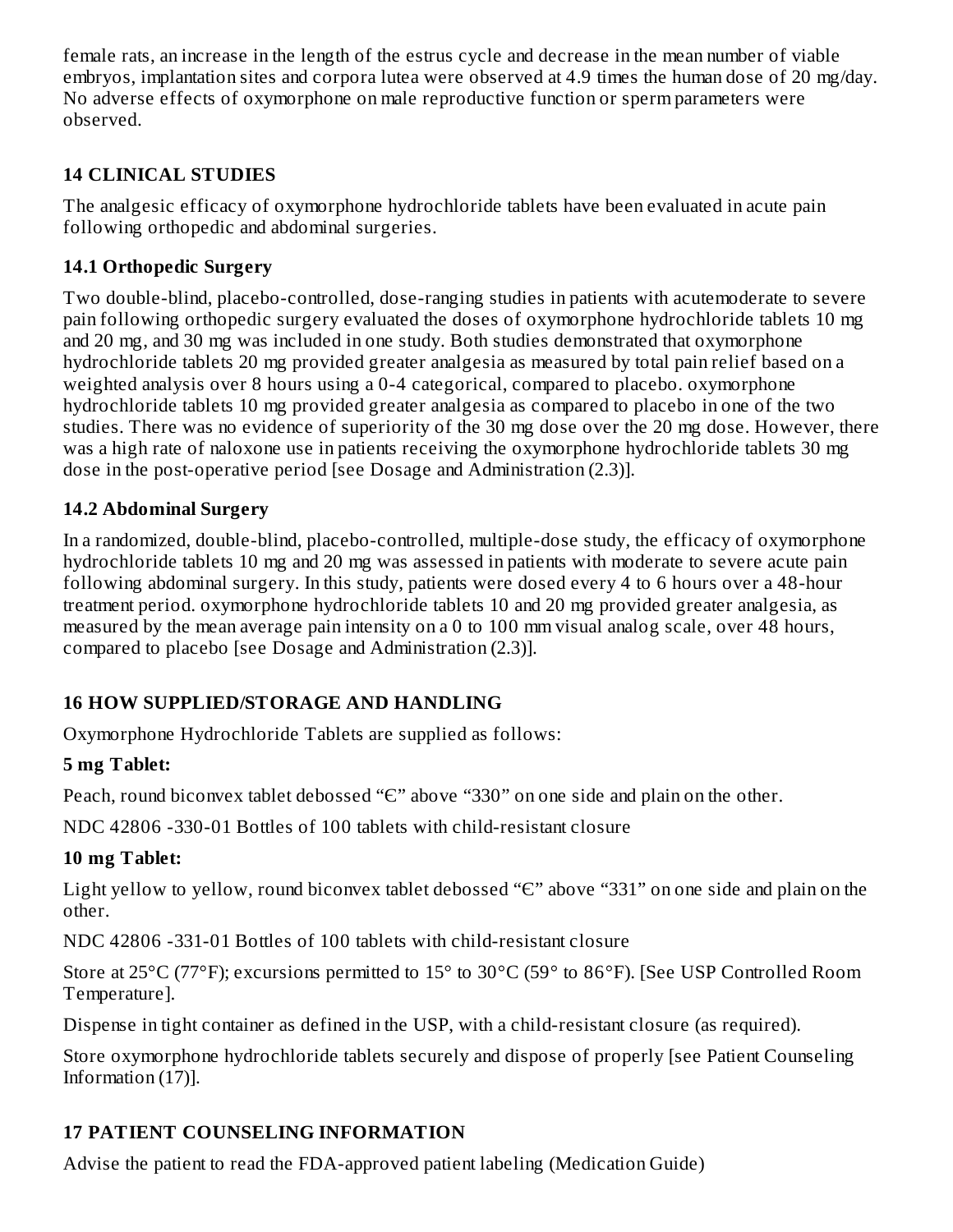#### **Storage and Disposal:**

Because of the risks associated with accidental ingestion, misuse, and abuse, advise patients to store oxymorphone hydrochloride tablets securely, out of sight and reach of children, and in a location not accessible by others, including visitors to the home [see Warnings and Precautions (5.1, 5.3), Drug Abuse and Dependence (9.2)]. Inform patients that leaving oxymorphone hydrochloride tablets unsecured can pose a deadly risk to others in the home.

Advise patients and caregivers that when medicines are no longer needed, they should be disposed of promptly. Expired, unwanted, or unused oxymorphone hydrochloride tablets should be disposed of by flushing the unused medication down the toilet if a drug take-back option is not readily available. Inform patients that they can visit www.fda.gov/drugdisposal for a complete list of medicines recommended for disposal by flushing, as well as additional information on disposal of unused medicines.

# **Addiction, Abus e, and Misus e**

Inform patients that the use of oxymorphone hydrochloride tablets, even when taken as recommended, can result in addiction, abuse, and misuse, which can lead to overdose and death [see Warnings and Precautions (5.1)]. Instruct patients not to share oxymorphone hydrochloride tablets with others and to take steps to protect oxymorphone hydrochloride tablets from theft or misuse.

# **Life-Threatening Respiratory Depression**

Inform patients of the risk of life-threatening respiratory depression, including information that the risk is greatest when starting oxymorphone hydrochloride tablets or when the dosage is increased, and that it can occur even at recommended dosages.

Educate patients and caregivers on how to recognize respiratory depression and emphasize the importance of calling 911 or getting emergency medical help right away in the event of a known or suspected overdose [see Warnings and Precautions (5.3)].

# **Patient Access to Naloxone for the Emergency Treatment of Opioid Overdos e**

Discuss with the patient and caregiver the availability of naloxone for the emergency treatment of opioid overdose, both when initiating and renewing treatment with oxymorphone hydrochloride tablets. Inform patients and caregivers about the various ways to obtain naloxone as permitted by individual state naloxone dispensing and prescribing requirements or guidelines (e.g., by prescription, directly from a pharmacist, or as part of a community-based program) [see Dosage and Administration ((2.2), Warnings and Precautions (5.3)].

Educate patients and caregivers on how to recognize the signs and symptoms of an overdose.

Explain to patients and caregivers that naloxone's effects are temporary, and that they must call 911 or get emergency medical help right away in all cases of known or suspected opioid overdose, even if naloxone is administered [see Overdosage (10)].

If naloxone is prescribed, also advise patients and caregivers:

- How to treat with naloxone in the event of an opioid overdose
- To tell family and friends about their naloxone and to keep it in a place where family and friends can access it in an emergency
- To read the Patient Information (or other educational material) that will come with their naloxone. Emphasize the importance of doing this before an opioid emergency happens, so the patient and caregiver will know what to do.

# **Accidental Ingestion**

Inform patients that accidental ingestion, especially by children, may result in respiratory depression or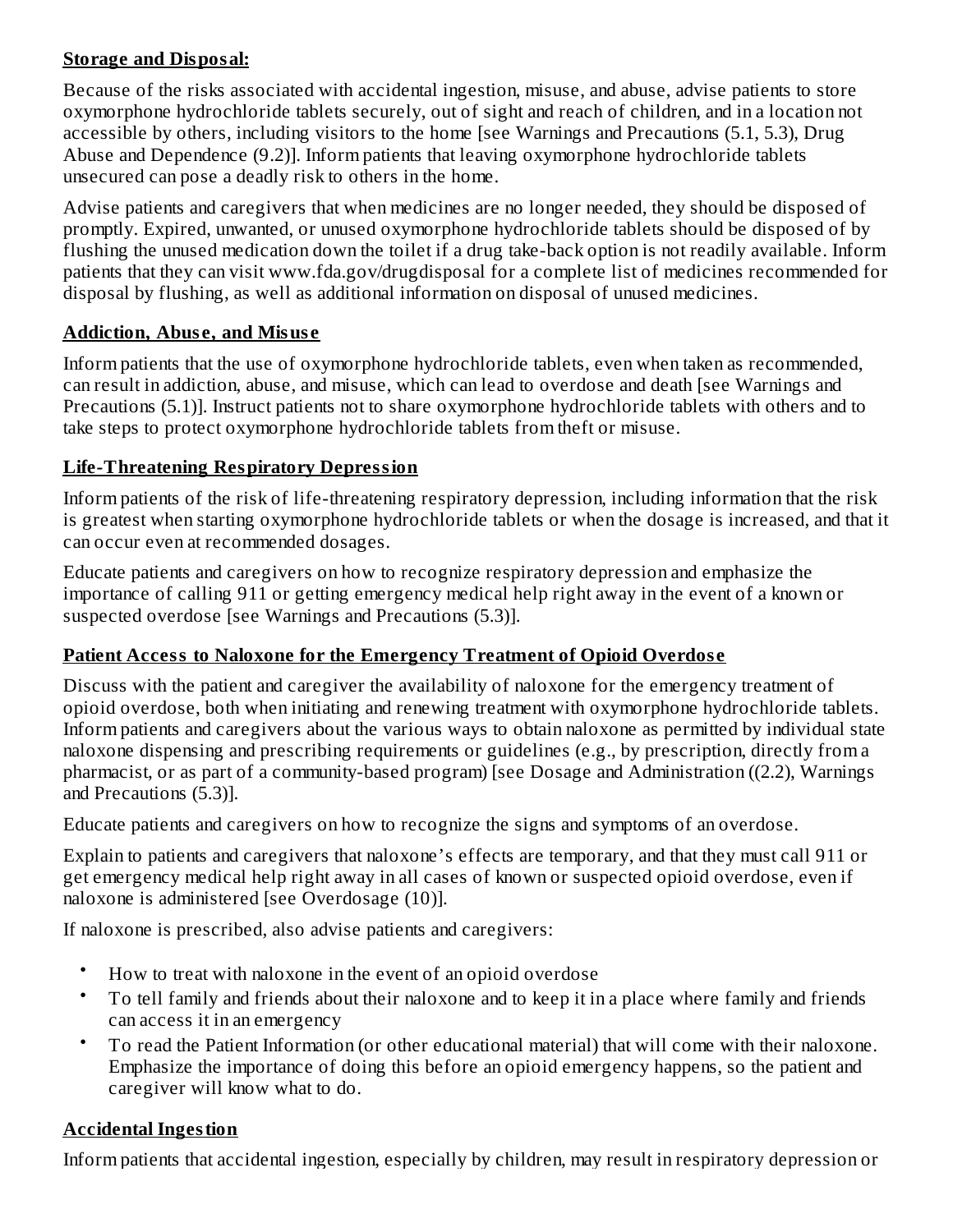death [see Warnings and Precautions (5.3)].

# **Interactions with Benzodiazepines and Other CNS Depressants**

Inform patients and caregivers that potentially fatal additive effects may occur if oxymorphone hydrochloride tablets are used with benzodiazepines or other CNS depressants, including alcohol, and not to use these concomitantly unless supervised by a healthcare provider [see Warnings and Precautions (5.5), Drug Interactions (7)].

# **Anaphylaxis, Angioedema, and Other Hypers ensitivity Reactions**

Inform patients that anaphylaxis, angioedema, and other hypersensitivity reactions have been reported with ingredients contained in oxymorphone hydrochloride tablets. Advise patients how to recognize such a reaction and when to seek medical attention [see Contraindications (4), Warnings and Precautions (5.7), Adverse Reactions (6)].

# **Serotonin Syndrome**

Inform patients that opioids could cause a rare but potentially life-threatening condition resulting from concomitant administration of serotonergic drugs. Warn patients of the symptoms of serotonin syndrome and to seek medical attention right away if symptoms develop. Instruct patients to inform their physicians if they are taking, or plan to take serotonergic medications [see Drug Interactions (7)].

# **MAOI Interaction**

Inform patients to avoid taking oxymorphone hydrochloride tablets while using any drugs that inhibit monoamine oxidase. Patients should not start MAOIs while taking oxymorphone hydrochloride tablets [see Drug Interactions (7)].

# **Adrenal Insufficiency**

Inform patients that opioids could cause adrenal insufficiency, a potentially life-threatening condition. Adrenal insufficiency may present with non-specific symptoms and signs such as nausea, vomiting, anorexia, fatigue, weakness, dizziness, and low blood pressure. Advise patients to seek medical attention if they experience a constellation of these symptoms [see Warnings and Precautions (5.8)].

# **Important Administration Instructions**

Instruct patients how to properly take oxymorphone hydrochloride tablets exactly as prescribed to reduce the risk of life-threatening adverse reactions (e.g., respiratory depression).

• Advise patients not to adjust the dose of oxymorphone hydrochloride tablets without consulting with a physician or other healthcare professional.

# **Important Dis continuation Instructions**

If patients have been receiving treatment with oxymorphone hydrochloride tablets for more than a few weeks and cessation of therapy is indicated, counsel them on the importance of safely tapering the dose as abrupt discontinuation of the medication could precipitate withdrawal symptoms. Provide a dose schedule to accomplish a gradual discontinuation of the medication [see Dosage and Administration  $(2.9)$ ].

# **Hypotension**

Inform patients that oxymorphone hydrochloride tablets may cause orthostatic hypotension and syncope. Instruct patients how to recognize symptoms of low blood pressure and how to reduce the risk of serious consequences should hypotension occur (e.g., sit or lie down, carefully rise from a sitting or lying position) [see Warnings and Precautions (5.9)].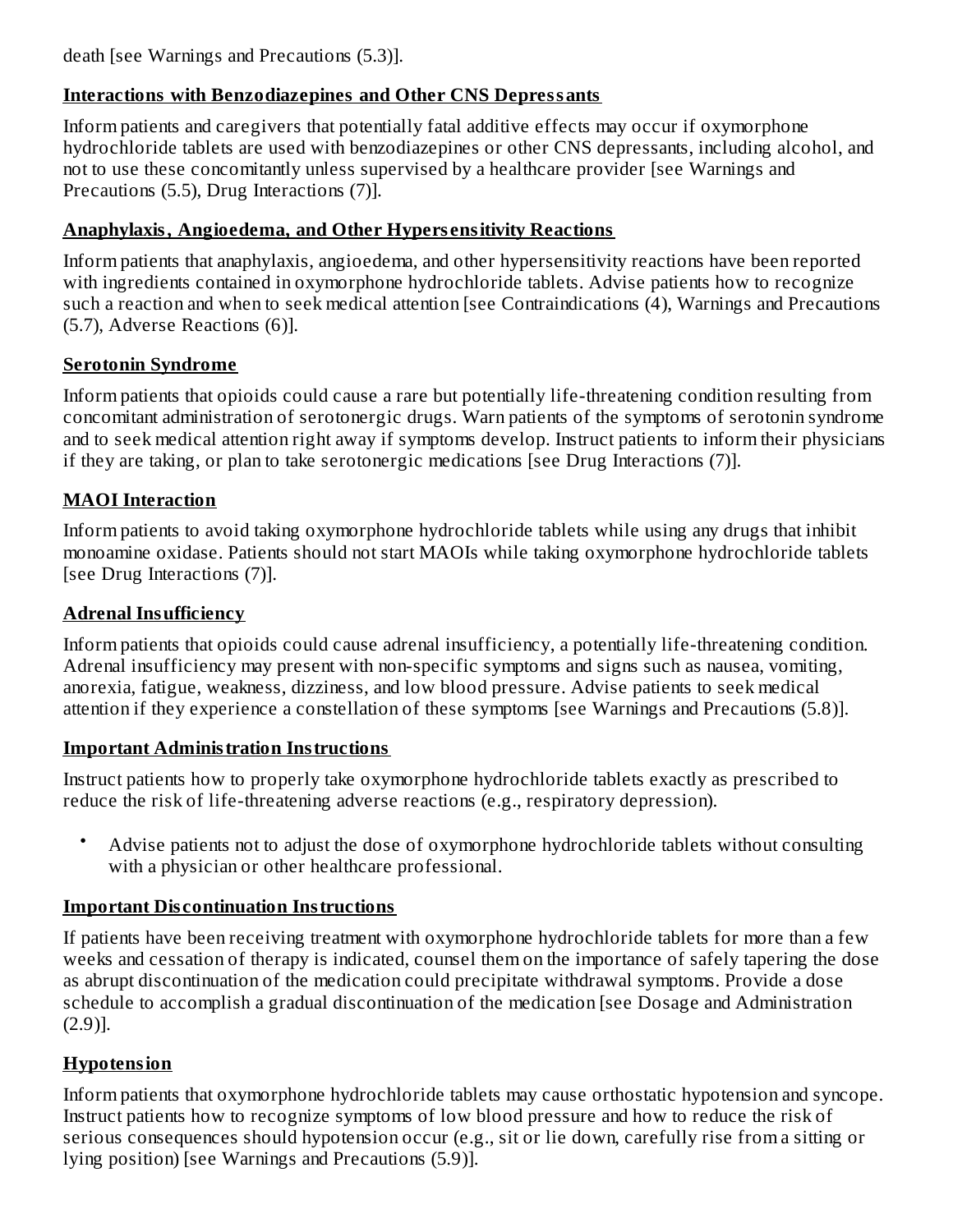# **Pregnancy**

#### *Neonatal Opioid Withdrawal Syndrome*

Inform female patients of reproductive potential that prolonged use of oxymorphone hydrochloride tablets during pregnancy can result in neonatal opioid withdrawal syndrome, which may be lifethreatening if not recognized and treated [see Warnings and Precautions (5.4), Use in Specific Populations (8.1)].

#### *Embryo-Fetal Toxicity*

Inform female patients of reproductive potential that oxymorphone hydrochloride tablets can cause fetal harm and to inform the healthcare provider of a known or suspected pregnancy [see Use in Specific Populations (8.1), Warnings and Precautions (5.4)].

#### **Lactation**

Advise nursing mothers to monitor infants for increased sleepiness (more than usual), breathing difficulties, or limpness. Instruct nursing mothers to seek immediate medical care if they notice these signs [see Use in Specific Populations (8.1)].

#### **Infertility**

Inform patients that chronic use of opioids may cause reduced fertility. It is not known whether these effects on fertility are reversible [see Adverse Reactions (6.2)].

#### **Driving or Operating Heavy Machinery**

Inform patients that oxymorphone hydrochloride tablets may impair the ability to perform potentially hazardous activities such as driving a car or operating heavy machinery. Advise patients not to perform such tasks until they know how they will react to the medication [see Warnings and Precautions (5.14)].

#### **Constipation**

Advise patients of the potential for severe constipation, including management instructions and when to seek medical attention [see Adverse Reactions (6)].

Distributed by: Epic Pharma, LLC Laurelton, NY 11413 Rev. 08-2020-00 MF330REV08/20 OE2847

#### **Medication Guide**

#### **MEDICATION GUIDE Oxymorphone hydrochloride tablets,** (ox" i mor' fone hye" droe klor' ide)

**for oral us e CII**

#### **Rx only**

#### **Oxymorphone Hydrochloride Tablets are:**

• A strong prescription pain medicine that contains an opioid (narcotic) that is used to manage shortterm (acute) pain when other pain treatments such as non-opioid pain medicines do not treat your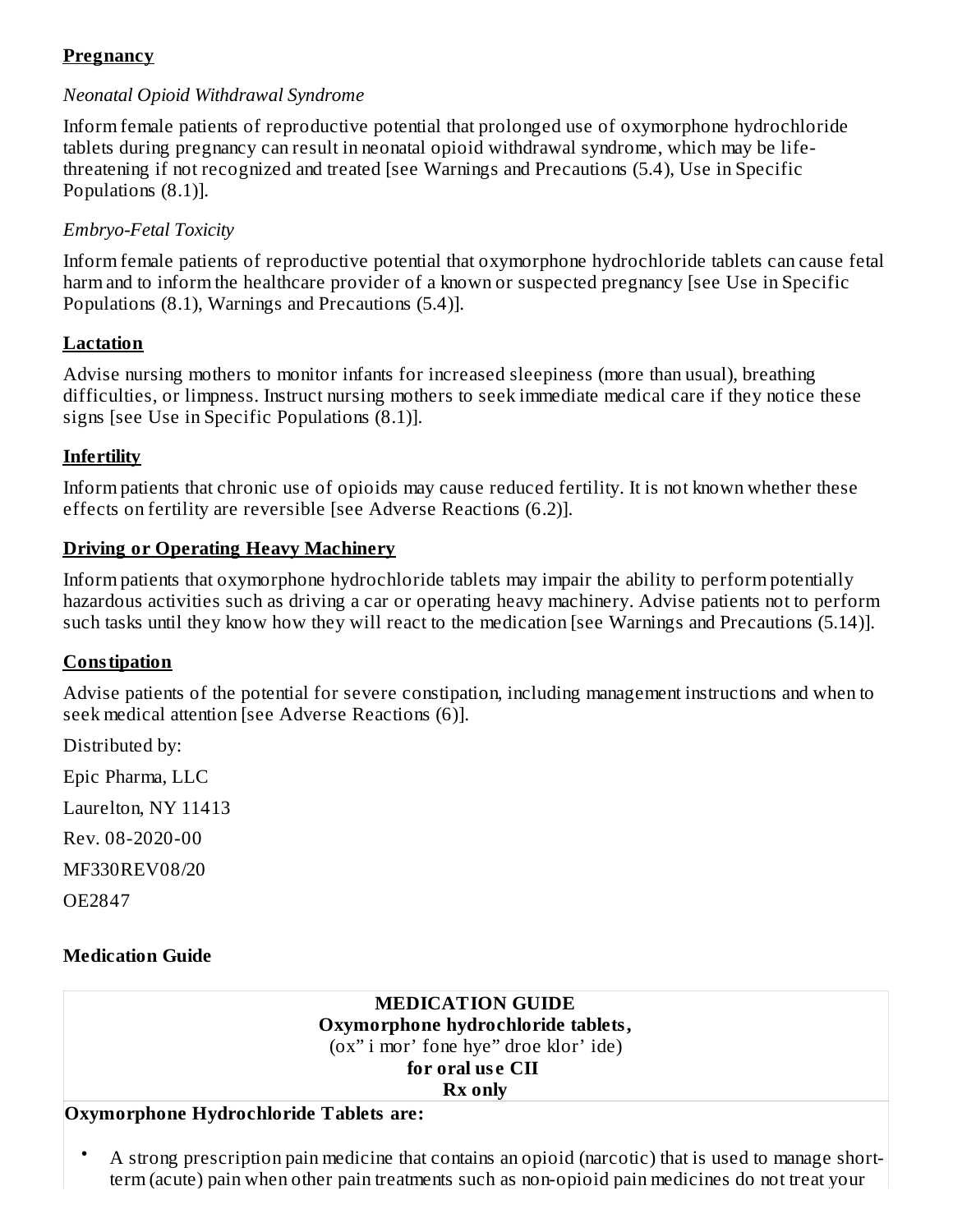term (acute) pain when other pain treatments such as non-opioid pain medicines do not treat your pain well enough or you cannot tolerate them.

• An opioid pain medicine that can put you at risk for overdose and death. Even if you take your dose correctly as prescribed you are at risk for opioid addiction, abuse, and misuse that can lead to death.

#### **Important information about Oxymorphone Hydrochloride Tablets:**

- **Get emergency help or call 911 right away if you take too much Oxymorphone Hydrochloride Tablets (overdos e)**. When you first start taking Oxymorphone Hydrochloride Tablets, when your dose is changed, or if you take too much (overdose), serious or lifethreatening breathing problems that can lead to death may occur. Talk to your healthcare provider about naloxone, a medicine for the emergency treatment of an opioid overdose.
- Taking Oxymorphone Hydrochloride Tablets with other opioid medicines, benzodiazepines, alcohol, or other central nervous system depressants (including street drugs) can cause severe drowsiness, decreased awareness, breathing problems, coma, and death.
- Never give anyone else your Oxymorphone Hydrochloride Tablets. They could die from taking it. Selling or giving away Oxymorphone Hydrochloride Tablets is against the law.
- Store Oxymorphone Hydrochloride Tablets securely, out of sight and reach of children, and in a location not accessible by others, including visitors to the home.

#### **Do not take Oxymorphone Hydrochloride Tablets if you have:**

- severe asthma, trouble breathing, or other lung problems.
- a bowel blockage or have narrowing of the stomach or intestines.

#### **Before taking Oxymorphone Hydrochloride Tablets, tell your healthcare provider if you have a history of:**

- head injury, seizures
- liver, kidney, thyroid problems
- problems urinating
- pancreas or gallbladder problems
- abuse of street or prescription drugs, alcohol addiction, opioid overdose, or mental health problems.

# **Tell your healthcare provider if you are:**

- **pregnant or plan to become pregnant.** Prolonged use of Oxymorphone Hydrochloride Tablets during pregnancy can cause withdrawal symptoms in your newborn baby that could be lifethreatening if not recognized and treated.
- **breastfeeding.** Oxymorphone Hydrochloride passes into breast milk and may harm your baby.
- living in a household where there are small children or someone who has abused street or prescription drugs.
- taking prescription or over-the-counter medicines, vitamins, or herbal supplements. Taking Oxymorphone Hydrochloride Tablets with certain other medicines can cause serious side effects that could lead to death.

# **When taking Oxymorphone Hydrochloride Tablets:**

• Do not change your dose. Take Oxymorphone Hydrochloride Tablets exactly as prescribed by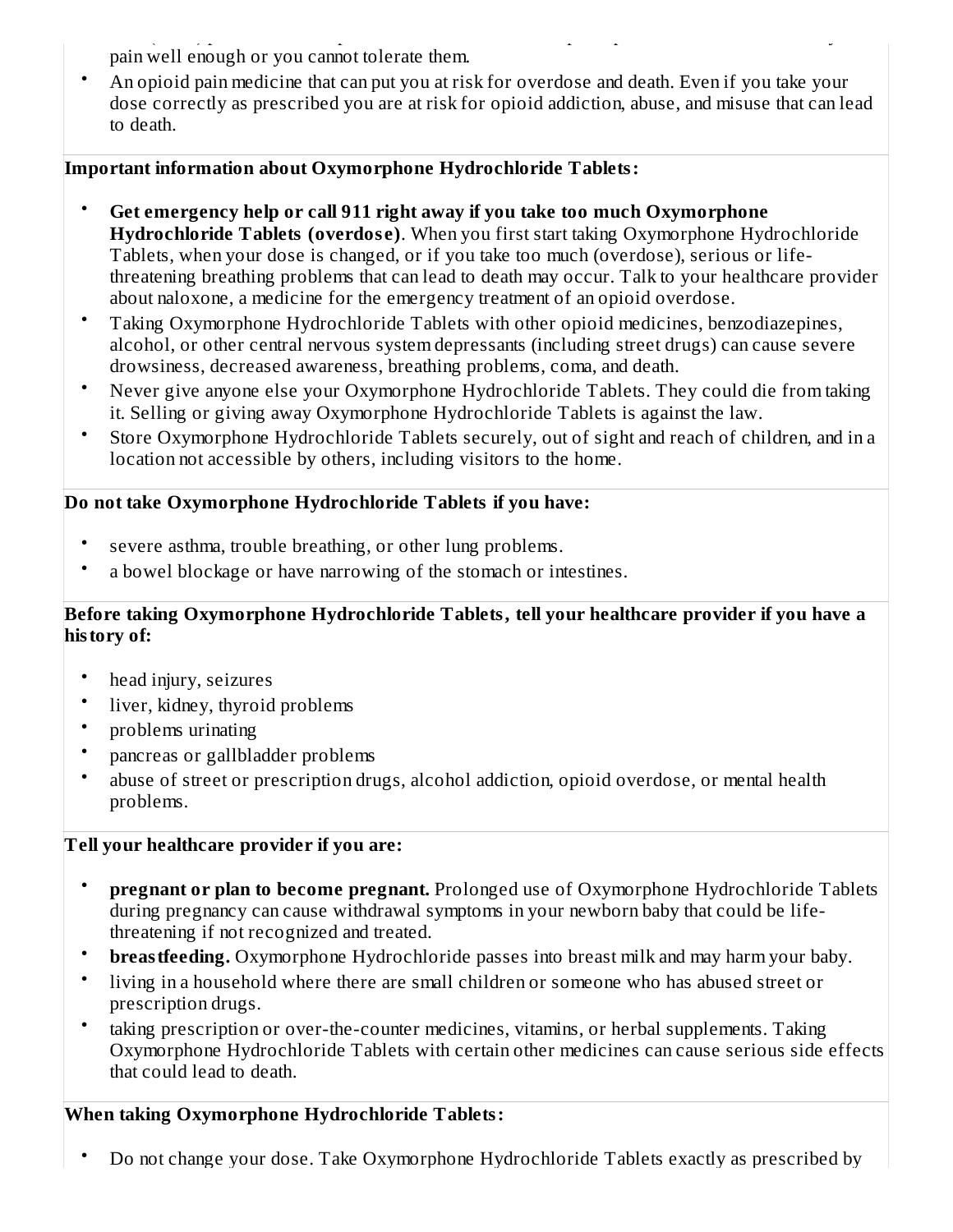your healthcare provider. Use the lowest dose possible for the shortest time needed.

- Oxymorphone Hydrochloride Tablets should be taken on an empty stomach, at least one hour prior to or two hours after eating.
- Take your prescribed dose at the same time every day. Do not take more than your prescribed dose.
	- If you miss a dose, take your next dose at your usual time.
- Call your healthcare provider if the dose you are taking does not control your pain.
- If you have been taking Oxymorphone Hydrochloride Tablets regularly, do not stop taking Oxymorphone Hydrochloride Tablets without talking to your healthcare provider.
- Dispose of expired, unwanted, or unused Oxymorphone Hydrochloride Tablets by promptly flushing down the toilet, if a drug take-back option is not readily available. Visit www.fda.gov/drugdisposal for additional information on disposal of unused medicines.

#### **While taking Oxymorphone Hydrochloride Tablets DO NOT:**

- Drive or operate heavy machinery, until you know how Oxymorphone Hydrochloride Tablets affects you. Oxymorphone Hydrochloride Tablets can make you sleepy, dizzy, or lightheaded.
- Drink alcohol or use prescription or over-the-counter medicines that contain alcohol. Using products containing alcohol during treatment with Oxymorphone Hydrochloride Tablets may cause you to overdose and die.

#### **The possible side effects of Oxymorphone Hydrochloride Tablets:**

- constipation, nausea, sleepiness, vomiting, tiredness, headache, dizziness, abdominal pain. Call your healthcare provider if you have any of these symptoms and they are severe. **Get emergency medical help or call 911 right away if you have:** trouble breathing, shortness of breath, fast heartbeat, chest pain, swelling of your face, tongue or throat or hands, hives, itching, rash, extreme drowsiness, light-headedness when changing positions, feeling faint, agitation, high body temperature, trouble walking, stiff muscles, or mental changes such as confusion.
- trouble breathing, shortness of breath, fast heartbeat, chest pain, swelling of your face, tongue or throat or hands, hives, itching, rash, extreme drowsiness, light-headedness when changing positions, feeling faint, agitation, high body temperature, trouble walking, stiff muscles, or mental changes such as confusion.

These are not all the possible side effects of Oxymorphone Hydrochloride Tablets. Call your doctor for medical advice about side effects. You may report side effects to FDA at 1-800-FDA-1088. **For more information go to dailymed.nlm.nih.gov**

For additional copies of the printed medication guide, please visit www.epic-pharma.com or call 1- 888-374-2791.

**This Medication Guide has been approved by the U.S. Food and Drug Administration.**

Distributed by:

**Epic Pharma, LLC**

Laurelton, NY 11413

Rev. 08-2020-00

OE2854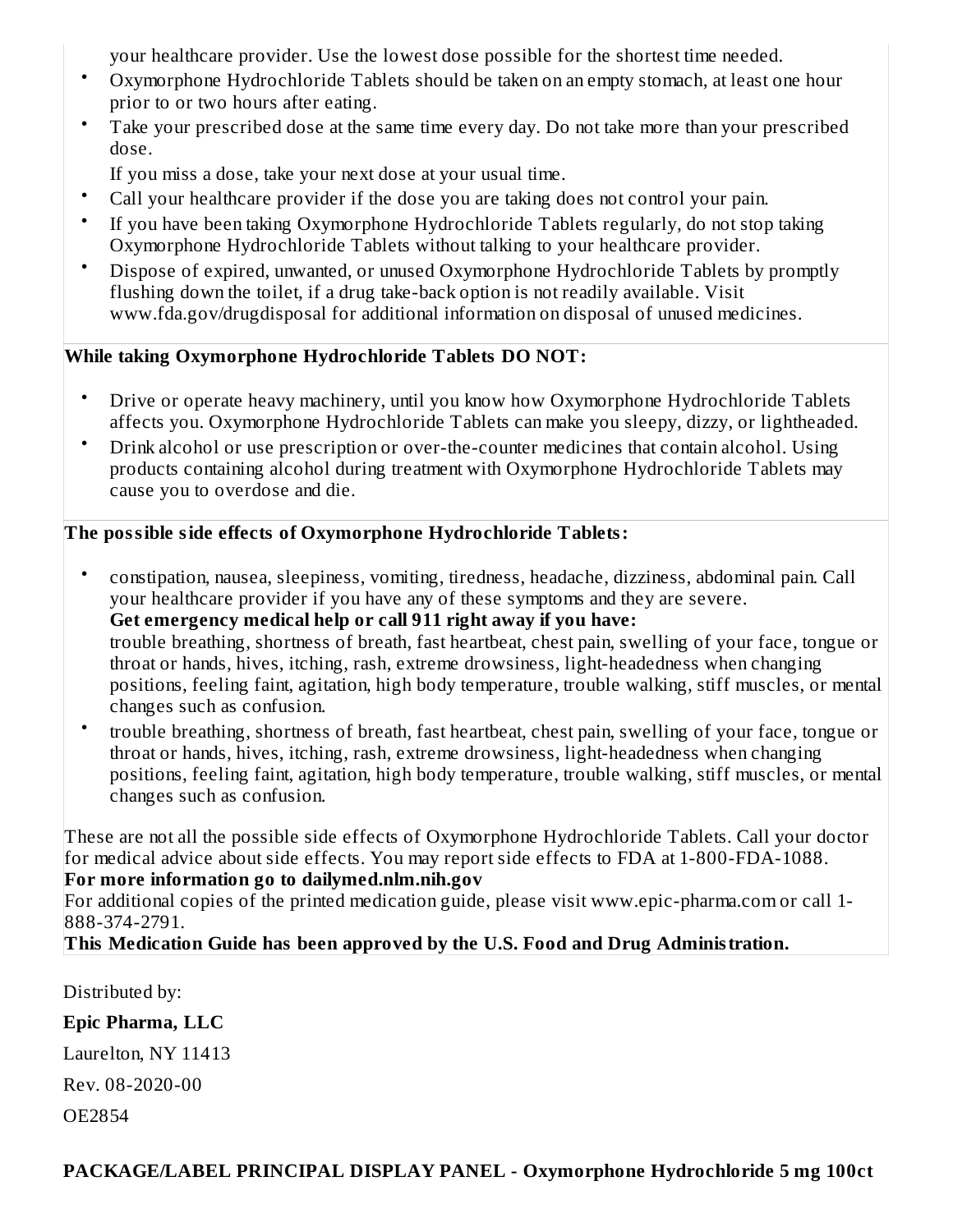

**PACKAGE/LABEL PRINCIPAL DISPLAY PANEL - Oxymorphone Hydrochloride 10 mg 100ct**



| <b>OXYMORPHONE HYDROCHLORIDE</b><br>oxymorphone hydrochloride tablet                             |                         |                           |                                            |  |                 |  |
|--------------------------------------------------------------------------------------------------|-------------------------|---------------------------|--------------------------------------------|--|-----------------|--|
| <b>Product Information</b>                                                                       |                         |                           |                                            |  |                 |  |
|                                                                                                  |                         |                           |                                            |  |                 |  |
| Product Type                                                                                     | HUMAN PRESCRIPTION DRUG | Item Code (Source)        |                                            |  | NDC:42806-330   |  |
| <b>Route of Administration</b>                                                                   | ORAL                    | CП<br><b>DEA Schedule</b> |                                            |  |                 |  |
|                                                                                                  |                         |                           |                                            |  |                 |  |
| <b>Active Ingredient/Active Moiety</b>                                                           |                         |                           |                                            |  |                 |  |
| <b>Ingredient Name</b><br><b>Basis of Strength</b><br>Strength                                   |                         |                           |                                            |  |                 |  |
| <b>O XYMO RPHO NE HYDRO CHLO RIDE (UNII: 5Y2EI9 4NBC) (O XYMO RPHO NE -</b><br>UNII:9 VXA968E0C) |                         |                           | <b>OXYMORPHONE</b><br><b>HYDROCHLORIDE</b> |  | 5 <sub>mg</sub> |  |
|                                                                                                  |                         |                           |                                            |  |                 |  |
|                                                                                                  |                         |                           |                                            |  |                 |  |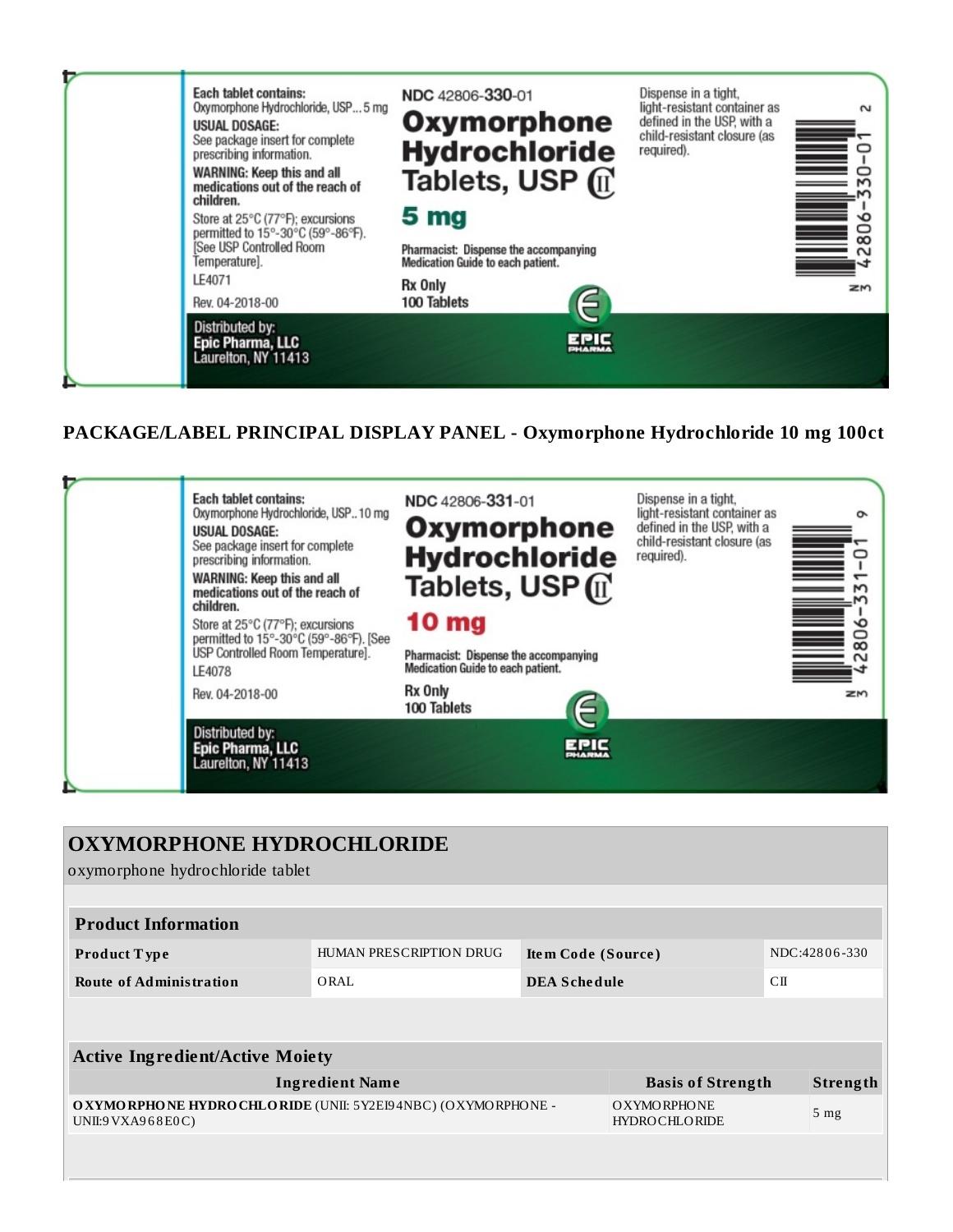| <b>Inactive Ingredients</b>               |                                               |                                                                       |                     |                                         |       |                           |
|-------------------------------------------|-----------------------------------------------|-----------------------------------------------------------------------|---------------------|-----------------------------------------|-------|---------------------------|
|                                           | <b>Ingredient Name</b><br>Strength            |                                                                       |                     |                                         |       |                           |
| FERRIC OXIDE RED (UNII: 1K09F3G675)       |                                               |                                                                       |                     |                                         |       |                           |
| LACTOSE MONOHYDRATE (UNII: EWQ57Q8I5X)    |                                               |                                                                       |                     |                                         |       |                           |
| MAGNESIUM STEARATE (UNII: 70097M6I30)     |                                               |                                                                       |                     |                                         |       |                           |
| SO DIUM LAURYL SULFATE (UNII: 368GB5141J) |                                               |                                                                       |                     |                                         |       |                           |
| STARCH, CORN (UNII: O8232NY3SJ)           |                                               |                                                                       |                     |                                         |       |                           |
|                                           |                                               |                                                                       |                     |                                         |       |                           |
| <b>Product Characteristics</b>            |                                               |                                                                       |                     |                                         |       |                           |
| Color                                     | ORANGE (Peach)                                |                                                                       | <b>Score</b>        |                                         |       | no score                  |
|                                           | <b>ROUND</b>                                  |                                                                       | <b>Size</b>         |                                         |       |                           |
| <b>Shape</b>                              |                                               |                                                                       |                     |                                         | 9mm   |                           |
| Flavor                                    |                                               |                                                                       | <b>Imprint Code</b> |                                         | E;330 |                           |
| <b>Contains</b>                           |                                               |                                                                       |                     |                                         |       |                           |
|                                           |                                               |                                                                       |                     |                                         |       |                           |
| Packaging                                 |                                               |                                                                       |                     |                                         |       |                           |
| <b>Item Code</b><br>#                     |                                               | <b>Package Description</b>                                            |                     | Marketing Start Date Marketing End Date |       |                           |
|                                           |                                               | 1 NDC:42806-330-01 100 in 1 BOTTLE; Type 0: Not a Combination Product |                     | 05/15/2019                              |       |                           |
|                                           |                                               |                                                                       |                     |                                         |       |                           |
|                                           |                                               |                                                                       |                     |                                         |       |                           |
|                                           |                                               |                                                                       |                     |                                         |       |                           |
| <b>Marketing Information</b>              |                                               |                                                                       |                     |                                         |       |                           |
| <b>Marketing Category</b>                 |                                               | <b>Application Number or Monograph Citation</b>                       |                     | <b>Marketing Start Date</b>             |       | <b>Marketing End Date</b> |
| <b>ANDA</b>                               | ANDA201187                                    |                                                                       |                     | 05/15/2019                              |       |                           |
|                                           |                                               |                                                                       |                     |                                         |       |                           |
|                                           |                                               |                                                                       |                     |                                         |       |                           |
| <b>OXYMORPHONE HYDROCHLORIDE</b>          |                                               |                                                                       |                     |                                         |       |                           |
| oxymorphone hydrochloride tablet          |                                               |                                                                       |                     |                                         |       |                           |
|                                           |                                               |                                                                       |                     |                                         |       |                           |
| <b>Product Information</b>                |                                               |                                                                       |                     |                                         |       |                           |
| Product Type                              | HUMAN PRESCRIPTION DRUG<br>Item Code (Source) |                                                                       |                     | NDC:42806-331                           |       |                           |
| <b>Route of Administration</b>            |                                               | ORAL                                                                  |                     | <b>DEA Schedule</b>                     |       | C <sub>II</sub>           |
|                                           |                                               |                                                                       |                     |                                         |       |                           |
|                                           |                                               |                                                                       |                     |                                         |       |                           |
| <b>Active Ingredient/Active Moiety</b>    |                                               |                                                                       |                     |                                         |       |                           |

| Ingredient Name                                                                               | <b>Basis of Strength</b>            | Strength |
|-----------------------------------------------------------------------------------------------|-------------------------------------|----------|
| <b>O XYMO RPHONE HYDRO CHLO RIDE (UNII: 5Y2EI94NBC) (O XYMO RPHONE -</b><br>UNII:9 VXA968E0C) | <b>OXYMORPHONE</b><br>HYDROCHLORIDE | $10$ mg  |
|                                                                                               |                                     |          |

| <b>Inactive Ingredients</b>                   |          |  |  |  |  |
|-----------------------------------------------|----------|--|--|--|--|
| <b>Ingredient Name</b>                        | Strength |  |  |  |  |
| D&C YELLOW NO. 10 (UNII: 35SW5USQ3G)          |          |  |  |  |  |
| <b>LACTOSE MONOHYDRATE (UNII: EWQ57Q8I5X)</b> |          |  |  |  |  |
| MAGNESIUM STEARATE (UNII: 70097M6I30)         |          |  |  |  |  |
| SO DIUM LAURYL SULFATE (UNII: 368GB5141J)     |          |  |  |  |  |
| <b>STARCH, CORN (UNII: O8232NY3SJ)</b>        |          |  |  |  |  |